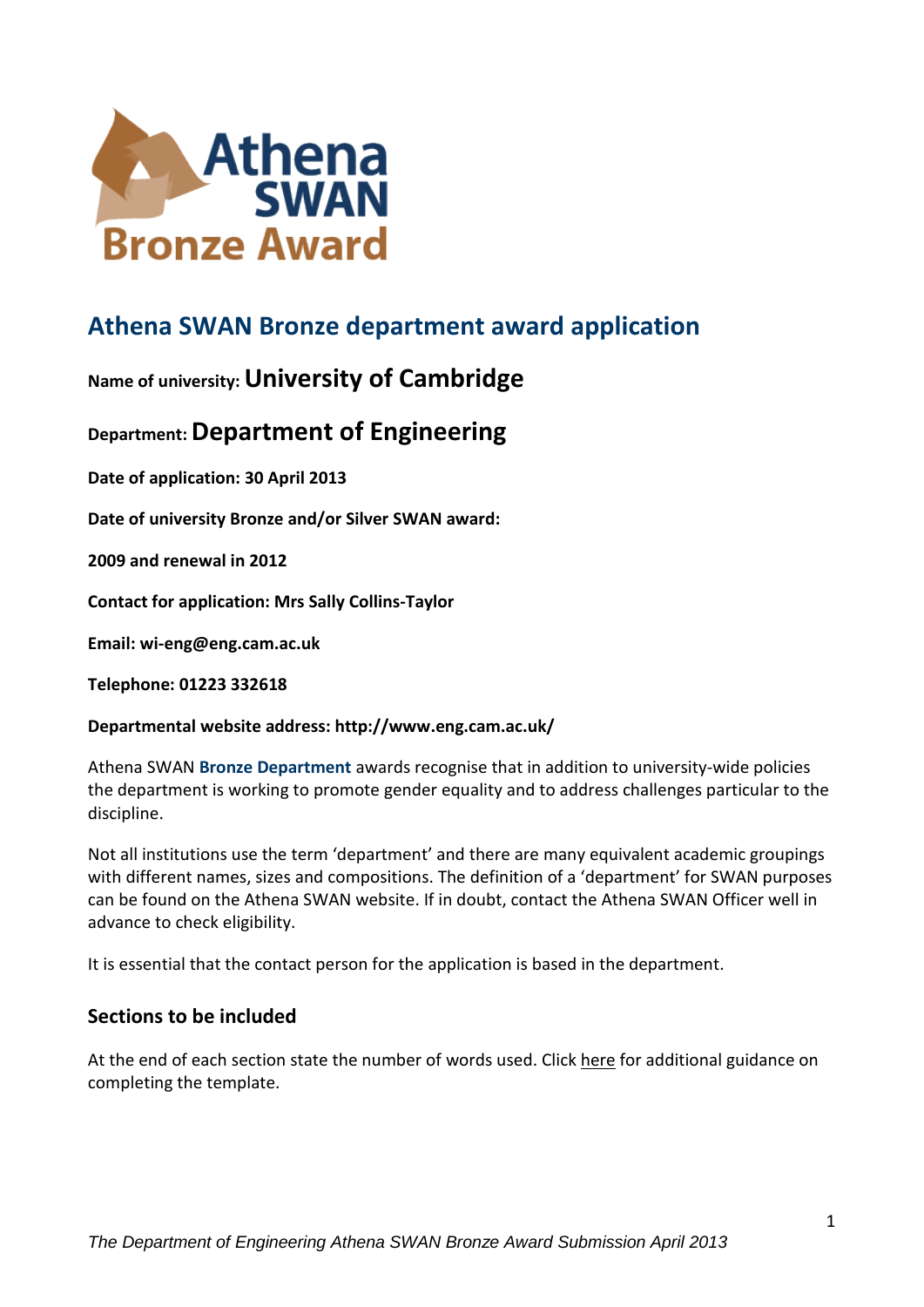*1. Letter of endorsement from the head of department: maximum 500 words (646/500 words)*

*An accompanying letter of endorsement from the head of department should explain how the SWAN Action Plan and activities in the department contribute to the overall department strategy and academic mission.* 

*The letter is an opportunity for the head of department to confirm their support for the application and to endorse and commend any women and STEMM activities that have made a significant contribution to the achievement of the departmental mission.*

# **University of** Cambridge Women in Engineering

*The Women in Engineering Logo.*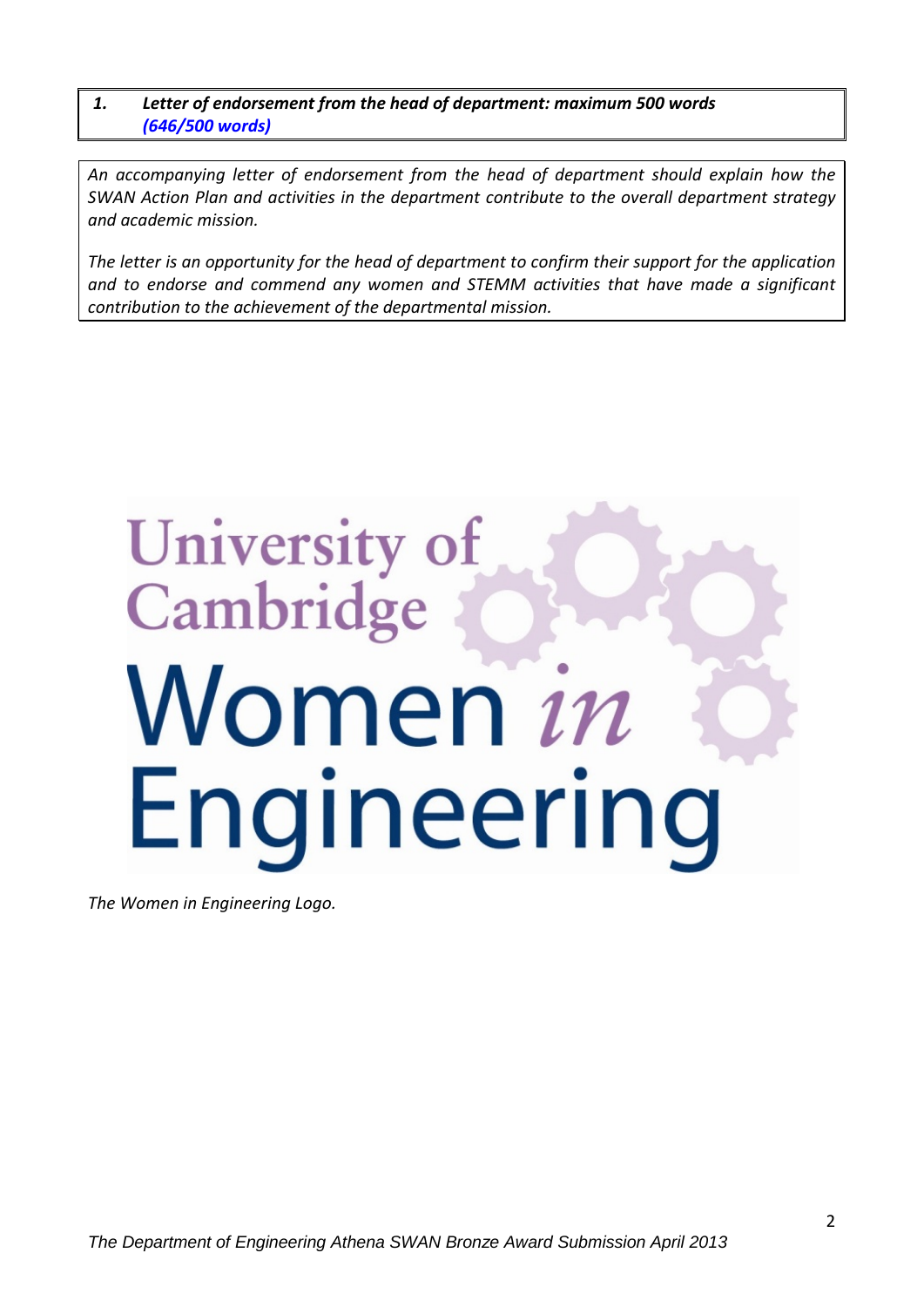**Ann P Dowling** DBE ScD FRS FREng

 *Head of the Department of Engineering*



 **Department of Engineering**

#### **STATEMENT OF SUPPORT**

As a woman engineer, I have for a long time been aware and concerned about the gender imbalance in Engineering. I have, consequently, undertaken many activities that aim to enthuse and inspire women, both locally and nationally, about engineering. I have been a patron of WES, the Women's Engineering Society, since 2006 and more recently I was a member of the CIHE taskforce that produced the report Talent 2030 and I am one of the 'STARS' in the Talent 2030 campaign. I am especially pleased to be able to encourage Department-wide initiatives to advance women's careers in Engineering.

This Department aims to address the world's most pressing challenges through our teaching and research, benefiting society by creating world-leading engineering knowledge that fosters sustainability, prosperity and resilience. To meet our aspirations, it is essential that we are able to recruit the best students and staff internationally. We need to be able to offer attractive opportunities for work and study irrespective of gender and to demonstrate our commitment to equality.

The shortage of graduate engineers is extreme and increasing recruitment into engineering at undergraduate level is particularly important. The EngineeringUK estimates that over the next ten year period UK industry will need to recruit some 87,000 graduate engineers per annum which is nearly twice the current numbers graduating from engineering courses.

My Department aims to increase our undergraduate numbers by 40 over the next four years. We undertake a range of outreach activities, starting with children aged 6 and 7 through to sixthformers, undergraduates and professional groups. Through these our staff and students aim to increase awareness of and excitement for engineering and, in particular, the number of girls considering engineering as a career option.

Each year we recruit approximately 134 women into the Department to study engineering. 25-26 % of our undergraduates are women and we are ahead of the national average (17 %). However, there is no cause for complacency. The analysis undertaken as the part of the Athena SWAN preparation has shown that when the numbers are broken down by country as well as gender, our higher recruitment of women is due primarily to international women. As far as UK nationals are concerned our percentage of women is merely average. This has encouraged us to increase our efforts. The Athena SWAN action plan identifies ways of doing this and I strongly support these.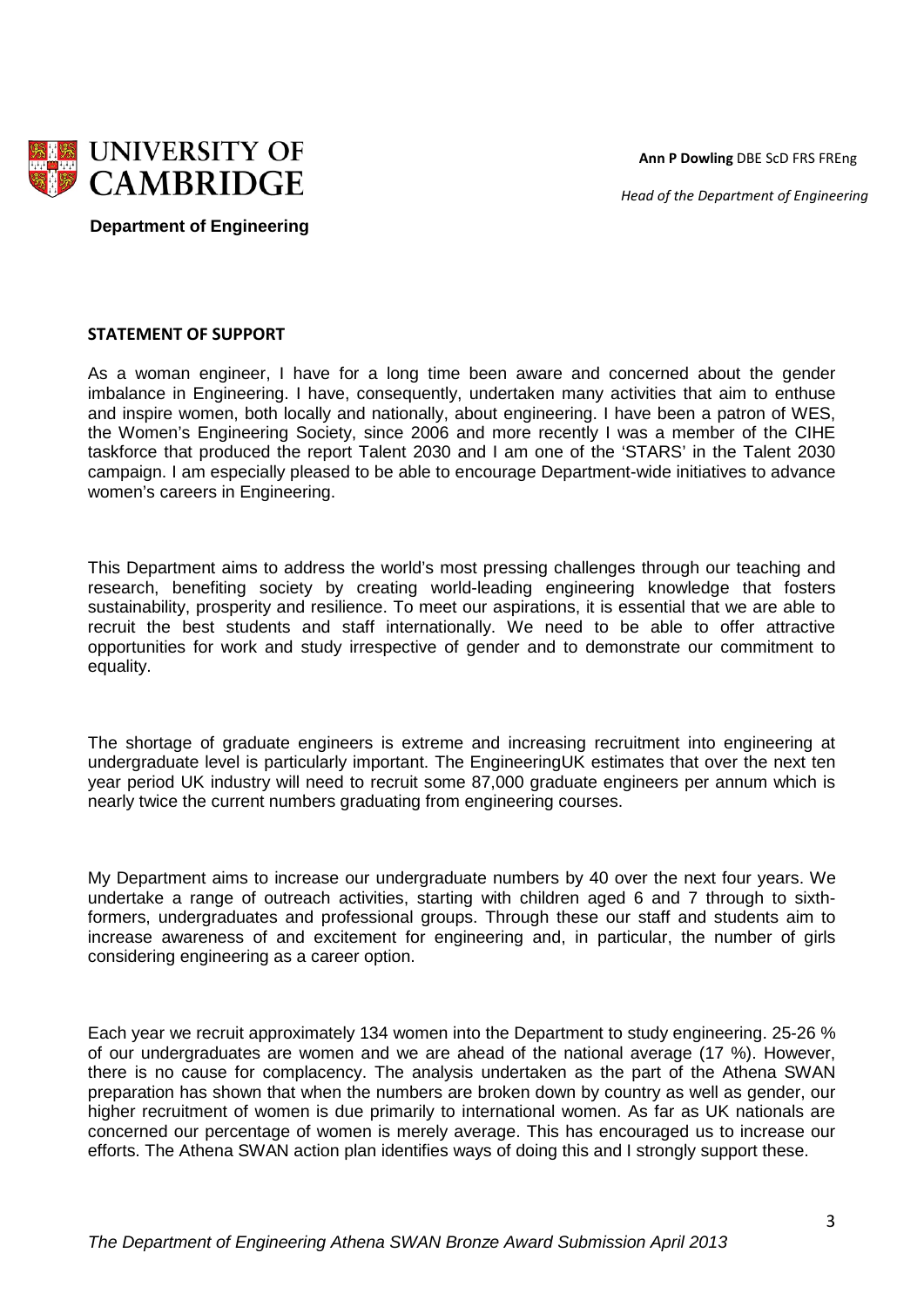The Department faces a real challenge in increasing the relatively small number of female academic staff members. Already the preparation for the Athena SWAN submission has raised awareness and identified new initiatives for search and short-listing committees. I am very pleased that already this year we have had two women be successful in lectureship competitions. There is much more to do and the Athena SWAN Self-Assessment Team has identified ways in which we can move forward. The Women in Engineering Forum and website are proving to be one of the key sources of information and inspiration. I attended the inaugural Forum event and was struck by the enthusiasm with which our women staff and students participated in and benefitted from this event. It is important that the series continues.

The first steps of our Athena SWAN Self-Assessment Team led to an Action Plan. As we move into the implementation stage, I believe progress can best be made if the Athena SWAN activities are fully integrated with the leadership of the Department. I therefore agreed to be the Department's Athena SWAN champion for the coming year. In that position I will be best able to drive forward change. I am convinced that the Athena SWAN process is an integral part of the work to identify a clear path towards creating a more supportive, congenial and, in all respects, a more successful department.

This application and the growing emphasis on Athena SWAN objectives and 'Women in Engineering' activities throughout the Department have my full and strongest support.

Ann Dowling

Professor Dame Ann Dowling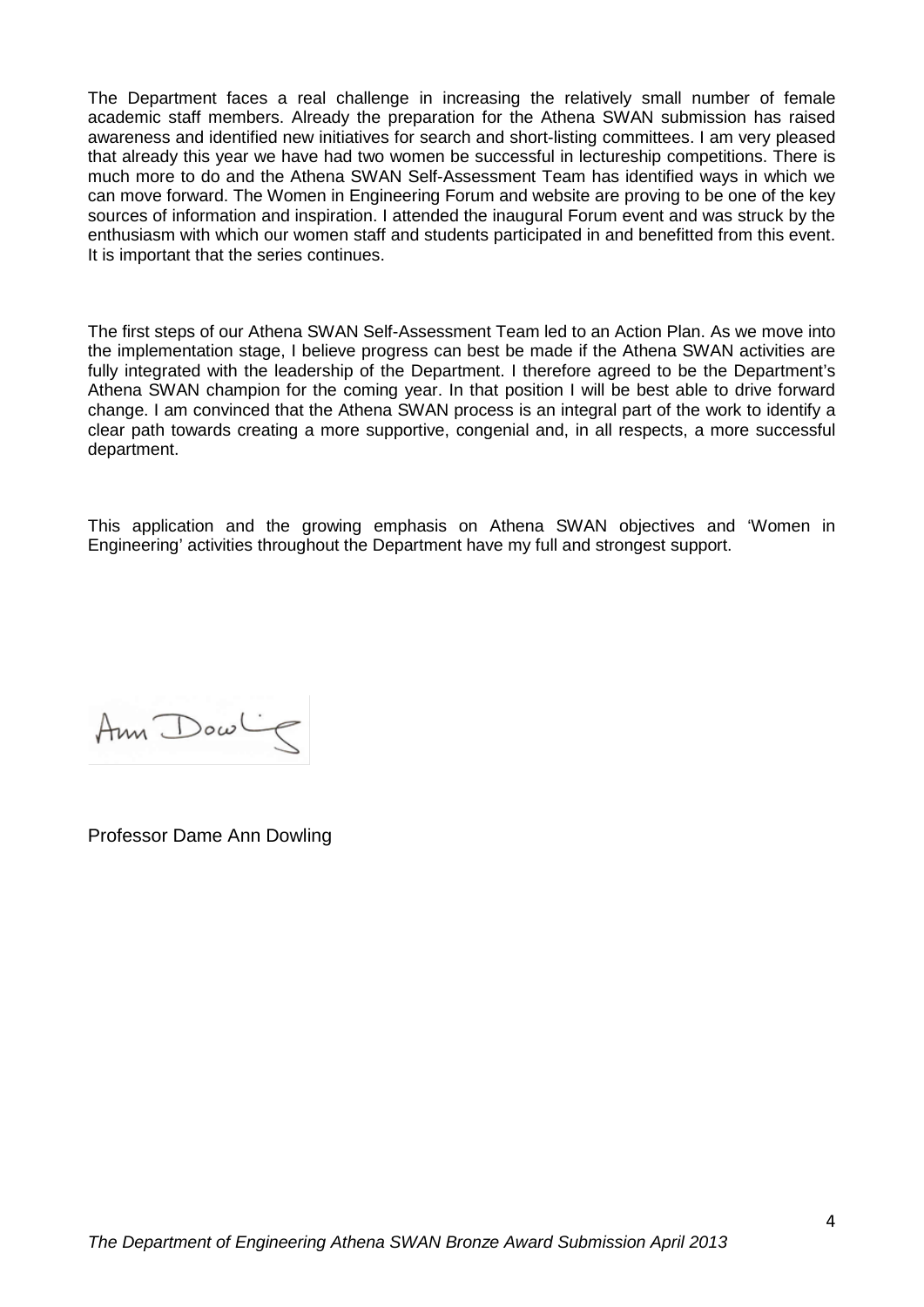#### *2. The self-assessment process: maximum 1000 words (1113/1000 words)*

*Describe the self-assessment process. This should include:*

*2. a) A description of the self assessment team: members' roles (both within the department and as part of the team) and their experiences of work-life balance.*

The Department of Engineering is committed to the Athena SWAN principles and is actively progressing their adoption across the Department. The decision to make an application under the Athena SWAN Award Scheme was made in September 2011 by the Department's Senior Management Committee (Academic Committee). A cross-divisional Self-Assessment Team (SAT) was appointed by the Head of Department (in consultation with the Academic Committee) to lead the preparation of the application and also to take forward on-going initiatives.

The membership of the SAT is drawn from across the Department and includes male and female academic staff, research staff and students. Additional input was sought from other members of the Department as the principles of Athena SWAN were communicated throughout the Department and the Action Plan was developed and implemented.

| <b>SAT</b><br><b>Member</b>                          | <b>Role</b>                                                                                                                                                                                                        | <b>Relevant Experience</b>                                                                                                                                                                                                                                                                                                                                                                                                    |
|------------------------------------------------------|--------------------------------------------------------------------------------------------------------------------------------------------------------------------------------------------------------------------|-------------------------------------------------------------------------------------------------------------------------------------------------------------------------------------------------------------------------------------------------------------------------------------------------------------------------------------------------------------------------------------------------------------------------------|
| Professor<br>Keith<br>Glover<br>FREng,<br><b>FRS</b> | Professor of Engineering.<br>Former Head of Department<br>$(2002-09).$                                                                                                                                             | Chair of the Athena SWAN SAT.<br>$\bullet$<br>Departmental Athena SWAN Champion.<br>$\bullet$<br>Extensive experience in the recruitment, development and promotion<br>$\bullet$<br>of a large number of academic staff.                                                                                                                                                                                                      |
| Dr Abir Al-<br>Tabbaa                                | Reader in Geotechnical<br>Engineering.                                                                                                                                                                             | Member of the University Senior Gender Equality Network, the<br>$\bullet$<br>WISETI Steering Committee and the University Athena SWAN<br>Governance Panel.<br>First-time mother in her forties (6 years ago) taking 4 months<br>$\bullet$<br>maternity leave, followed by 2 terms of sabbatical leave through<br>Departmental support.<br>Member of the Faculty Appointments Committee.<br>$\bullet$                          |
| Ms Mary<br>Lou<br>Masko                              | Laing O' Rourke M.Phil. Course<br>Director, Masters in<br>Construction Engineering.                                                                                                                                | Helped initiate and Chair the new Women in Engineering Forum.<br>$\bullet$<br>20 plus years' experience in industry as a construction project<br>$\bullet$<br>manager.                                                                                                                                                                                                                                                        |
| Dr Athina<br>Markaki                                 | University Lecturer in<br><b>Engineering Materials. Heads</b><br>the "Materials Engineering and<br>Material-Tissue Interactions"<br>group.                                                                         | Co-Chair of the Athena SWAN SAT.<br>$\bullet$<br>First time mother in 2011. After her maternity leave, she worked part-<br>$\bullet$<br>time during a period of graduated return.<br>Runs a group of 4 Ph.D. students (2 of them are females) and 3 post-<br>$\bullet$<br>docs (2 of them are females).                                                                                                                       |
| Dr Alice<br>Moncaster                                | Senior Research Associate and<br>Deputy Director of<br>Interdisciplinary Design for the<br><b>Built Environment Masters</b><br>course (run jointly between the<br>Departments of Engineering<br>and Architecture). | Worked as a structural engineer in consultancy for many years, some<br>$\bullet$<br>part-time. Started academic career late, after having two children,<br>now 10 and 14.<br>Researches into the careers of women engineers with the Institution<br>$\bullet$<br>of Civil Engineers (ICE).<br>Personally aware of some of the difficult issues that may be faced at<br>$\bullet$<br>each stage of life for women in academia. |
| Dr Rob<br>Miller                                     | Reader in Energy Technology,<br>Director of the Rolls Royce<br>Whittle Laboratory University<br><b>Technical Centre.</b>                                                                                           | Academic role is focused on research and industrial collaboration.<br>$\bullet$<br>First child born in January 2013 and now balancing work/family life.<br>$\bullet$                                                                                                                                                                                                                                                          |
| Mr Aidan<br>Reilly                                   | Ph.D. Student.                                                                                                                                                                                                     | Experience of juggling research and teaching commitments.<br>$\bullet$                                                                                                                                                                                                                                                                                                                                                        |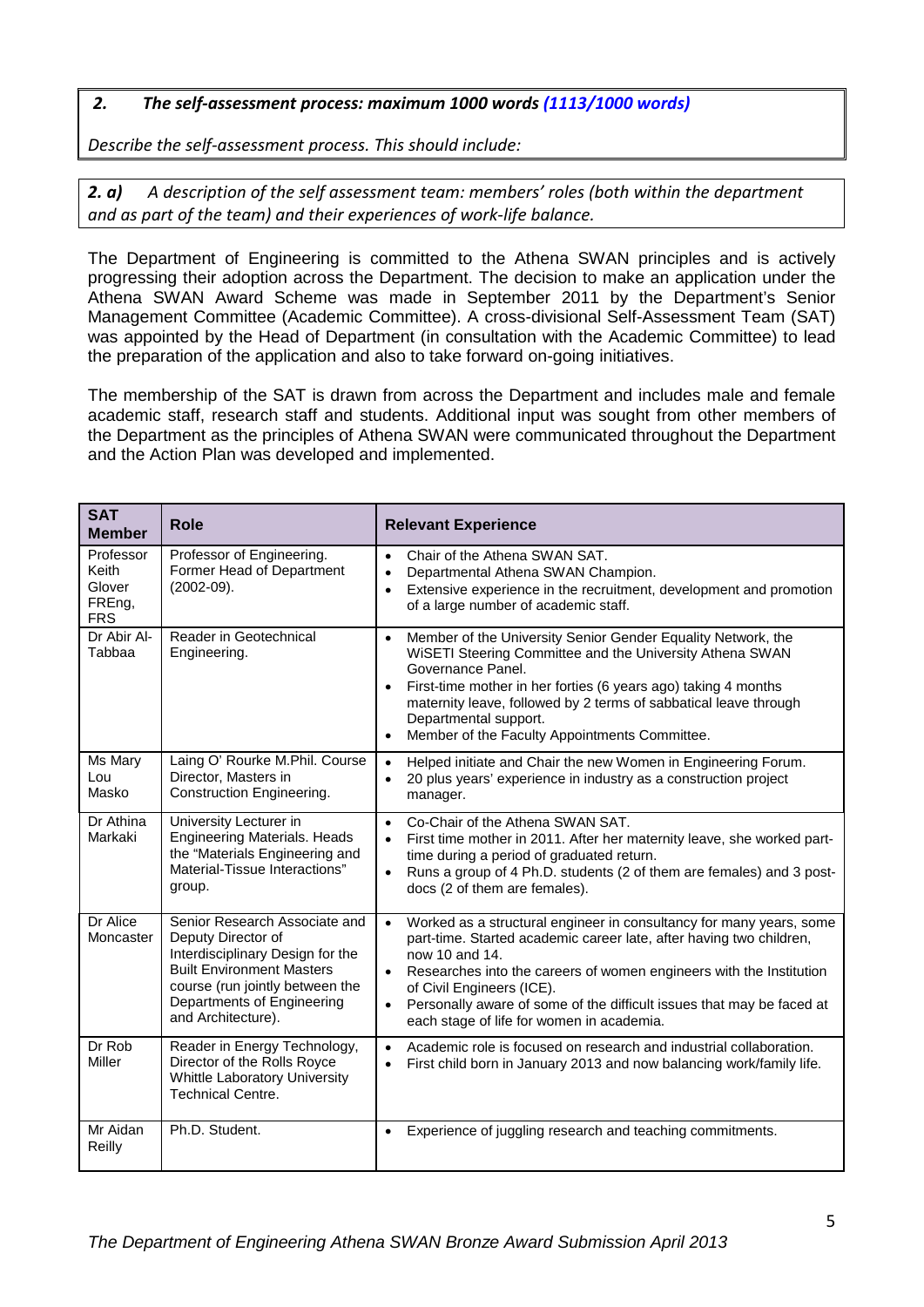| <b>SAT</b><br><b>Member</b>     | <b>Role</b>                                                                                                                                                                                                                                                                             | <b>Relevant Experience</b>                                                                                                                                                                                                                                                                                                                                                |
|---------------------------------|-----------------------------------------------------------------------------------------------------------------------------------------------------------------------------------------------------------------------------------------------------------------------------------------|---------------------------------------------------------------------------------------------------------------------------------------------------------------------------------------------------------------------------------------------------------------------------------------------------------------------------------------------------------------------------|
| Dr Tim<br>Minshall              | University Senior Lecturer in<br>Technology Management.<br>Head of the Technology<br>Enterprise Group in the Institute<br>for Manufacturing. Co-lead of<br>strategic theme on "Inspiring<br>Research through Industrial<br>Collaboration". Chair of the<br>Manufacturing Subject Group. | Extensive experience of balancing an academic career and a family.<br>$\bullet$<br>His wife spent 16 years as a Research Associate (RA) in the<br>Department of Biochemistry, the last 10 of which were on a part-time<br>basis to allow time for childcare.<br>Experience of employing new staff.<br>$\bullet$<br>Participates in many outreach activities.<br>$\bullet$ |
| Mr Patrick<br>Wollner           | Ph.D. Student.                                                                                                                                                                                                                                                                          | Experience of being an undergraduate and graduate student in the<br>$\bullet$<br>Department.<br>President of a society that coordinates a University-wide effort to<br>$\bullet$<br>promote evidence-based policy-making.                                                                                                                                                 |
| Dr<br>Vivien<br>Hodges          | University Women in Science,<br><b>Engineering and Technology</b><br>Initiative (WiSETI) Project<br>Officer.                                                                                                                                                                            | Member of the University's Equality and Diversity team.<br>$\bullet$<br>Advises on the process of application and input into the management<br>$\bullet$<br>and presentation of the data.<br>Secretary of the Athena SWAN Governance Panel.<br>$\bullet$                                                                                                                  |
| Mrs Sally<br>Collins-<br>Taylor | Secretary to the Department<br>(HR & Admin).                                                                                                                                                                                                                                            | HR responsibility for Academic, Academic related and Assistant staff.<br>$\bullet$<br>Member of many departmental committees including the Academic<br>$\bullet$<br>Committee.                                                                                                                                                                                            |
| <b>Miss</b><br>Gemma<br>Wilkins | Administrative Assistant to the<br>Athena SWAN SAT and<br>Conference Organiser for the<br>Centre for Sustainable<br>Development.                                                                                                                                                        | Provides administrative support to the SAT and all Women in<br>$\bullet$<br>Engineering related activities.<br>Works part of the week as a Conference Organiser and so is used to<br>$\bullet$<br>juggling a heavy workload and multiple jobs.                                                                                                                            |

<span id="page-5-0"></span>*Table 1. University of Cambridge Department of Engineering Athena SWAN Self-Assessment Team*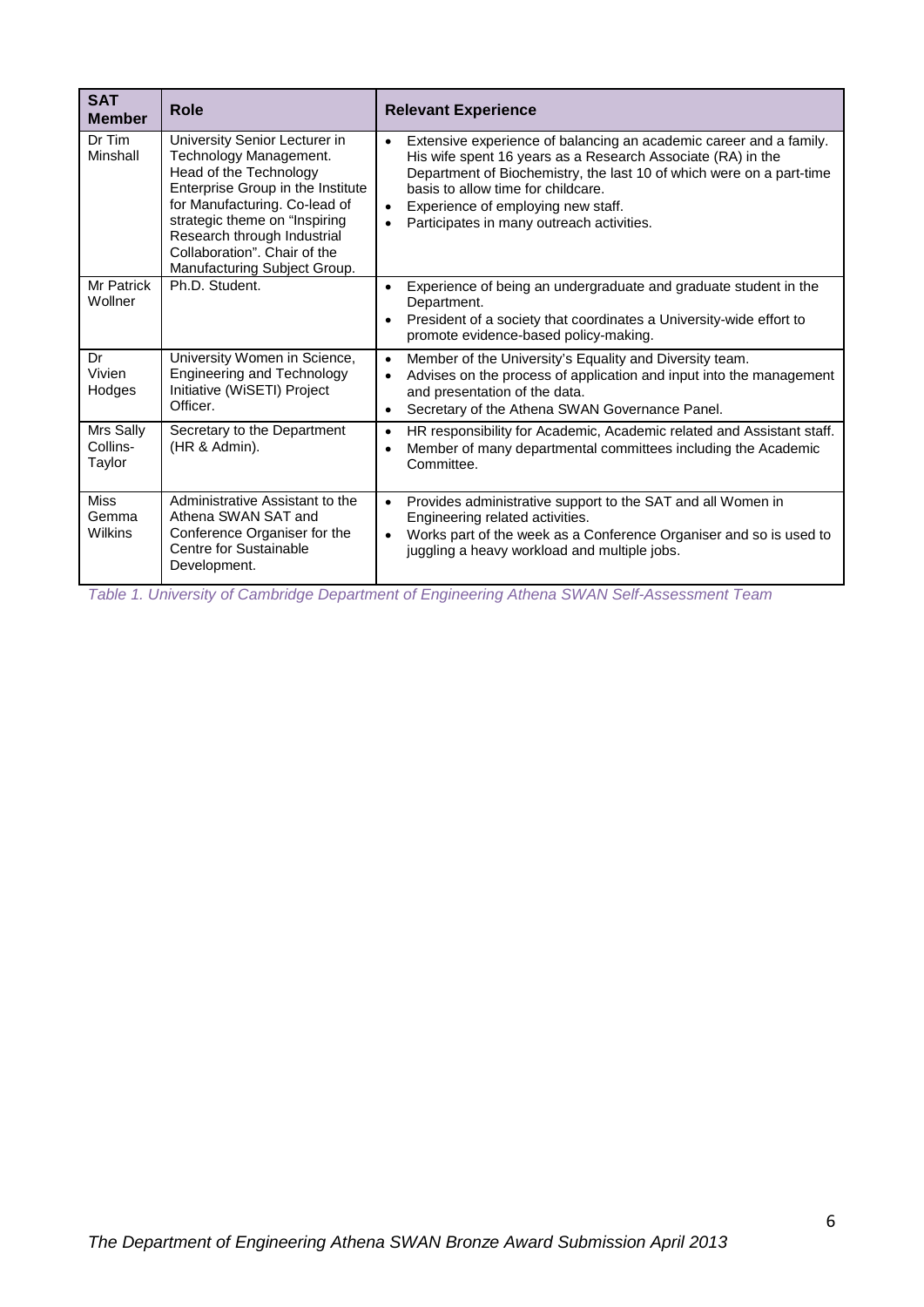*2. b) An account of the self-assessment process: details of the self-assessment team meetings, including any consultation with staff or individuals outside of the university, and how these have fed into the submission.*

The Head of Department has indicated her commitment to the Athena SWAN principles and has facilitated the preparation of the Department's application as well as supporting the implementation of the Action Plan. She appointed Professor Glover as the Department's Athena SWAN Champion and Chair of the SAT with responsibility for monitoring data on the Department's current performance in respect of Equality and Diversity, reviewing the Department's procedures for the recruitment and career progression of students and staff and proposing and taking forward an appropriate Action Plan. The Chair also has a responsibility to update the Department's management committees on the progress and initiatives proposed by the SAT and set out in its Action Plan. As a member of the University's Bronze Renewal Self-Assessment Team, Professor Glover has been able to update the SAT on University-wide progress. Professor Glover will retire in December 2013 at which time Professor Dame Ann Dowling will become the Department's Athena SWAN Champion.

The SAT, initially, focussed attention on analysing relevant data to establish trends and identify possible areas for future action and also on how to facilitate full engagement in the 'Women in Engineering' initiative. This first stage led to a report to the Head of Department and the Academic Committee who confirmed commitment to the Athena SWAN principles and approved the proposed actions. The Academic Committee has asked for annual updates of activity and relevant staff and student data. **[ACTION 1: AWARENESS]**

The next stage was to widen the understanding of the Athena SWAN initiative across the Department and presentations were made to the Department's main committees (Faculty Board and the Teaching Committee). The members of these committees were encouraged to inform staff in their divisions, subject and research groups etc., of the Department's commitment to the Athena Swan initiative. Establishing a 'Women in Engineering' network across the Department was the next stage. The Women in Engineering Forum was created to provide this platform for direct consultation on issues affecting women. The aim of the Forum is to facilitate networking of women across the Department and outside their normal engineering discipline focus. This also will help identify possible areas in which to provide support for women in developing and progressing their careers. At the inaugural meeting of the Forum (attended by postgraduate students, research and academic staff), feedback was sought around three key themes: Culture, Career development and Work-life balance. This feedback was reviewed by the SAT and used to develop the Action Plan and future format of Forum meetings. It is worth noting that a similar Forum for Administrators already exists in the Department. **[ACTION 2: CULTURE]**.

The SAT has attached a high priority to providing an identity for 'Women in Engineering'. The logo is being used extensively and the Women in Engineering webpage and Twitter account provide a focus for the SAT's activities so that members of the Department can easily be informed of upcoming events and initiatives both in the Department, and externally across the University. **[ACTION 1: AWARENESS]**

The University has a significant number of policies and procedures which provide the framework within which the Department operates and many of these are concerned with employment related matters, for example recruitment policy. The SAT, as part of its remit, reviews the data provided by the central University on maternity leave for example. In addition to this, members of the SAT have attended central University workshops to help with the Athena SWAN application process (presentations by Oxford Research and Policy and WiSETI). The University also provides on-line equality and diversity training and the SAT has incorporated this training into its Action Plan as a priority for staff on decision-making and recruitment committees. **[ACTION 1: AWARENESS] [ACTION 4: RECRUITMENT PRACTICES & PROCEDURES]**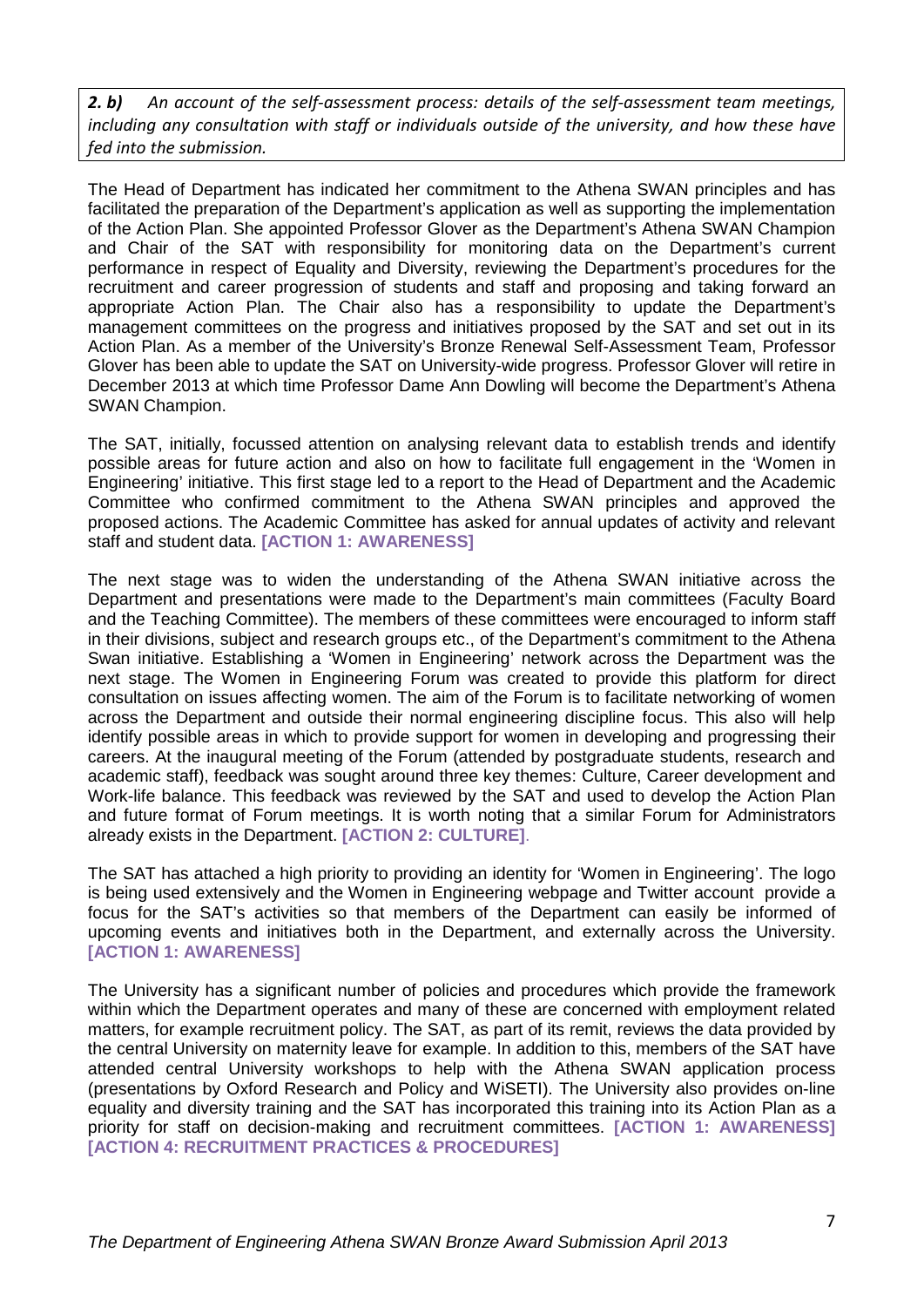Externally the SAT has undertaken to find out about good practice in other Universities and has also consulted the Royal Academy of Engineering to exchange information and gather data to help the Department benchmark itself against other engineering departments.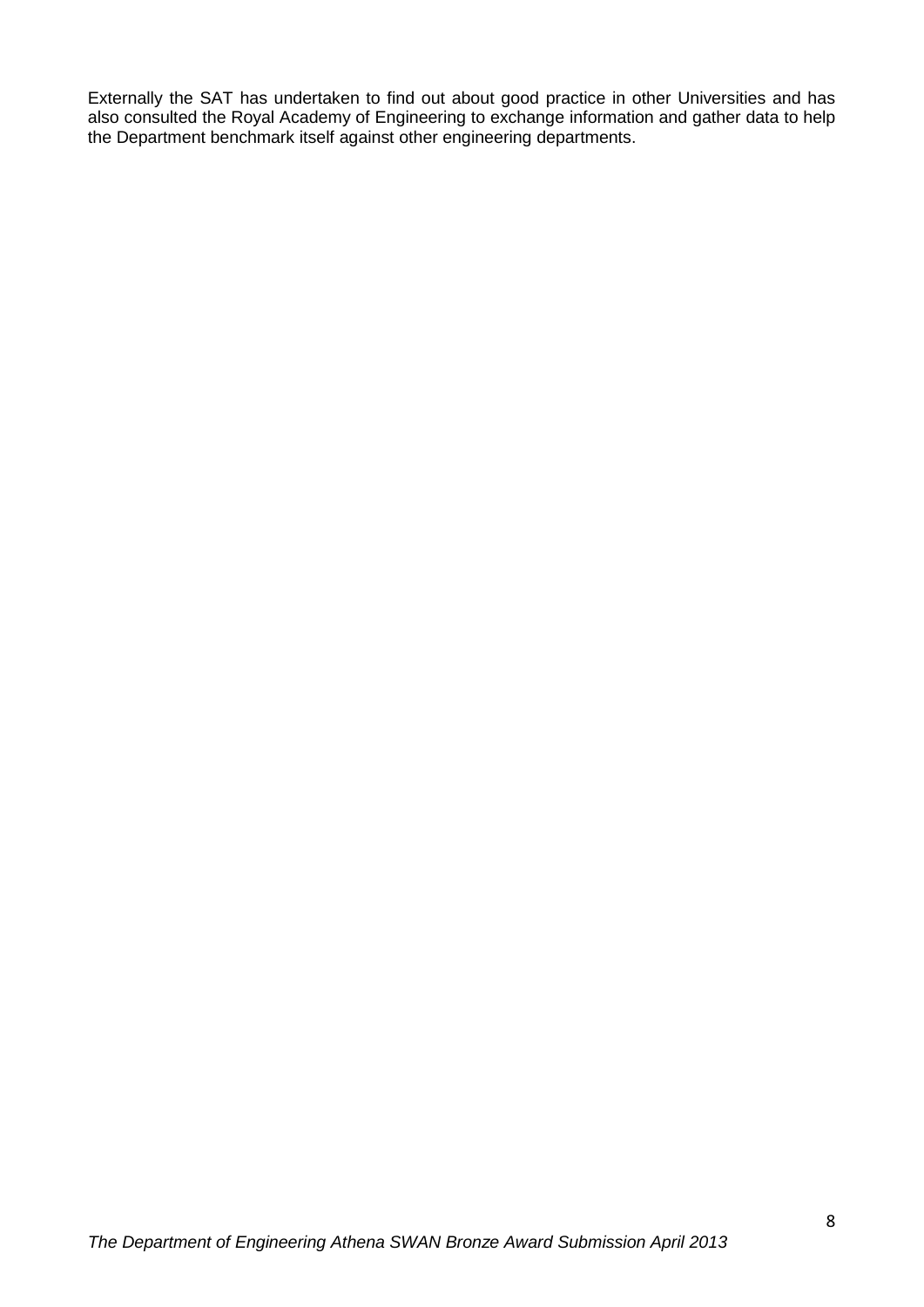*2. c) Plans for the future of the self assessment team, such as how often the team will continue to meet, any reporting mechanisms and in particular how the self-assessment team intends to monitor implementation of the Action Plan.*

The number of women in the Department has increased over the last ten years and the Department is committed to increasing the percentage of women at all levels, without any compromise on quality. The Department will progress the actions outlined in this submission to support women staff and students and establish the best possible working environment to facilitate career development and progression. The next steps will include the following:

- The SAT will meet regularly throughout the academic year and will report to the Academic Committee. The Chair will provide an update on the continuing implementation of the Action Plan and provide the opportunity to review staff and student data from the previous year. **[ACTION 1: AWARENESS]**
- The SAT membership will be reviewed every three years with an aim to help facilitate a good level of engagement across the Department.
- The Women in Engineering Forum will meet once a term with a programme of workshops and invited speakers. The SAT has planned that invited speakers will be from the Department, University-wide or external to the University. There has also been discussion of implementing a Distinguished Lecture once a year along the lines of the annual University WiSETI Lecture sponsored by Schlumberger. **[ACTION 2: CULTURE]**
- The Women in Engineering website<sup>1</sup>, as shown in Figure 1. will be a key source of information on Athena SWAN activities and related events and publications within the Department. The initial development work has been undertaken, a Twitter feed has been set up and the basis of the website built. The HR Office will update the website on a regular basis to include information on Department and University-wide targeted and interesting events and relevant news. Extensive use will be made of the 'Women in Engineering' Logo *(See Page 2).* **[ACTION 1: AWARENESS]**
- The SAT will take the key role in delivering the Action Plan and will update and progress the plan on an on-going basis at its termly meetings.



*Figure 1. The Women in Engineering website*

<span id="page-8-0"></span>1 www-womeninengineering.eng.cam.ac.uk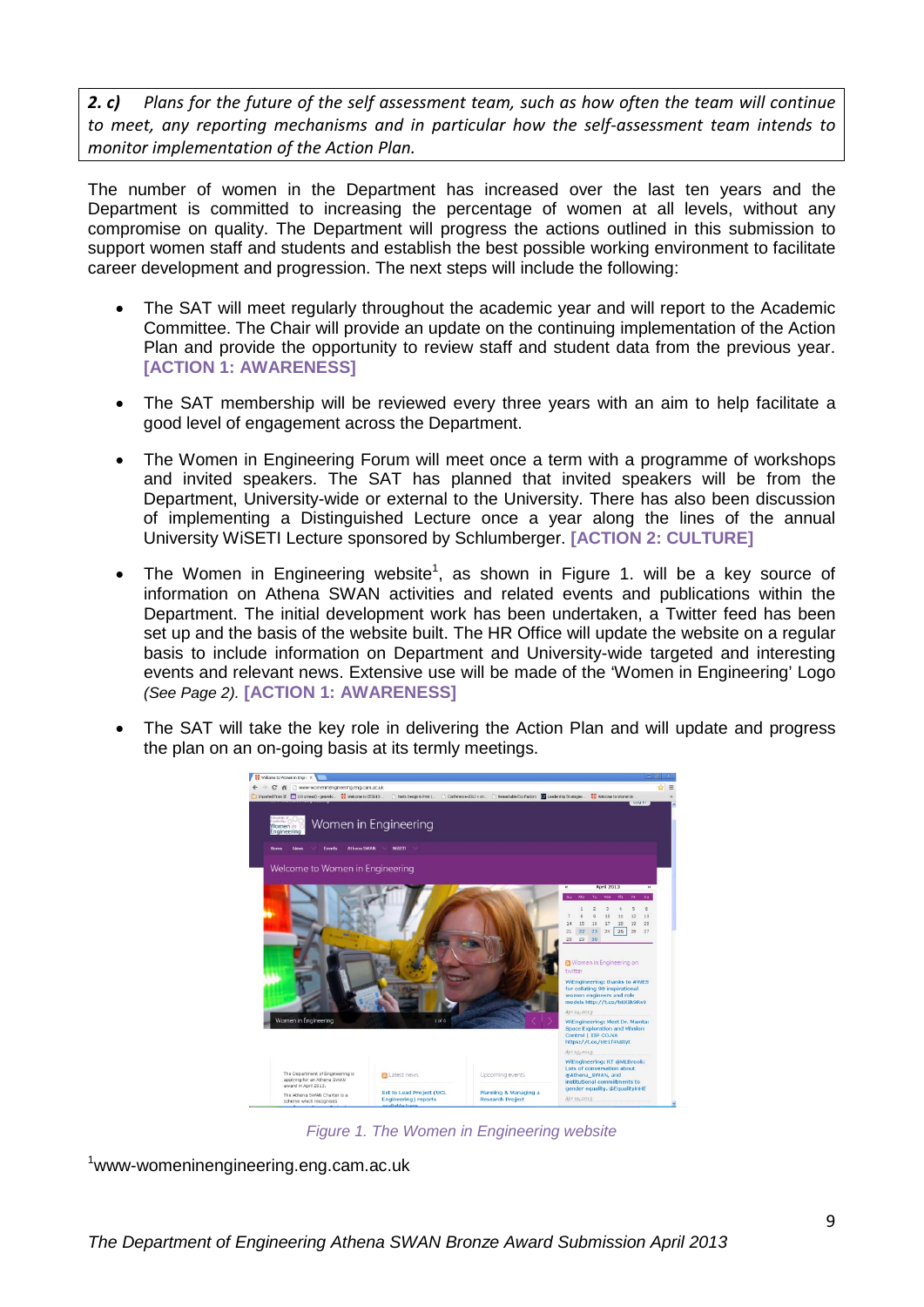#### *3. A picture of the department: maximum 2000 words (2562/2000 words)*

*3. a) Provide a pen-picture of the department to set the context for the application, outlining in particular any significant and relevant features.* 

The Department is an integrated engineering department representing approximately 10% of the University's academic activity as measured against most metrics and also one of the constituent departments in the School of Technology. The Department is a vibrant and leading international centre for research due to the excellence of the individual academics and also the power of uniting these academics into a single integrated department spanning a wide range of engineering disciplines. The Department benefits greatly from the Collegiate structure of the University where the 31 Colleges typically provide accommodation, pastoral care and small group teaching for the student body and nearly all of the academic staff in the Department are Fellows of a College.

The Department's international reputation attracts the best students, academics, sponsors and partners from around the world. The Department has 147 Academic Staff, 263 Research Staff and approximately 200 Support Service Staff. There are some 1,200 undergraduate students and over 800 postgraduate students. It is accommodated on two sites; one in central Cambridge and four satellite buildings in West Cambridge. The size and two site location means that it is especially important to have an effective organisational structure in place and the structure is as follows:

|                       | <b>Head of Department</b> |                                                                                                                                                      |                    |  |  |  |
|-----------------------|---------------------------|------------------------------------------------------------------------------------------------------------------------------------------------------|--------------------|--|--|--|
|                       |                           | Division A - Acoustics, Energy, Fluid Mechanics and Turbomachinery                                                                                   |                    |  |  |  |
|                       |                           | Division B - Electrical Engineering                                                                                                                  |                    |  |  |  |
|                       |                           | Division C - Mechanics, Materials and Design                                                                                                         |                    |  |  |  |
| Council               | Academic Divisions        | Division D - Civil, Structural and Environmental Engineering with<br>Sustainable Development                                                         | Academic Committee |  |  |  |
|                       |                           | Division E - Manufacturing and Management                                                                                                            |                    |  |  |  |
|                       |                           | Division F - Information Engineering                                                                                                                 |                    |  |  |  |
| Services<br>Divisions |                           | Division V - HR Office, Research Office, Graduate Studies Office,<br>Teaching Office (including Faculty Board and Exams), Finance Office,<br>Library |                    |  |  |  |
|                       |                           | Division S - IT Services Division                                                                                                                    |                    |  |  |  |
|                       |                           | Division W - Workshops (and minor works)                                                                                                             |                    |  |  |  |

<span id="page-9-0"></span>*Table 2. University of Cambridge Department of Engineering Organisational Structure*

All staff are assigned to the appropriate Academic or Support Service Division on appointment so that the line of management responsibility is clear. The Department also has four strategic research themes to support collaborations across divisions and other disciplines and to allow the Department greater flexibility in responding to new initiatives.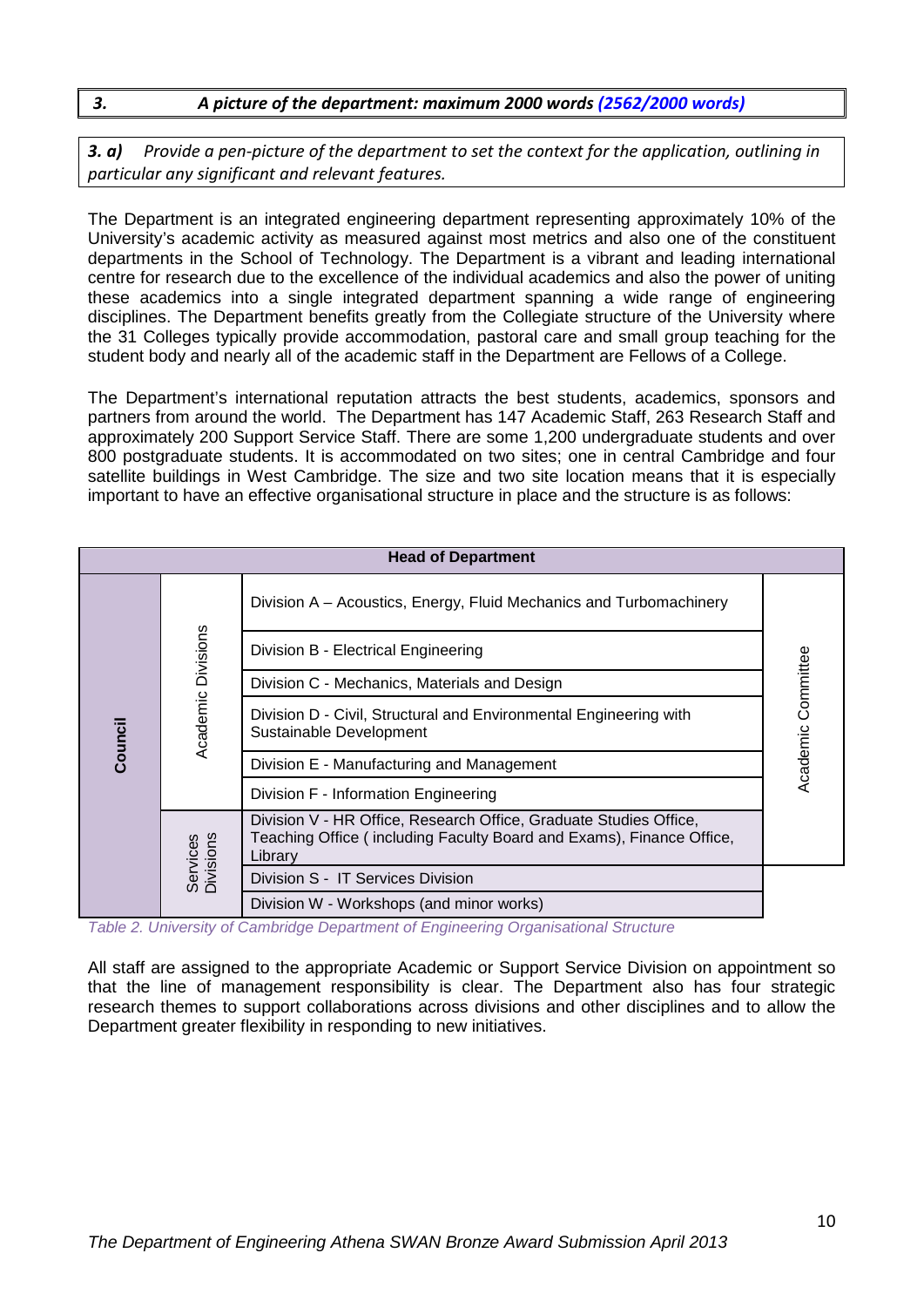The Department runs two four-year undergraduate courses leading to the degrees Bachelor of Arts (B.A.) and Master of Engineering (M.Eng.) *(See Figure 2. below)*.



B.A. (Hons), M. Eng.

#### *Figure 2. An Overview of the 4 Year Engineering Tripos (Undergraduate degree course)*

<span id="page-10-0"></span>For the first two years, all students reading Engineering follow the same course covering all the main branches of engineering at a fundamental level with the aim of giving students a wide general knowledge of the field. From the third year, students can concentrate on their chosen branch of engineering within the Engineering Tripos (Undergraduate Degree Course) or take the Manufacturing Engineering Tripos (MET).

The diverse population of postgraduate students either complete a taught Masters degree, research Masters degree (M.Phil.) and/or a Ph.D. All these can be completed on a part-time basis. The Department is committed to support students in attending technical conferences and other organised scientific events. An integrated educational framework, that goes beyond the specific field in which postgraduate students are working, aims to build transferable skills in communications, teamwork and ethics. The research workers are typically post-doctoral staff and a good range of career development courses are available for them run by both the Department and the University, in addition to their involvement in internationally leading research.

The Department, similar to other engineering departments, has not historically had a high proportion of female staff and students and is striving to encourage more female applications at all levels.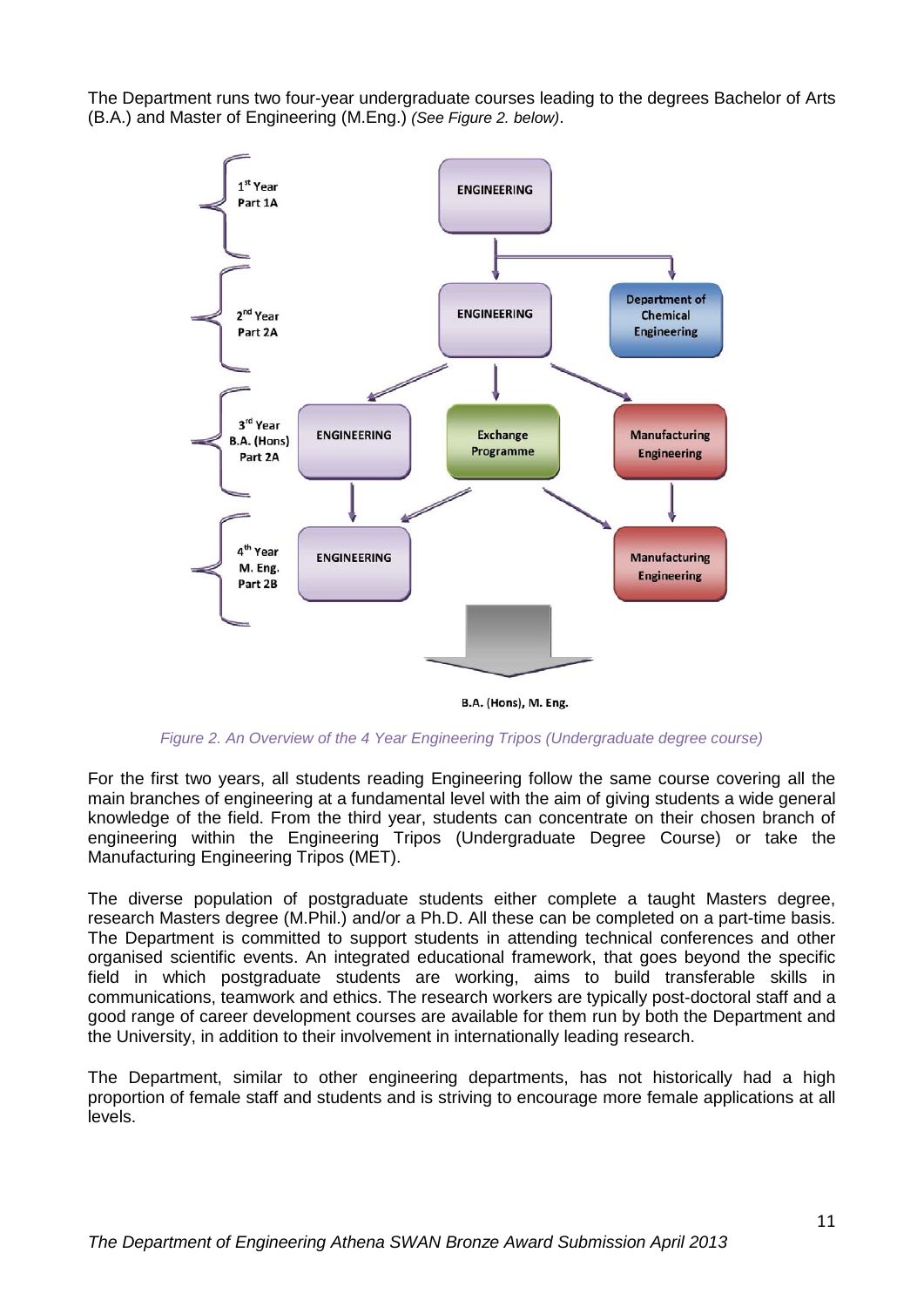**3. b)** Provide data for the past three years (where possible with clearly labelled graphical *illustrations) on the following with commentary on their significance and how they have affected Action planning.* 

#### *Student data*

*3. b) (i) Numbers of males and females on access or foundation courses – comment on the data and describe any initiatives taken to attract women to the courses.*

The University does not offer foundation courses.

*3. b) (ii) Undergraduate male and female numbers – full and part-time – comment on the female:male ratio compared with the national picture for the discipline. Describe any initiatives taken to address any imbalance and the impact to date. Comment upon any plans for the future.*



<span id="page-11-0"></span>*Figure 3. Total Undergraduate Students by Year and Gender*

At Cambridge, the Colleges, and not the Department, have responsibility for undergraduate admissions. However, most academic staff in the Department are heavily involved with College admissions, actively encourage potential students, male and female, to consider embarking on a career in engineering, and the Colleges strive to achieve a balanced intake averaged across all disciplines. Cambridge has two women-only Colleges which admit about 15% of all the female students admitted to Cambridge each year. The women-only Colleges are given priority in the selection of female applicants pooled after the first stage of admissions. There is a good balance between male and female students averaged across all subjects with most Colleges having a 50:50 split.

The number and percentages of male and female undergraduate students in engineering in the last three years are presented above in Figure 3. The percentage of female students is in the range of 22 to 24%, significantly above the national HESA figures for general engineering (which give an average of less than 15% female).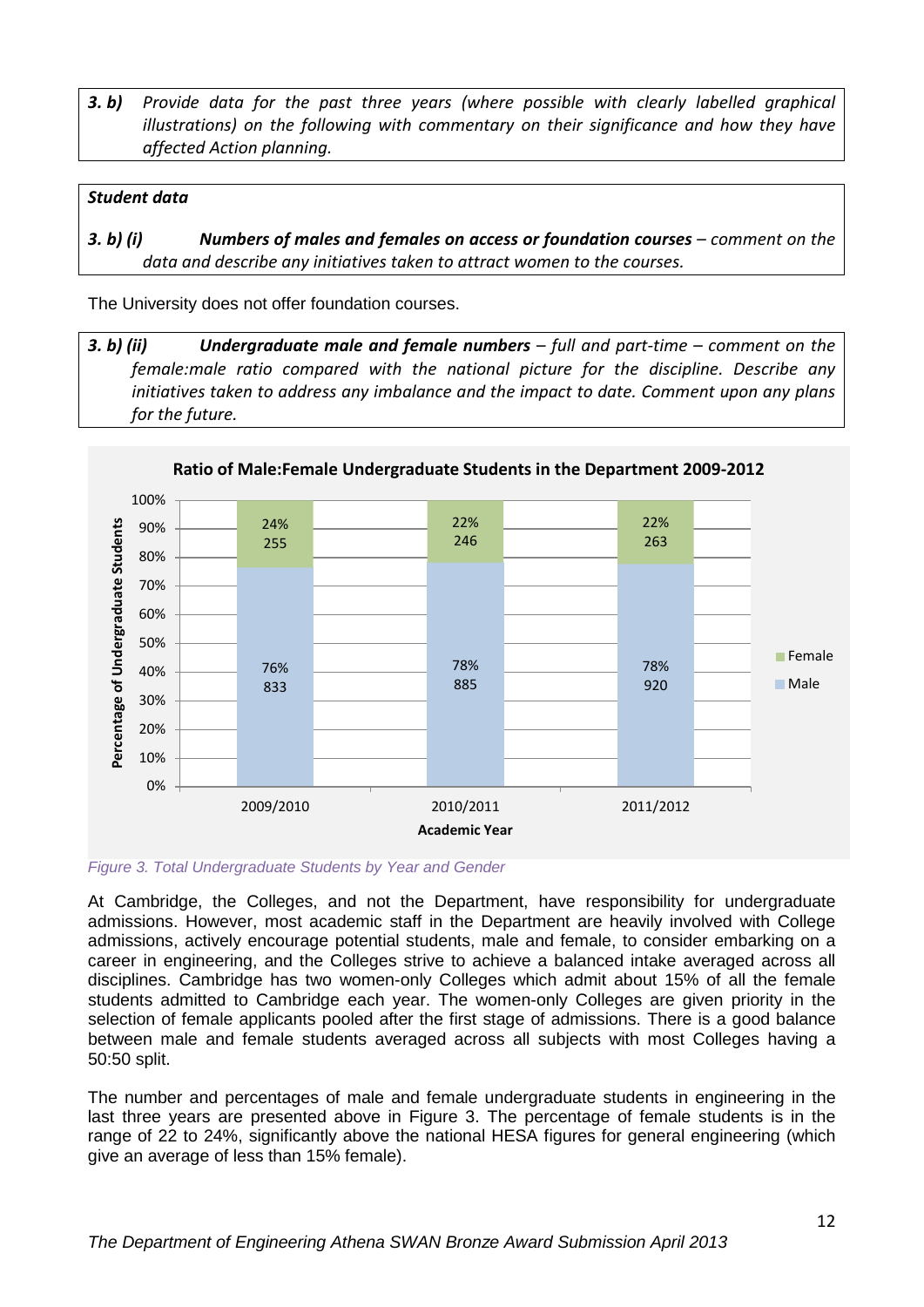*3. b) (iii) Postgraduate male and female numbers completing taught courses – full and parttime – comment on the female:male ratio compared with the national picture for the discipline. Describe any initiatives taken to address any imbalance and the effect to date. Comment upon any plans for the future.*



<span id="page-12-0"></span>*Figure 4. Total number on Postgraduate Taught Courses by Gender and Year*

The Department offers a number of one year postgraduate taught Masters courses and introduced a further three new courses in 2011<sup>2</sup>. The female ratio on these courses, shown in Figure 4. is in the range 29-33% between 2009-2012. This proportion is in line with the national figures for these types of courses and is a higher ratio than on postgraduate research courses. There is some, albeit anecdotal, evidence that the shorter nature of postgraduate taught courses may appeal more to female applicants than male and the SAT will investigate this in more detail *(See 3 b) (iv) page 15).* **[ACTION 3: MONITOR & REVIEW DATA]**

It is also noted that a majority of these students are from outside the UK and less than 20% of the home students taking these courses are female whereas more than 30% of the overseas students are female.

The part-time M.St. in Interdisciplinary Design for the Built Environment has recently seen a significant increase in female students (now 50%) which has coincided with the course's Industrial Advisory Group being chaired by Fiona Cousins of ARUP (a commercial company of engineers) and the appointment of other female members to the group. ARUP is well known for its strong support of women engineers and a number of ARUP staff on this course are female. However, many of the current students are not from an engineering background. The SAT will monitor all the taught postgraduate courses and facilitate the exchange of good practice between courses. **[ACTION 3: MONITOR & REVIEW DATA]**

A new M.St. in Construction Engineering was launched in September 2011 from the Laing O'Rourke Centre for Construction Engineering and Technology, and is modular and part-time over two years. The first cohort had fourteen students with one female. The second cohort had eighteen students with two females. Construction has traditionally been a male-dominated profession and these cohorts reflect the small percentage of women in this industry. The Course Director is a female engineer from industry and has been promoting the course with the aim of attracting more women candidates, mainly through presentations to industrial partners. In these presentations the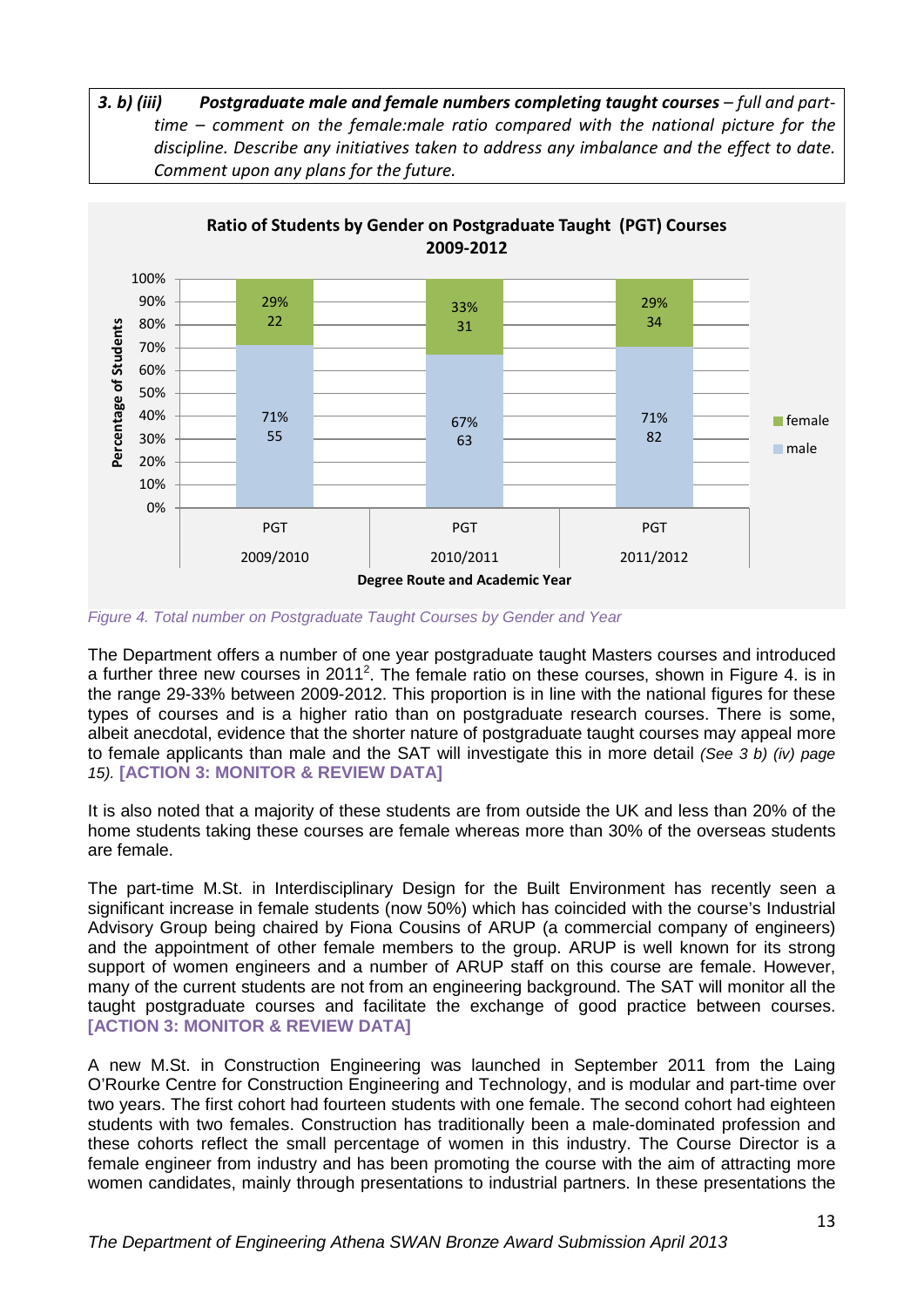need to increase diversity in the profession is highlighted as well as raising awareness of gender imbalances and the need to create a more inclusive environment for women and minority groups.

<sup>2</sup><http://www.eng.cam.ac.uk/postgraduate/prospective-students/taught-courses/>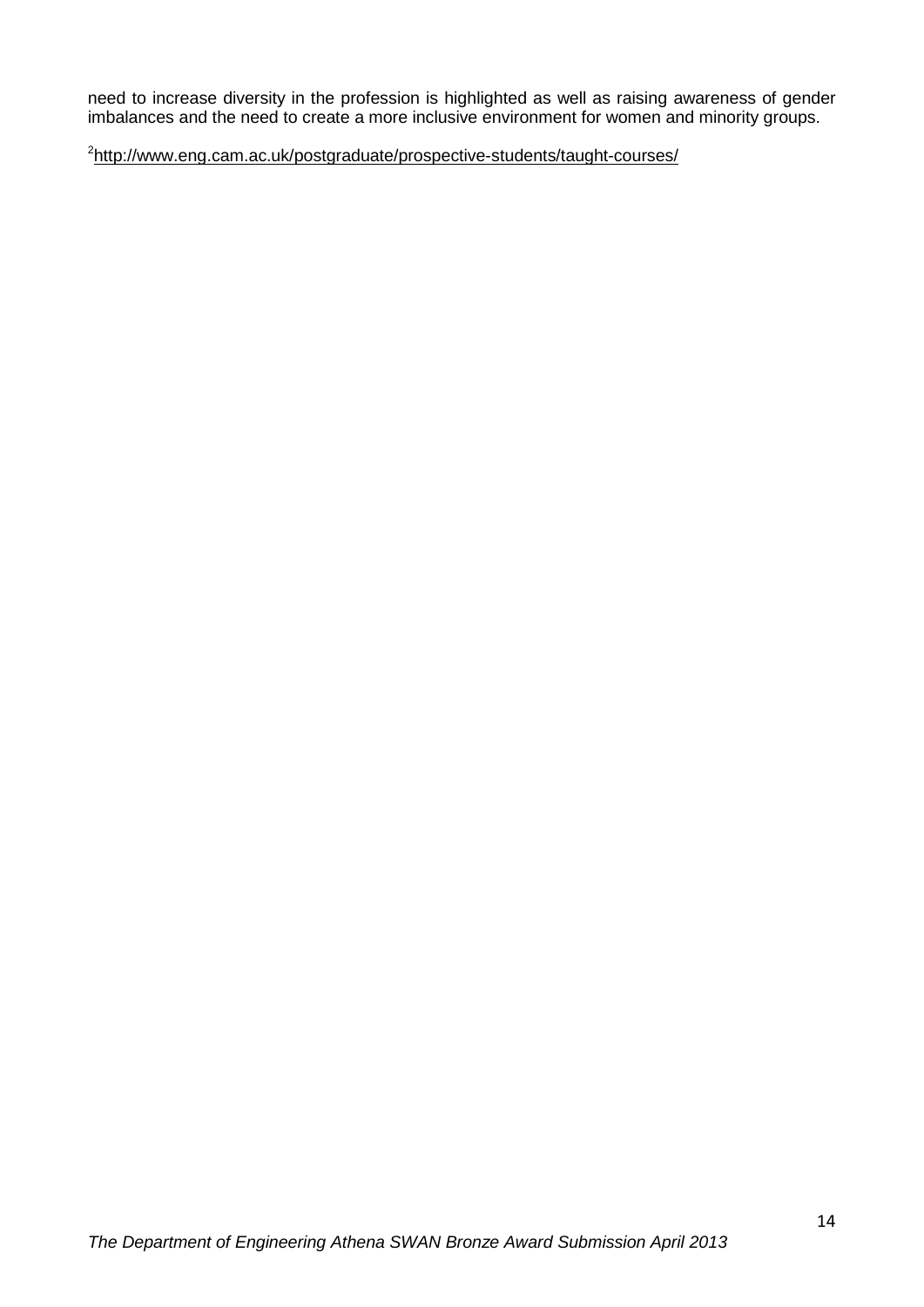



<span id="page-14-0"></span>*Figure 5. Total Number on Postgraduate Research Courses by Gender and Year*

The Department offers both one year (M.Phil.) and three year (Ph.D.) postgraduate research courses across all divisions, some of which are in collaboration with supervisors in other departments in the University. Typically less than 10% of students on research degrees study for an M.Phil. The male:female ratio on those courses, shown in Figure 5, was in the range 20-22% in 2009-2012, which is in line with the national figures for such courses, but which is lower than on taught courses. The differences in the proportion of women on M.Phil. and Ph.D. courses in the Department will be investigated in more detail *(See 3 b) (iii) )*. **[ACTION 3: MONITOR & REVIEW DATA]**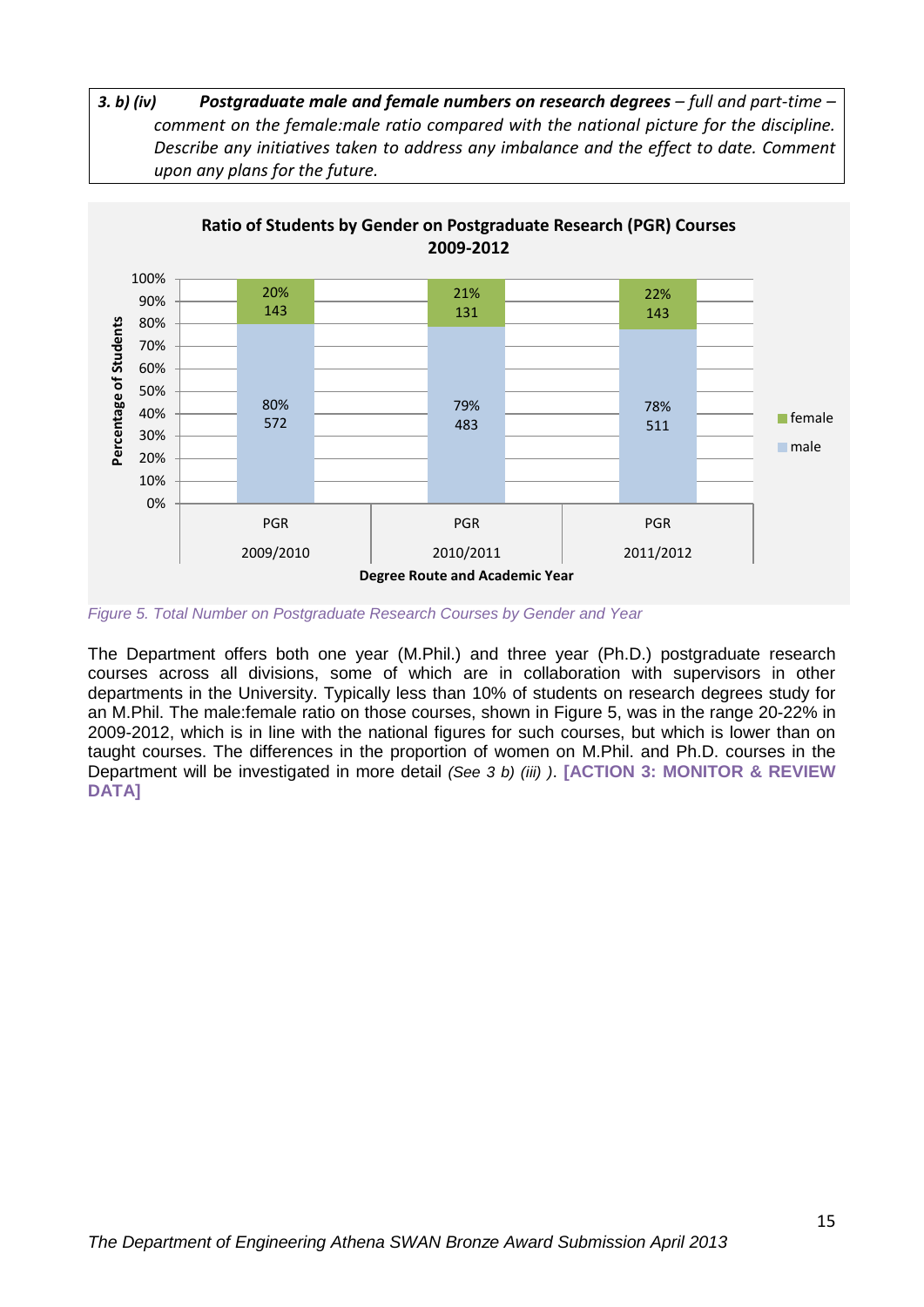*3. b) (v) Ratio of course applications to offers and acceptances by gender for undergraduate, postgraduate taught and postgraduate research degrees – comment on the differences between male and female application and success rates and describe any initiatives taken to address any imbalance and their effect to date. Comment upon any plans for the future.*



<span id="page-15-0"></span>*Figure 6. Undergraduate Applications and Acceptances 2009–2012. Applications data in this section refers to applications made the previous year for courses commencing in the October of the academic year stated*

The Colleges manage the undergraduate applications and admissions process *(See 3. b))*. Attracting more female undergraduates to engineering is an important feature of the normal recruitment process. Male and female academics are involved in outreach activities in schools, and have a presence at local and national events and the Department has an Outreach Officer (Mrs Maria Kettle). Some Colleges hold information events especially for girls. Female staff have been involved in making documentaries for schools on women in engineering. Female Academic Staff, Research Students and Undergraduates actively engage with potential female applicants at the Department Open Days. **[ACTION 1: AWARENESS]**

The SAT sought data from the Royal Academy of Engineering on Diversity. This showed that there seem to be two major difficulties in increasing female undergraduate registrations. The first is the low number of female entrants taking Physics A-level (about 22%) and the second is that within this group, the female preference is to use this qualification to study subjects other than engineering (e.g. Medicine), whereas the male preference is predominantly engineering. The Department's outreach activities will be key in effecting change to attract more female student applicants (*See 4.3 b) (v) Organisation and Culture).* **[ACTION 1: AWARENESS]**

The reputation of the University and Department, in addition to the University's high entrance qualification requirements, result in the Department receiving high quality applications and hence it can be extremely selective in this process with the conditions of almost all conditional offers met by the candidates. The female applicants are slightly more likely to receive an offer, but there is no significant evidence of gender bias in their favour. The University's admissions process is under constant internal and external scrutiny and based on the results achieved at Cambridge there is no evidence that any group of applicants is advantaged or disadvantaged by the selection procedures. **[ACTION 3: MONITOR & REVIEW DATA]**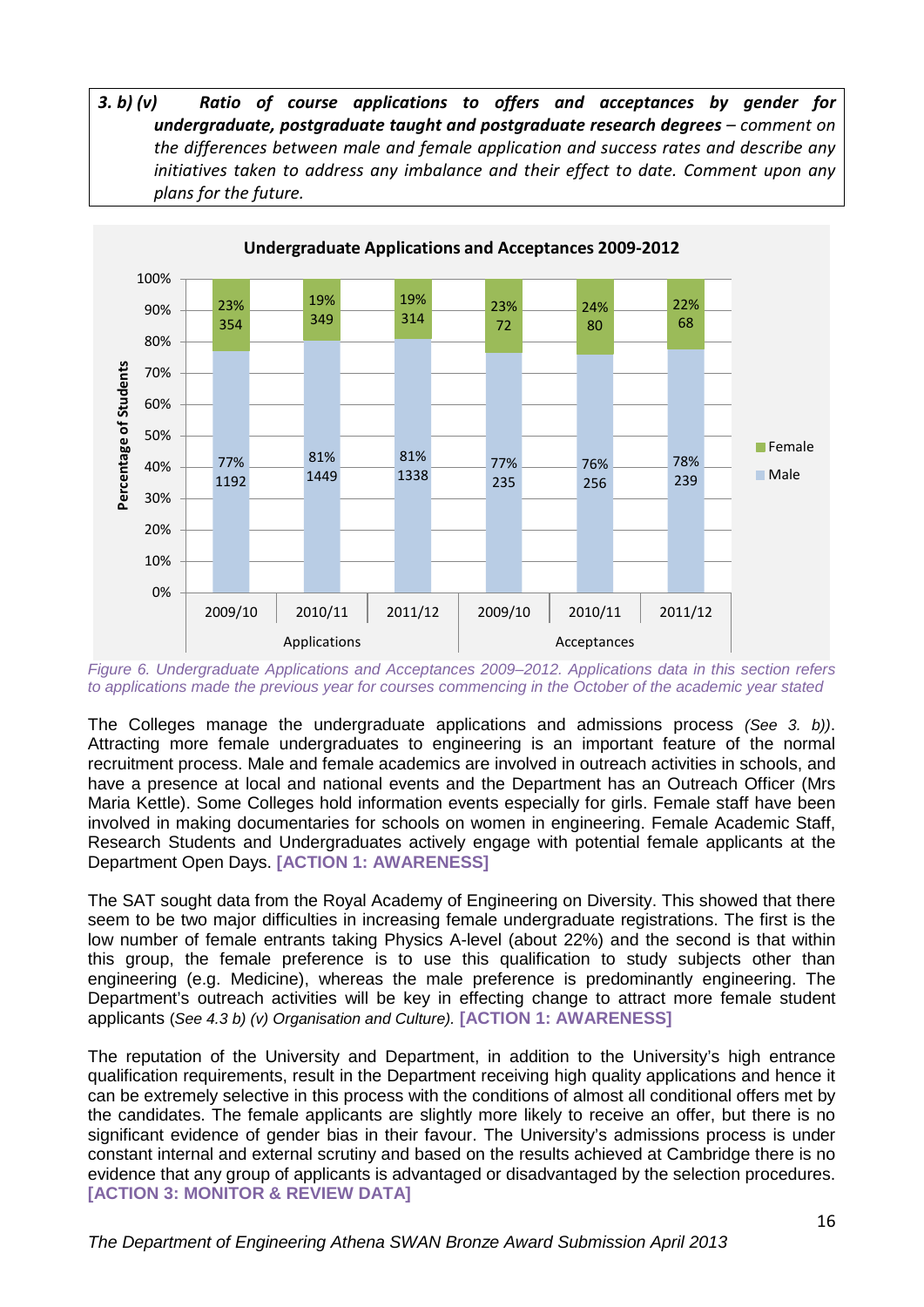| Course   | Year      | Female<br>Applications | Female<br>Accepted | % F<br>Acceptances<br>from<br>Applicant<br>Pool | Male<br>Applications | Male<br>Accepted | % M<br>Acceptances<br>from<br>Applicant<br>Pool |
|----------|-----------|------------------------|--------------------|-------------------------------------------------|----------------------|------------------|-------------------------------------------------|
| M.Phil.  | 2009/2010 | 108                    | 55                 | 51%                                             | 250                  | 111              | 44%                                             |
| Taught   | 2010/2011 | 183                    | 53                 | 29%                                             | 390                  | 144              | 37%                                             |
| (totals) | 2011/2012 | 204                    | 74                 | 36%                                             | 467                  | 158              | 34%                                             |
| M.Phil.  | 2009/2010 | 35                     | 14                 | 40%                                             | 86                   | 24               | 28%                                             |
| Research | 2010/2011 | 27                     | 11                 | 41%                                             | 71                   | 19               | 27%                                             |
|          | 2011/2012 | 20                     | 9                  | 45%                                             | 59                   | 20               | 34%                                             |
|          | 2009/2010 | 92                     | 55                 | 60%                                             | 362                  | 179              | 49%                                             |
| Ph.D.    | 2010/2011 | 102                    | 63                 | 62%                                             | 371                  | 216              | 58%                                             |
|          | 2011/2012 | 124                    | 79                 | 64%                                             | 383                  | 216              | 56%                                             |

<span id="page-16-0"></span>*Table 3. Male & Female Applications and Acceptances onto the Taught and Research M.Phil. Courses*

Table 3. provides the data on the percentage of applicants that receive offers for the two research degrees and the aggregate of the five taught M.Phil. courses. Approximately 50% of the offers are converted into new entrants, where the lack of funding is most often the cause of an offer not being taken up. There is significant variation from course to course and year to year on the success rate, but there appears to be no consistent bias towards either gender. The female applicants to the M.Phil. by research receive more offers per application than the male applicants but the numbers here are small. There has been a significant increase in the number of female applicants for Ph.D. degrees which is proportionately larger than the corresponding increase in male applicants. It has been noted that the majority of increases in applications are from overseas students.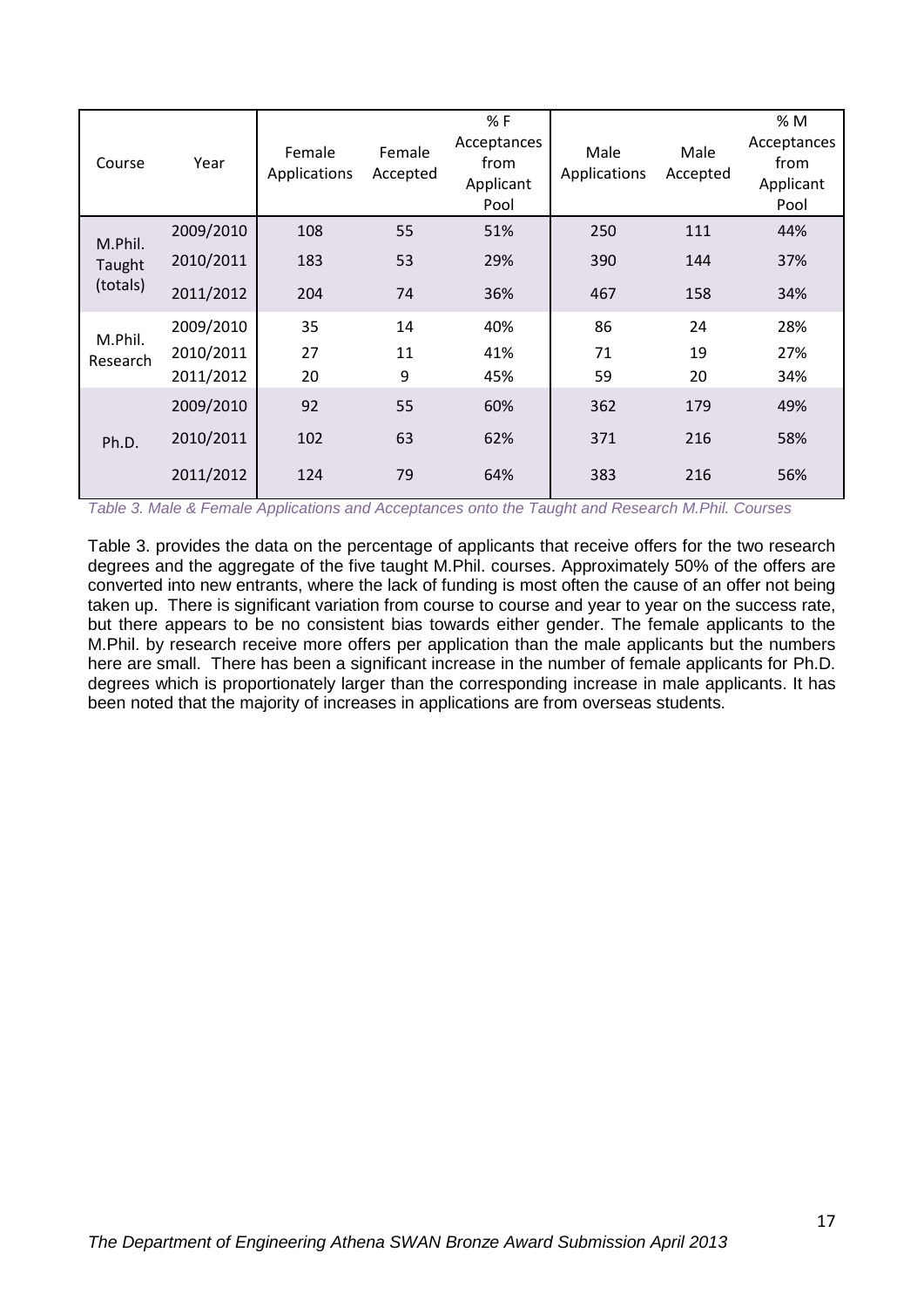*3. b) (vi) Degree classification by gender – comment on any differences in degree attainment between males and females and describe what actions are being taken to address any imbalance.*



<span id="page-17-0"></span>*Figure 7. Averaged B.A. Degree Results by Gender 2009–2012*

Each year of the degree course is classed separately. Over the three years 2009-2012 there was little variation and the averaged results are shown in Figure 7 for the third year assessment. It can be seen that women receive significantly fewer firsts in each year of the course, with the biggest discrepancy in their first year. This has for some time been a cause for concern, and in 2009 the Head of Department commissioned a study by Dr Claire Barlow (currently Director of Undergraduate Education). The recommendations of this study were made to the Teaching Committee and were concerned with creating a more supportive working environment for all students, and specifically improving gender awareness issues amongst all staff and students involved in teaching. Specific actions have been taken on some recommendations. Marking of some coursework is now done by candidate number rather than by name. Gender awareness is now explicitly included in the in-house supervisor training conducted in the Department. Gender awareness pointers are included in guidance to staff and students involved in laboratory teaching. The inclusion of an introductory project (Lego Mindstorms) addressed some of the skills gap between students from different backgrounds. The SAT will monitor progress in this area. **[ACTION1: AWARENESS] [ACTION 3: MONITOR & REVIEW DATA] [ACTION 5: PPD]**

The M.Eng. results are given in Figure 8. and demonstrate that the gender gap is much reduced at this stage. The reasons for this are not clear. The Departmental statistics do not, for example, show any gender difference in coursework performance, so that the balance to more coursework and project work in the M.Eng. does not offer an explanation. Note that the M.Eng. students are in the same cohort as in the third year with the entry requirement that they earned a class 2(ii) grade or better in either their second or third year results. Only a handful of students leave after their third year.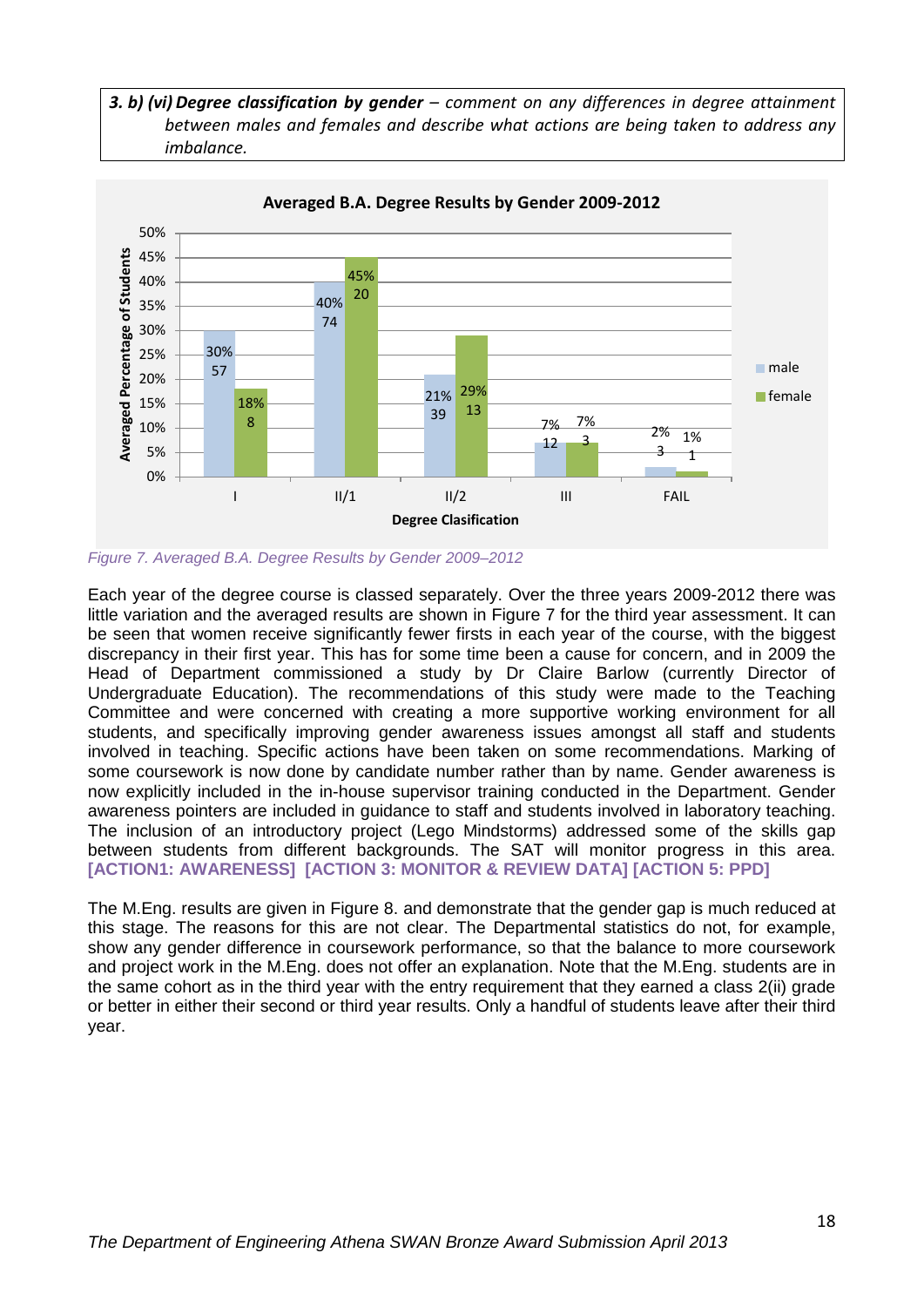

<span id="page-18-0"></span>*Figure 8. Averaged M.Eng. results by gender 2009–2012*

The Manufacturing Engineering Tripos (MET) is a pathway that students can choose to take in years three and four and is a separate Tripos *(see Figure 2.)*. Numbers are smaller than for Engineering with about 32 students in each of the two years of whom 30-40% are female. As seen in Figures 9. and 10. below, women out-perform men in both years of the course with on average a significantly higher proportion gaining Firsts and Distinctions and the typical female student improving by one class on their second year results. However the numbers are relatively small and caution should be exercised in drawing any general conclusions. The SAT will continue to review the data to identify any on-going trends. **[ACTION 3: MONITOR & REVIEW DATA]**



<span id="page-18-1"></span>*Figure 9. Averaged B.A. Degree results by gender for the Manufacturing Engineering Tripos 2009–2012*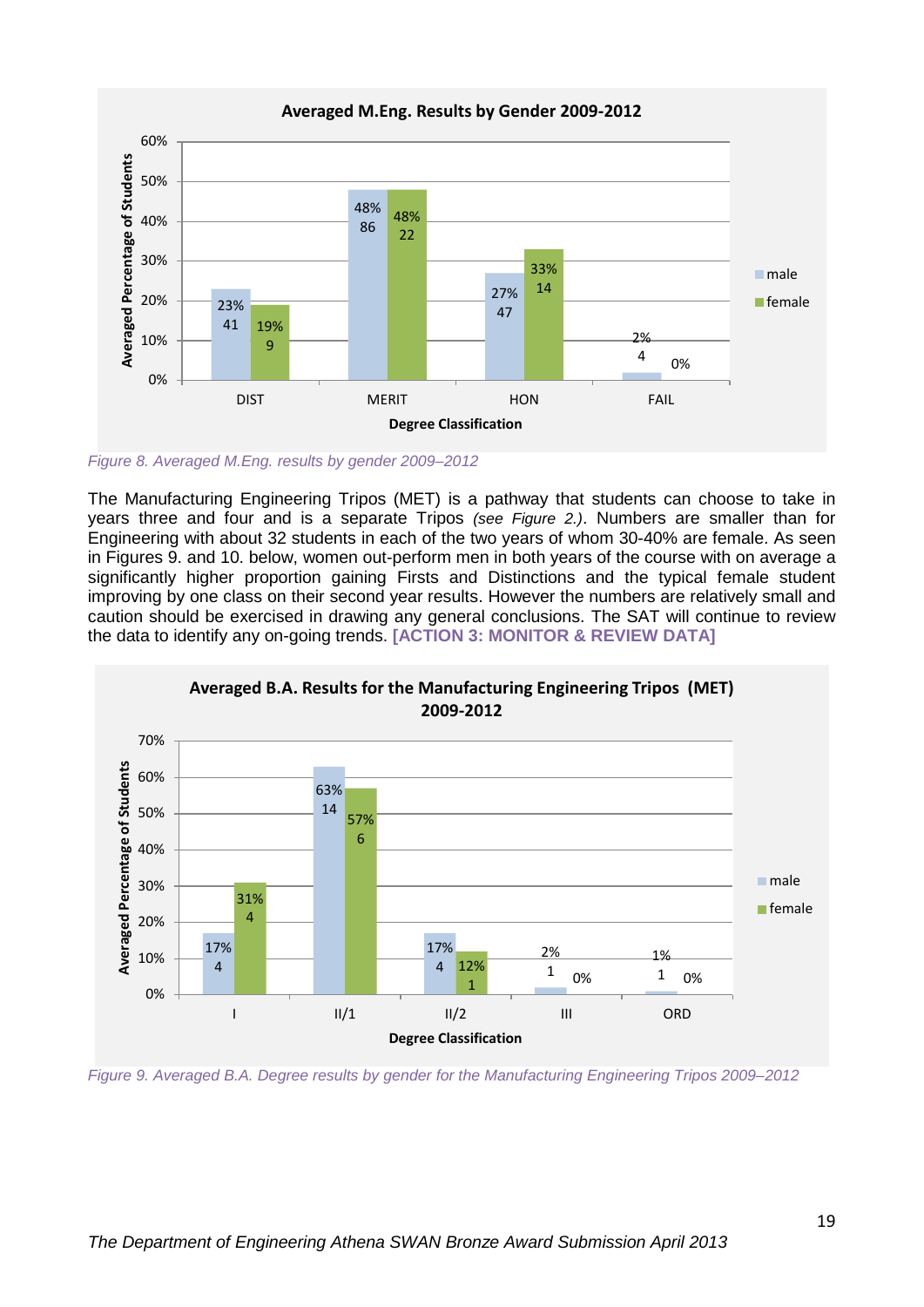

<span id="page-19-0"></span>*Figure 10. Averaged M.Eng. results by gender for the Manufacturing Engineering Tripos 2009–2012*

The SAT will run a number of focus groups with MET and Engineering students to investigate reasons for differences in degree results and why more women chose MET over Engineering **[ACTION 3: MONITOR & REVIEW DATA]**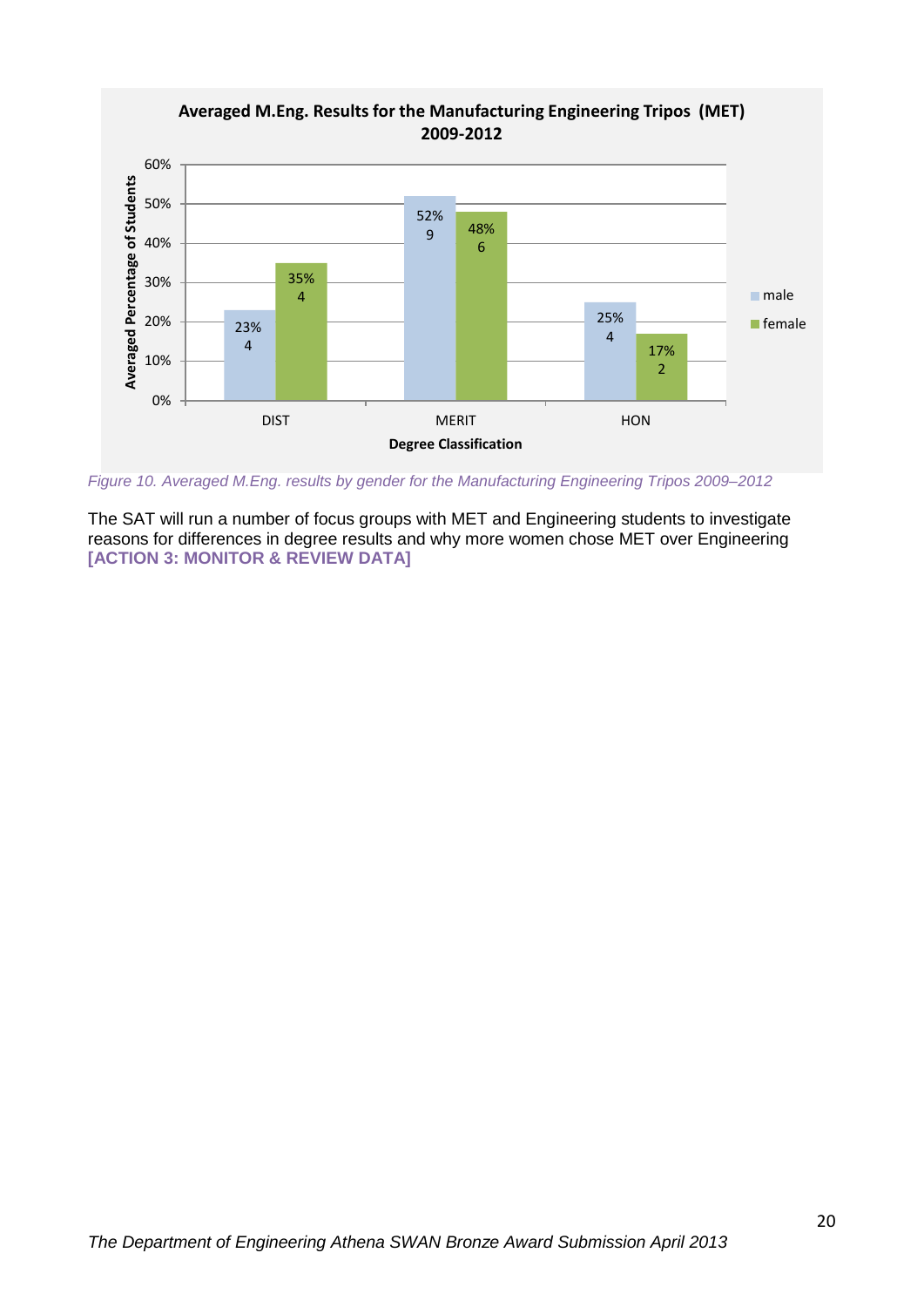#### *Staff data*

*3. b) (vii) Female:male ratio of academic staff and research staff – researcher, lecturer, senior lecturer, reader, professor (or equivalent). Comment on any differences in numbers between males and females and say what Action Plan is being taken to address any underrepresentation at particular grades/levels.* 

|            |        | 2009 | % total | 2010 | % total | 2011 | % total | 2012 | % total |
|------------|--------|------|---------|------|---------|------|---------|------|---------|
|            |        | 131  |         | 136  |         | 134  |         | 138  |         |
| Academic   | Female | 9    | 7%      | 9    | 7%      | 11   | 8%      | 11   | 8%      |
|            | Male   | 122  | 93%     | 127  | 93%     | 123  | 92%     | 127  | 92%     |
|            |        | 262  |         | 248  |         | 249  |         | 237  |         |
| Researcher | Female | 62   | 24%     | 58   | 23%     | 51   | 20%     | 53   | 22%     |
|            | Male   | 200  | 76%     | 190  | 77%     | 198  | 80%     | 184  | 78%     |

<span id="page-20-0"></span>*Table 4. Staff in the Engineering Department as at 1 October 2009-2012*

For the recruitment of Academic Staff, the Department seeks to appoint candidates where the primary requirement is to develop a record of world class research commensurate with its international reputation together with a clear commitment to undergraduate education.

In the period 2009–2012, the Department recruited seven new members of Academic Staff, two of whom were women. In February 2013, not included in the data shown above, the Department has recruited a female University Lecturer in Bioengineering and in March 2013 also has another University Lectureship under offer to a female candidate. The SAT are encouraged that the total number of female appointments has positively increased in the time period shown *(See Table 4.)*. The average rate of growth in academic posts over the period 2006–2013 is 2.7 per annum providing an opportunity for further female appointments.

The influence of the Department's Athena SWAN initiative has resulted in positive steps being taken to address the current gender imbalance *(See sections 4.1 a) (i) Job application and success rates by gender and grade and 4.1 b) (i) Recruitment of Staff).* **[ACTION 4: RECRUITMENT PRACTICES & PROCEDURES]**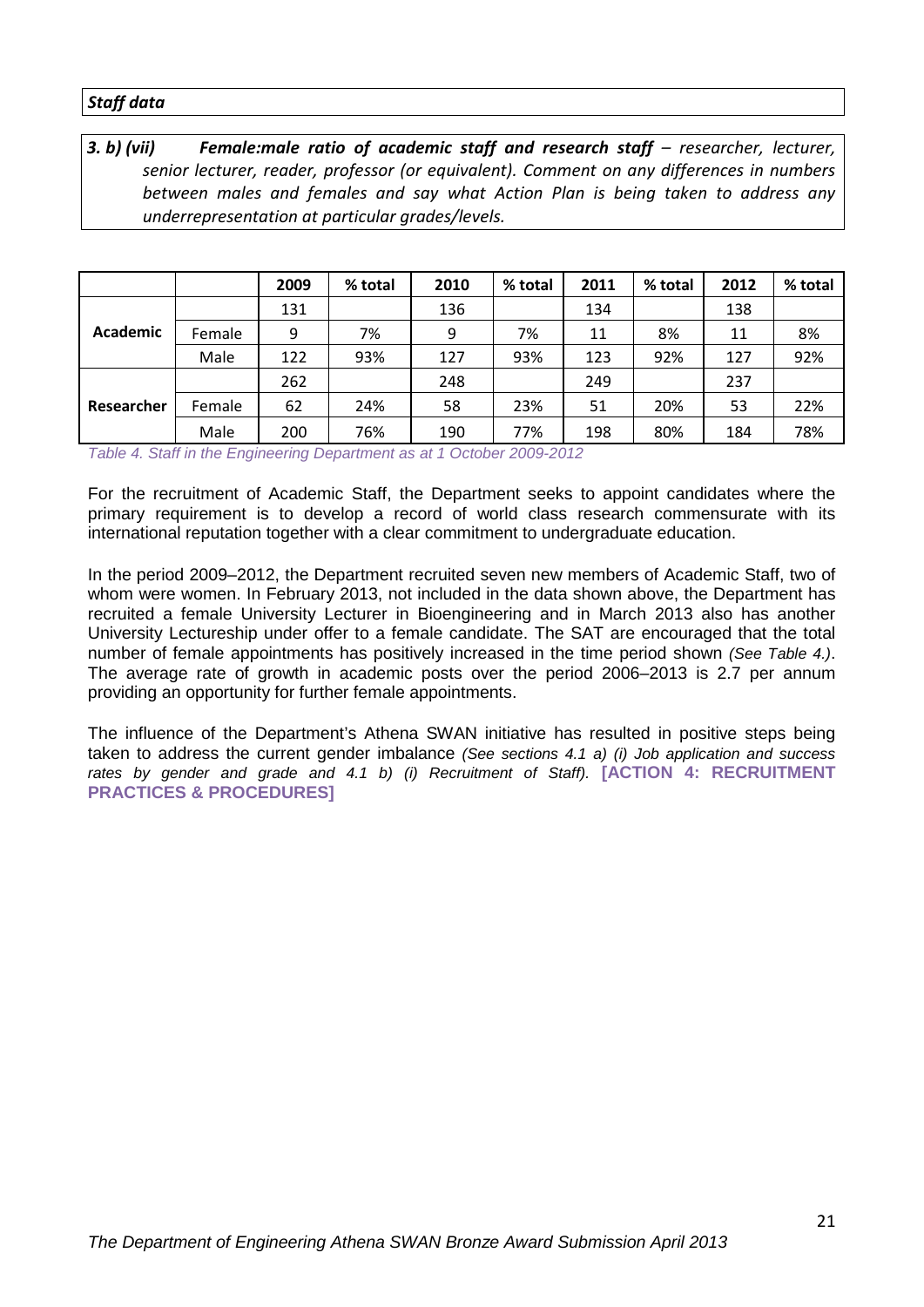

<span id="page-21-0"></span>*Figure 11. Male: Female ratios of academic staff 2010-2012*

In recent years the Department has recruited a number of female University Lecturers who are progressing from appointment through probation and promotion. Although the number of female Readers and Professors is still relatively low *(See Figure 11)*. It is anticipated that these numbers will improve in time with the progression of these appointees. The SAT will review the data to monitor continuing progress. **[ACTION 3: MONITOR & REVIEW DATA] [ACTION 4: RECRUITMENT PRACTICES & PROCEDURES] [ACTION 5: PPD]**



<span id="page-21-1"></span>*Figure 12. Male:Female ratios of research staff 2010–2012*

The small changes in the percentage of female researchers, shown in Figure 12, are probably no more than statistical fluctuation in the range 20-24%.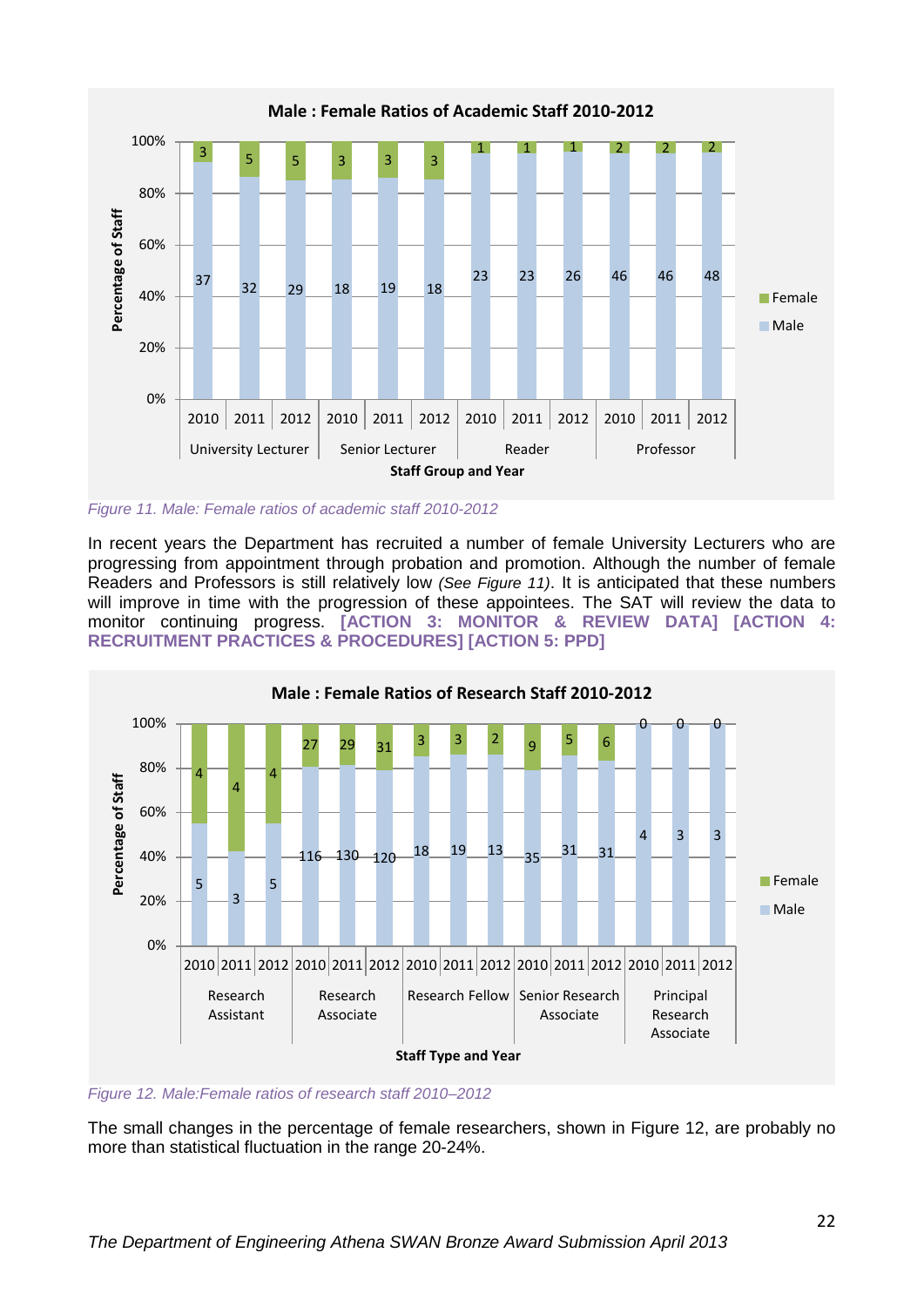The percentage of Research Assistants that are female is markedly higher than the percentage of females that are Research Associates. Research Assistant appointments are typically for predoctoral researchers and the numbers are very small so it is not possible to draw any firm conclusions from this data.

The percentage of Research Fellows that are female is lower than for other grades. This might be a result of the external funding bodies' application processes. The funding bodies may not make allowances for applicants having taken career breaks and may favour those who enjoy quite combative interview processes. The Department coaches all applicants for research fellowships to improve their paper submissions and their interview performance.



**Pipeline of Females from Undergraduate to Professor level in the Department 2010-2012**

<span id="page-22-0"></span>*Figure 13. Pipeline of Females in the Department 2010–2012 (data labels are for 2012 only)*

The chart shown in Figure 13. illustrates a 'pipeline' that shows the numbers of females at the various stages from Undergraduate to Professorship which provides a helpful overview. However, it is understood that our students and staff leave for appointments around the world and there is inward recruitment at each stage. It is unusual to progress through all these stages within one Department.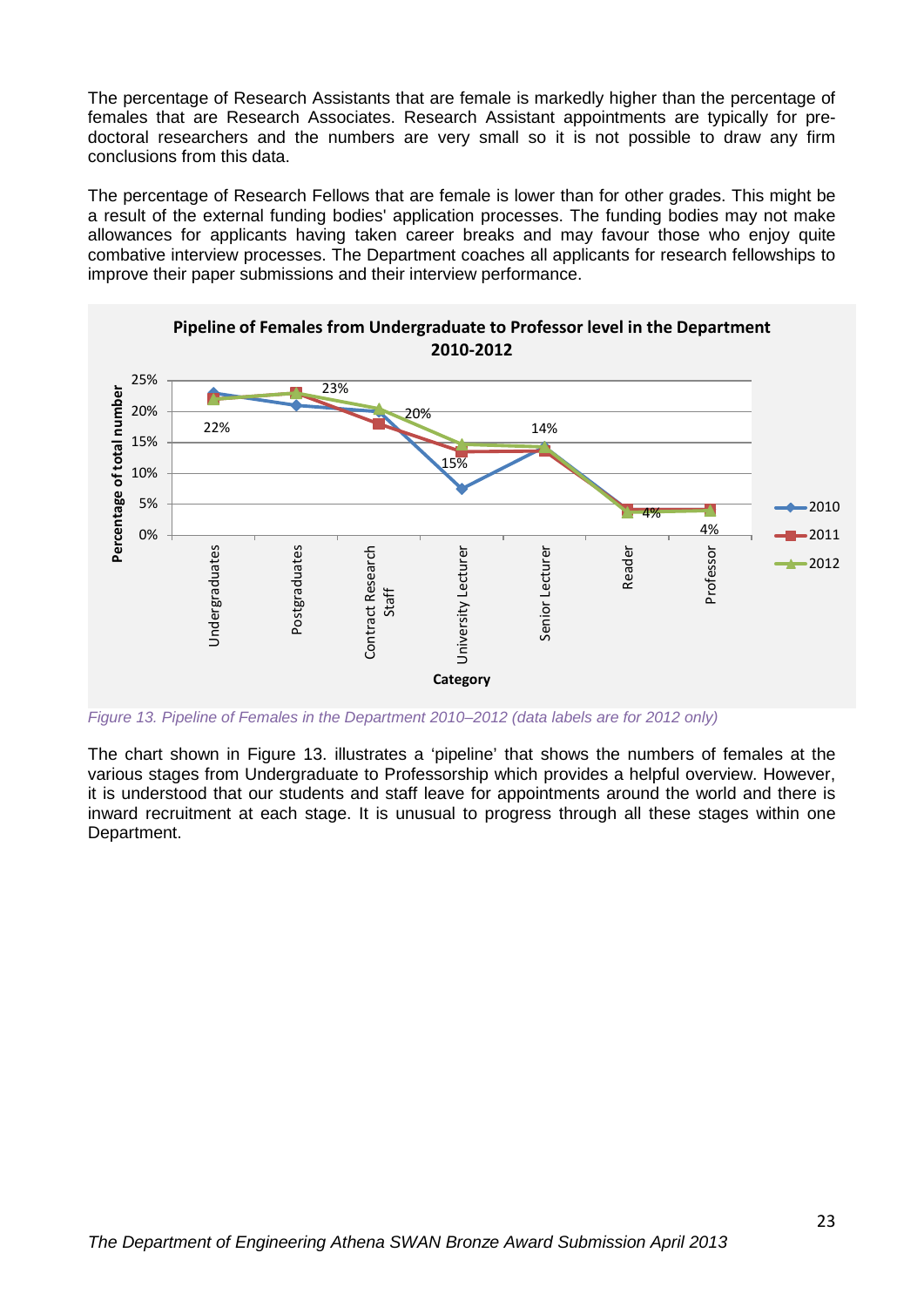#### *3. b) (viii) Turnover by grade and gender – comment on any differences between men and women in turnover and say what is being done to address this. Where the number of staff leaving is small, comment on the reasons why particular individuals left.*

The Department's turnover in academic posts in terms of staff leaving to take up other appointments is very low and turnover is more normally related to retirement. The turnover of Academic Staff during the period of review is two males (one left for family reasons and the other for a combination of academic and personal reasons). There is no real evidence that turnover is different for men and women.

The turnover in research posts is higher than that of the Academic Staff with the majority of research staff leaving to progress their careers after completion of projects in the Department. Each year approximately 75 Research Staff leave, mostly to take up academic or industrial posts, 75 start and 150 have their contracts renewed. A small number are appointed to academic posts in the Department.

The SAT plans to review the data gathered from exit questionnaires and staff feedback to help determine the reasons behind staff turnover. **[ACTION 1: AWARENESS]**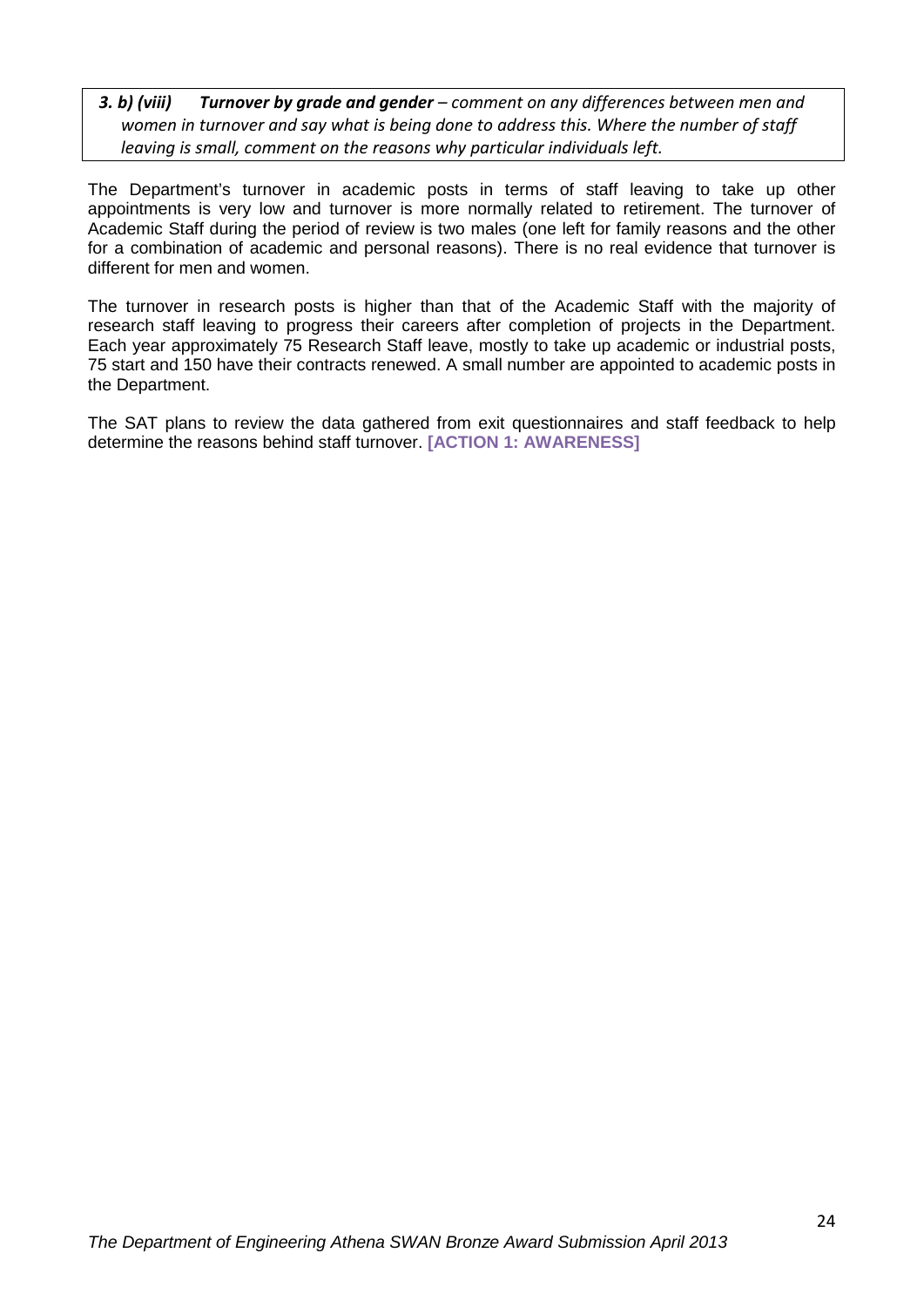#### *4. Supporting and advancing women's careers: maximum 5000 words (5349/5000 words)*

#### *4.1 Key Transition Points*

*4.1 a) Provide data for the past three years (where possible with clearly labelled graphical illustrations) on the following with commentary on their significance and how they have affected action planning.* 

*4.1 a) (i) Job application and success rates by gender and grade – comment on any differences in recruitment between men and women at any level and say what action is being taken to address this.*

| <b>Applicants</b> |        |       |      | <b>Shortlisted</b> | <b>Appointed</b> |                      |        |
|-------------------|--------|-------|------|--------------------|------------------|----------------------|--------|
| <b>Male</b>       | Female | Total | Male | Female             | <b>Total</b>     | Male                 | Female |
| 249               | 33     | 282   | 46   |                    | 53               | $\ddot{\phantom{0}}$ |        |
| 88%               | 12%    |       | 87%  | 13%                |                  | 75%                  | 15%    |

<span id="page-24-0"></span>*Table 5. Academic Applications and Success Rates by Gender from August 2009 to Present. All these positions were Grade 9 (i.e. University Lecturer or equivalent)*

|             | <b>Applicants</b> | Appointed     |              |             |        |
|-------------|-------------------|---------------|--------------|-------------|--------|
| <b>Male</b> | Female            | Not specified | <b>Total</b> | <b>Male</b> | Female |
| 683         | 118               | 268           | 1069         | 68          | 18     |
| 64%         | 16%               | 20%           |              | 79%         | 21%    |

<span id="page-24-1"></span>*Table 6. Research Associate Applications and Appointments Jan 2011-Oct 2012 (all data that exists)*

The data in Tables 5. and 6. clearly indicates that the lack of female appointments is related to low numbers of female applicants, nevertheless, the Department is committed to addressing issues concerned with gender imbalances and maintaining/increasing the current level of female academic staff.

The SAT, in reviewing the data for undergraduate and graduate applications and admissions, believes that outreach activities should be targeted in the Action Plan with the aim of increasing the number of females applying to engineering which may have a positive effect in the longer term on the numbers of female academic staff recruited. The SAT has consequently reviewed current departmental outreach activities and has identified ways in which the Department can consolidate and improve in this area *(See 4.3. b) (v) Outreach Activities).* **[ACTION 1: AWARENESS] [ACTION 3: MONITOR & REVIEW DATA].**

Colleges have responsibility for the admissions of undergraduates, which is another factor. The Department's input to this activity is managed through the Directors of Studies. The SAT have agreed to make student statistics by gender available to them and ask them to be aware of any gender imbalances in the admissions process. **[ACTION 1: AWARENESS]**

Engineering at Cambridge has a long history (130 years plus) and has consistently been a worldleader in cutting edge research. New areas of research in the Department have attracted an increase in the number of female applications. A good example would be the University Lectureship in Bioengineering which resulted in a higher proportion (55 male, 15 female) of female applicants than is usual. The successful candidate was female.

The Department is committed to building on current good practices and has begun implementing changes. These would include recently introduced changes to the format for further details for academic posts to include information on family friendly policies. **[ACTION 4: RECRUITMENT PRACTICES & PROCEDURES]**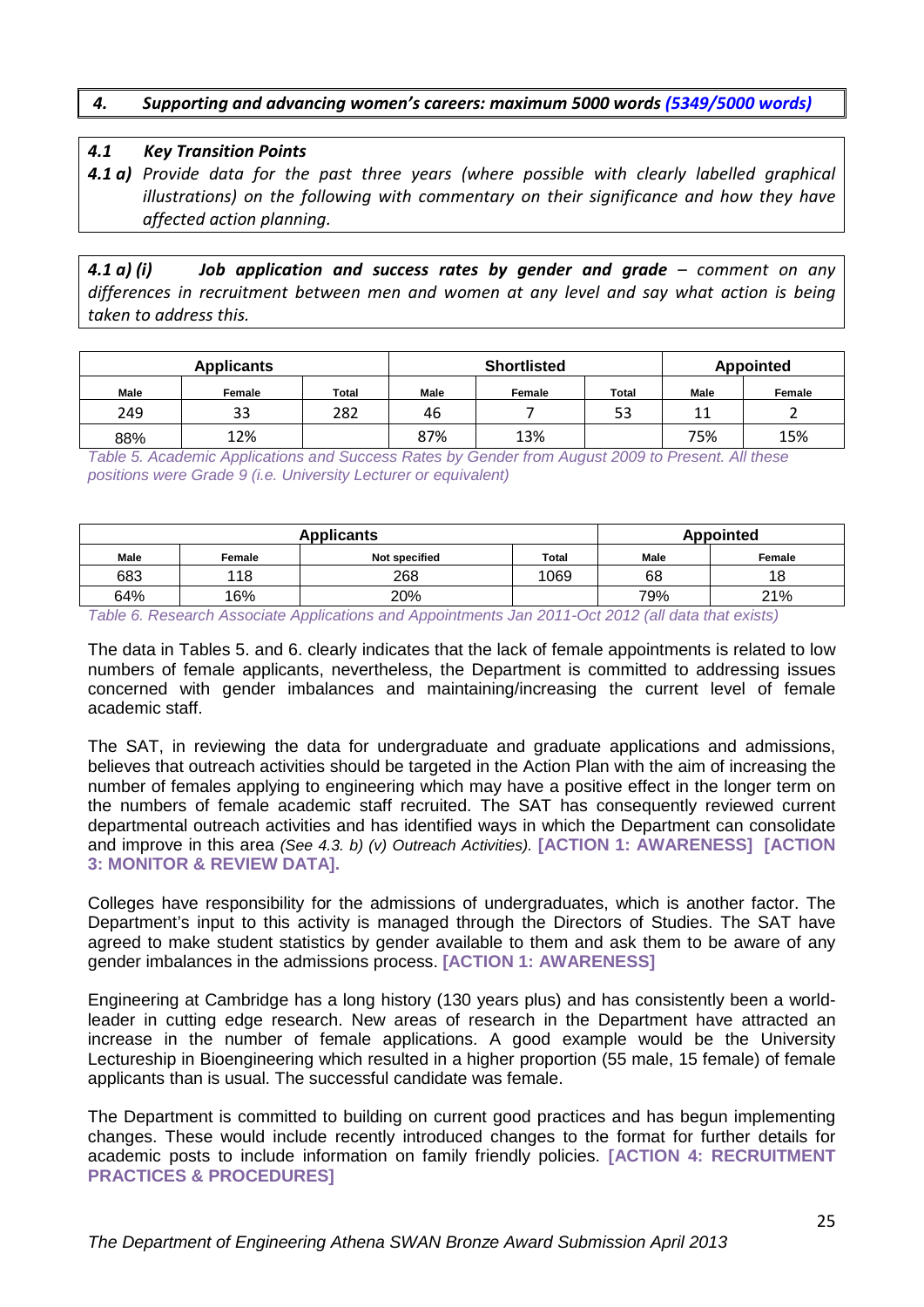The Athena SWAN initiative has prompted the Department to take forward procedures for Search Committees and a more robust data monitoring scheme for academic appointments. This data will be reported to the Academic Committee annually and will allow the SAT to monitor progress in this area. **[ACTION 1: AWARENESS] [ACTION 4: RECRUITMENT PRACTICES & PROCEDURES]**

The data associated with Research Staff appointments shows a higher percentage of female applicants than for academic posts. At present, no action is being taken, however, to address gender imbalances although a current review of recruitment processes is underway. The data will continue to be monitored. **[ACTION 1: AWARENESS] [ACTION 3: MONITOR & REVIEW DATA]**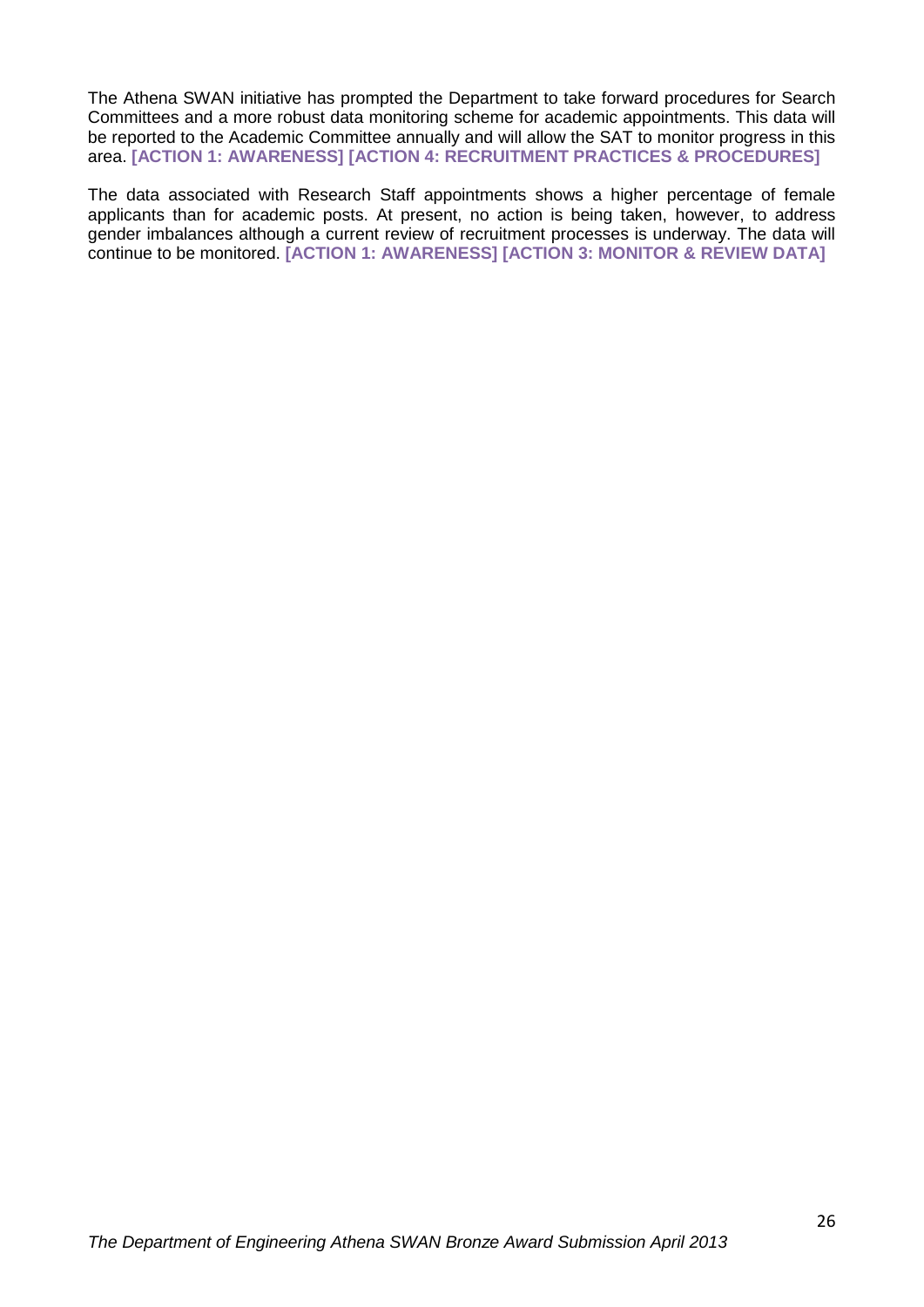## *4.1 Key Transition Points*

**4.1 a) (ii) Applications for promotion and success rates by gender and grade –** *comment on whether these differ for men and women and if they do, explain what action may be taken. Where the number of women is small, applicants may comment on specific examples of where women have been through the promotion process. Explain how potential candidates are identified.*

The number of female staff applying for promotion is consistent with the number eligible. Although the number of women staff is small, there are women in each of the grades of staff. There are currently two women holding University Senior Lectureships, one holding a Readership and one holding a Professorship who have been promoted via the Senior Academic Promotions (SAP) Exercise.

The Department is required to follow the University procedures for Senior Academic Promotion and all eligible staff are invited to apply for promotion. Applicants who are contemplating applying for promotion are encouraged to consult the Head of Department or a senior academic colleague (quite often this would be the Head of Division). This allows candidates the opportunity to receive advice, coaching and mentoring on the requirements of the scheme, including the content and timing of an application. The Head of Department, with assistance of appropriate senior colleagues, also reviews the position of eligible academic staff with a view to encouraging those they consider to have a good prospect of success to apply. In addition to this, staff are advised of the University support, including the SAP CV scheme *(see 4.1 b) (ii) Support for Staff at Key Career Transition Points)*.

The SAP data were reviewed by the University Gender Equality Group which made a number of recommendations. The SAP exercise was significantly updated in 2011 and 2012, with a number of changes to benefit progressing gender equality.

Of particular benefit to progressing gender equality are the following changes:

- Encouragement to include **additional considerations**, for example caring responsibilities, periods of maternity/paternity/adoption leave, bereavement, ill health or injury, or disability.
- Evidence of **'general contribution'** has been broadened to include any work outside the Faculty/Department/University and contributions to the subject made more widely, such as widening participation activity, the design and delivery of outreach programmes and, where appropriate, clinical work.
- Emphasis on the provision of **advice, mentoring and coaching** by the Head of Institution (or a senior academic colleague) before applying and as part of the feedback process to unsuccessful applicants.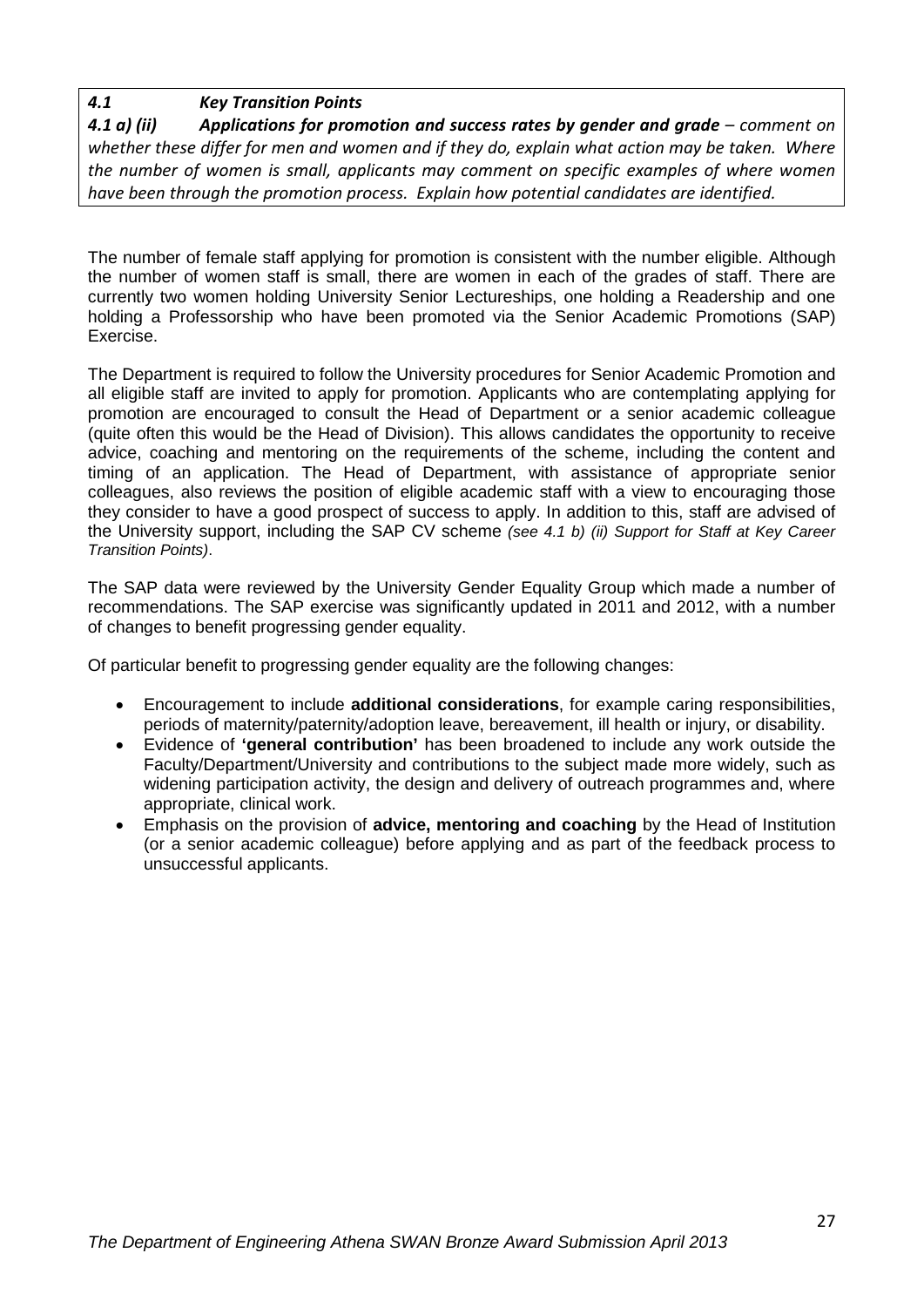*4.1 Key Transition Points*

*4.1 b) For each of the areas below, explain what the key issues are in the department, what steps have been taken to address any imbalances, what success/impact has been achieved so far and what additional steps may be needed.*

*4.1. b) (i) Recruitment of staff – comment on how the department's recruitment processes ensure that female candidates are attracted to apply, and how the department ensures its short listing, selection processes and criteria comply with the university's equal opportunities policies.* 

The Department does face significant challenges in addressing current gender imbalances and has been actively working to take positive steps in the recruitment of staff. The Department follows the University's robust Equal Opportunities Policy<sup>3</sup> and, in addition, the Combined Equality Scheme outlines how the policy is implemented and also supports and promotes diversity networks for minority groups. Subject to the law, no applicant for a staff appointment or member of staff will be treated less favorably than another on the grounds of sex, gender reassignment, marital/civil partnership or parental status, race, ethnic or national origin, colour, disability, sexual orientation, religion, or age. Ability to perform the job will be the primary consideration.

Employment within the University and progression in that employment is determined only by personal merit and performance. This is done by applying criteria which are related to the duties and conditions of each particular post and the needs of the department concerned. There are exceptions in the Equality Law that outline how the use of 'Positive Action' can allow a more targeted recruitment of certain groups of people either before the application stage or during the selection process. These actions allow under-represented groups to be encouraged to apply for a position in the first instance although selection for interview must still be on individual merit. Positive Action can then be taken during the selection process when considering two candidates of equal merit when the under-represented group can take precedent <sup>4</sup>.

The Department is considering introducing procedures to be followed by Selection/Search Committees for Academic posts to ensure consistency and good practice across all six Academic Divisions. The recommendations of all Selection Panels are currently approved by the Faculty Appointments Committee to ensure a standard of appointment is maintained. For Research posts, new arrangements are being put in place to support Principal Investigators in making research staff appointments. This includes introducing generic criteria for each grade of staff to improve the quality of objective decision making. **[ACTION 4: RECRUITMENT PRACTICES & PROCEDURES].**

Advertisements for both academic and research posts include reference to the Department's commitment to Equal Opportunities Policy. For academic posts the further particulars include details of the University's family friendly policies such as maternity leave policies and flexible working arrangements and the Athena SWAN application. **[ACTION 4: RECRUITMENT PRACTICES & PROCEDURES]**

<sup>3</sup> [http://www.admin.cam.ac.uk/offices/hr/policy/equal.html\)](http://www.admin.cam.ac.uk/offices/hr/policy/equal.html). <sup>4</sup> <http://www.admin.cam.ac.uk/cam-only/offices/hr/recruitment/equality/exceptions.html#action>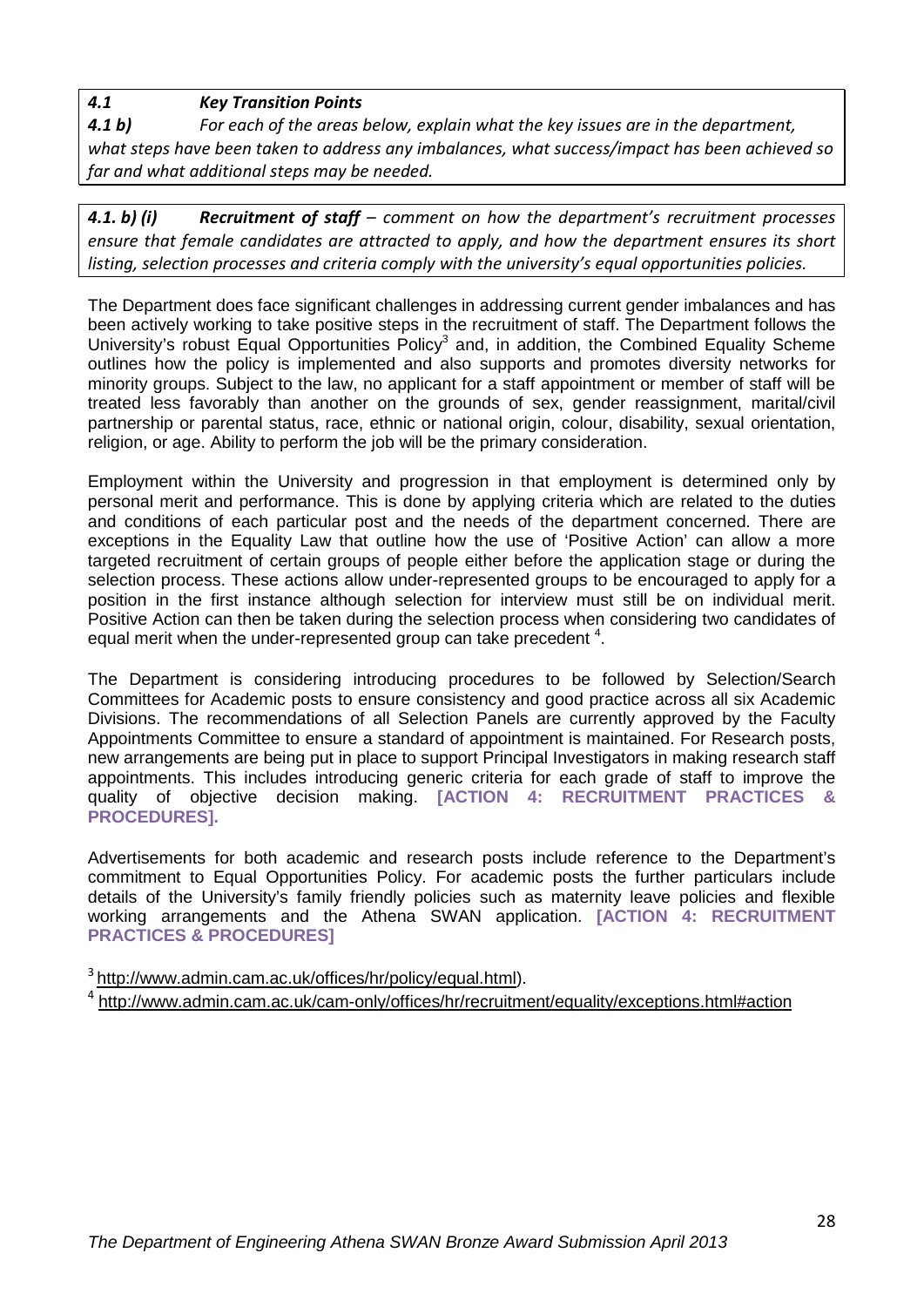# *4.1 Key Transition Points*

*4.1 b) (ii) Support for staff at key career transition points – having identified key areas of attrition of female staff in the department, comment on any interventions, programmes and activities that support women at the crucial stages, such as personal development training, opportunities for networking, mentoring programmes and leadership training. Identify which have been found to work best at the different career stages.* 

The Department aims to support all staff in their personal and professional development and, in addition to following University policy also has a number of its own initiatives. These include the following:

- Academic and Research Staff are assigned to one of the six Academic Divisions on appointment. The Head of Division offers advice and support as required. For example a member of staff considering applying for Senior Academic Promotion would seek advice from their Head of Division or the Head of Department before applying;
- A mentor is assigned to each newly appointed member of the Academic Staff. The mentor is typically a more senior/experienced member of staff and is not in the management chain/line. The newly appointed staff member can call upon their mentor for informal guidance. The Department plans to introduce training for mentors. **[ACTION 5: PPD]**

A mentoring scheme is also in place for Research Staff. The mentor must not be the relevant Principal Investigator (PI). The mentor will offer informal advice on career development.

• All Academic Staff undergo a rigorous probation. An enhanced five-year probation scheme was introduced in 2005/2006. The scheme provides constructive feedback on performance to support staff in establishing independent research activity in the Department. The scheme focuses on performance in research, teaching and general contribution. As a result of annual probation reviews, positive action has been taken to support new academic staff where a need to redress imbalances across the three areas of activity has been identified. Extensions to probation have been approved for personal and professional circumstances.

For Research Staff, the probation period usually lasts for 6 months. The probation reviews will be held by the Line Manager or Principal Investigator. Reviews are held to ensure that the researcher understands the requirements of the post and provide the opportunity to discuss any improvements which need to be made and the methods by which improvements are to be achieved. Support is given in the form of an increased level of supervision, additional guidance or training.

- The Academic Staff Review and Development programme, which seeks to provide career development support, allows for reviews to take place once every two years. Staff review is also available to Research Staff.
- The Women in Engineering Forum provides the opportunity for female Academic and Research Staff and students to meet informally and be able to discuss issues, career development and have an opportunity to network. **[ACTION 2: CULTURE]**

The Department aims to exchange good practice in the procedures for supporting different staff groups. The Department's Academic Probation Scheme has been shared with other Departments.

The other University schemes/programmes that are available include:

• The Senior Academic Promotions (SAP) CV Scheme. The aim of the scheme is to encourage and support more female academics to apply for promotion within the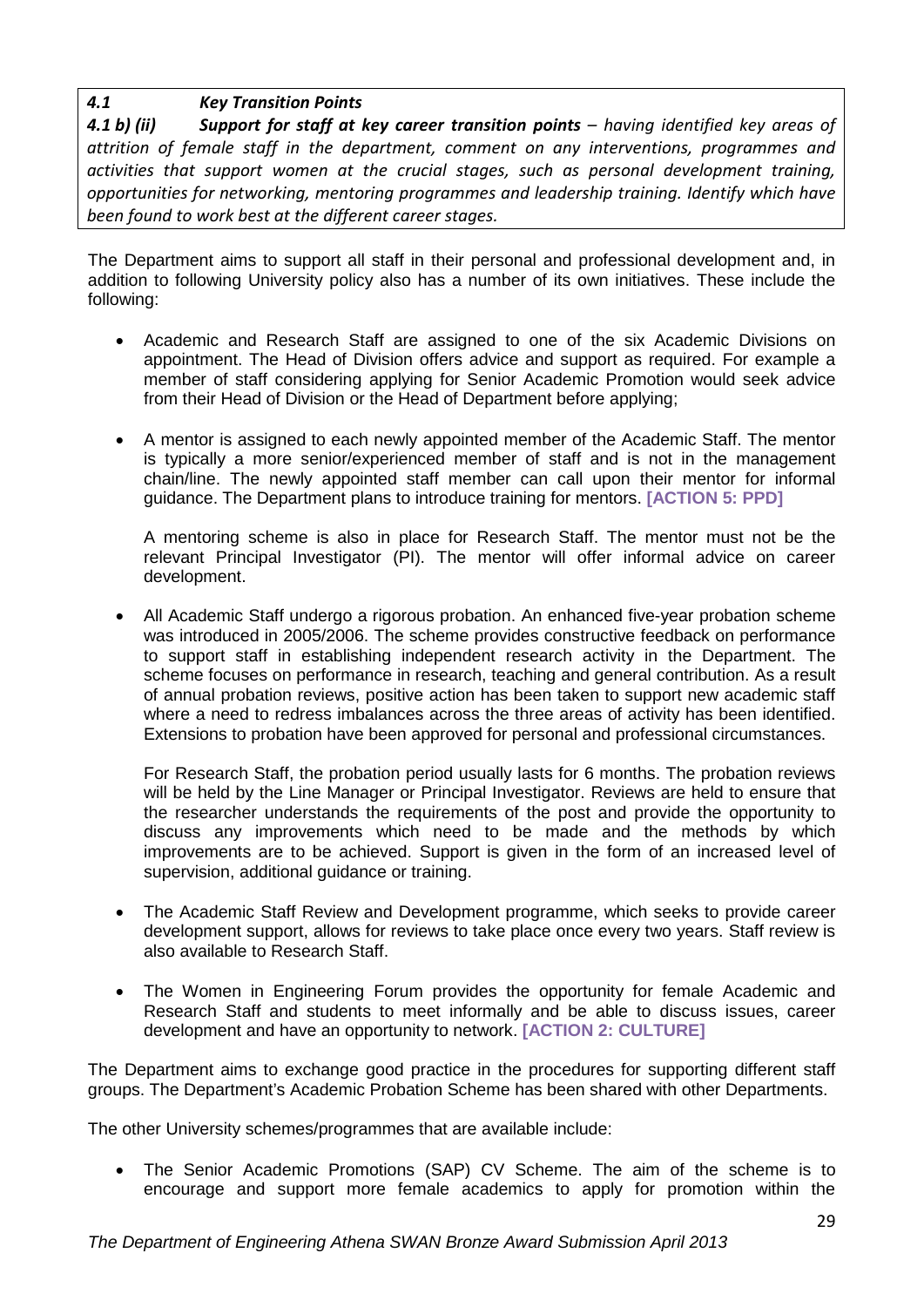University, with the aim of addressing the under-representation of women academics in senior positions. The SAP CV Scheme introduces a female Lecturer, Senior Lecturer or Reader who is thinking of applying for promotion, to a senior academic who has extensive experience of the University's Senior Academic Promotions procedures. The process creates an opportunity to have an experienced academic review their CV and promotion paperwork before it is submitted.<sup>5</sup> **[ACTION 5: PPD]**

- An 'Emerging Leaders' Development Programme' pilot was run in the Department (Summer/Autumn 2012), sponsored by the Head of Department and Director of Research. The learning focus of this new Personal and Professional Development (PPD) programme was the development of capabilities in self-leadership, leading others and career management. This three month programme was designed for Research Staff and combined an introductory lecture with 3 half-day workshops, individual coaching and a cohort-confidential online discussion forum. In this pilot, women participated in proportionally higher numbers than men, making up 30% of the participants compared to a proportion of female Research Staff of approximately 20% in the Department. A second iteration is planned by PPD, for a broader population of Research Staff in Spring/Summer 2013 and an evaluation of learning and of impact will be completed in Summer/Autumn 2013. The feedback from each session will be considered by the SAT and any actions taken forward. **[ACTION 5: PPD].**
- WiSETI: A Programme which aims to redress an under representation of women in employment and career progression in STEM subjects in Cambridge. Many women in the Department participate in the programmes/lectures.
- Springboard Events: A personal development programme for all women staff/graduate students *(see also 4.2 a) (iii) Support for female students).*
- Women in Academic Leadership Group: Originally established from within the Judge Business School with the aim to establish a collaborative community, promote leadership and facilitate a conversation about challenges, opportunities and rewards for women in academia. The programme is being run this year in the Department and a series of events is planned and will be led by an engineering student.

<sup>5</sup> <http://www.admin.cam.ac.uk/offices/hr/equality/wiseti/cv/>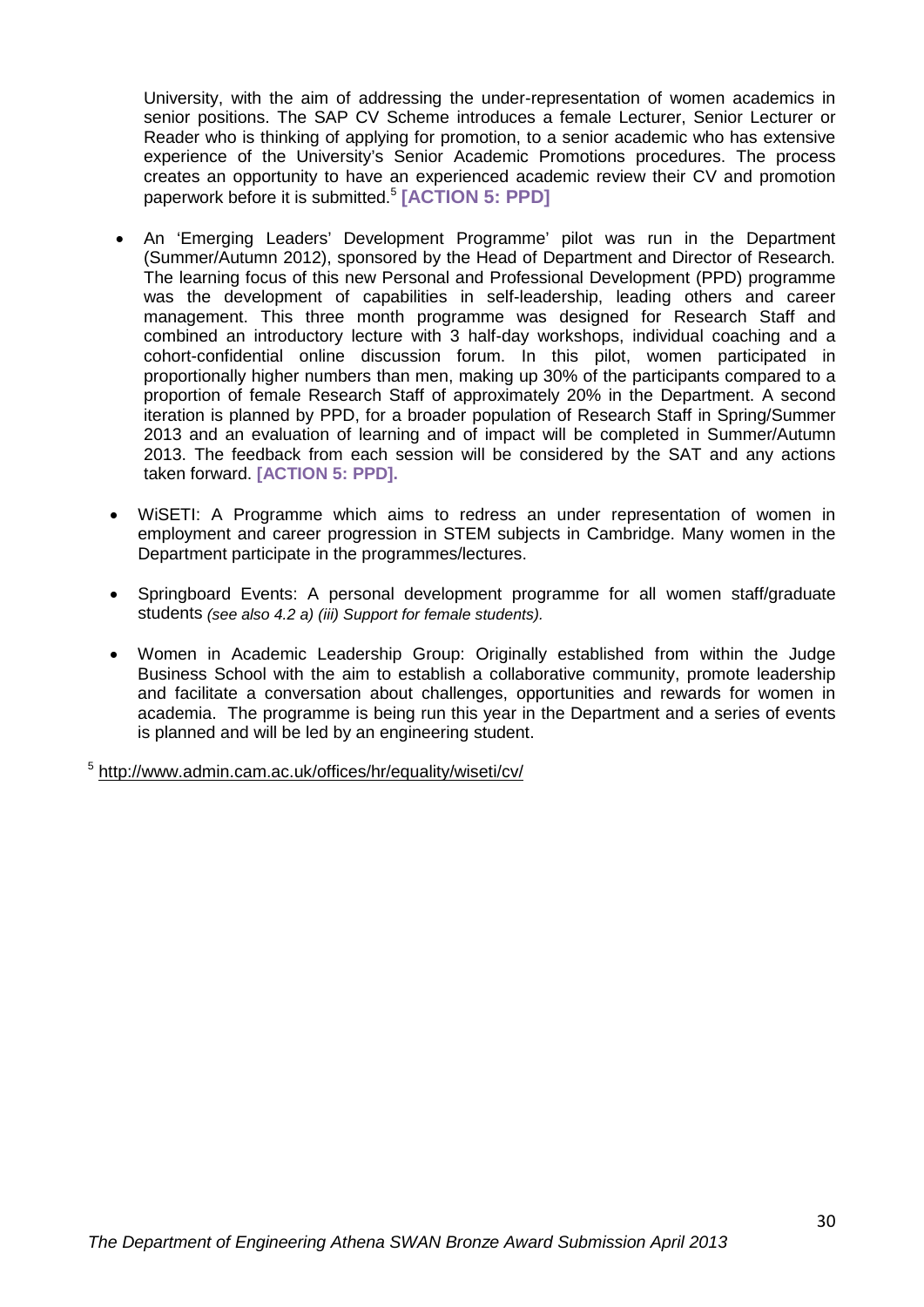# *4.2 Career development*

*4.2 a) For each of the areas below, explain what the key issues are in the department, what steps have been taken to address any imbalances, what success/impact has been achieved so far and what additional steps may be needed.*

*4.2 a) (i) Promotion and career development – comment on the appraisal and career development process, and promotion criteria and whether these take into consideration responsibilities for teaching, research, administration, pastoral work and outreach work; is quality of work emphasised over quantity of work?* 

For Academic Staff in the very early stages of appointment, the Department aims to offer support in terms of induction and may provide additional financial support (start-up funds) and always provides mentoring support. The University also offers additional support and staff induction is offered by both the University and the Department. The steps in the development process are:

- First Stage: Newly appointed Academic Staff complete a satisfactory five year probation period, establish themselves in the Department and establish individual research activity *(See 4.1 b) (ii) Support for staff at key transition points).*
- Second Stage: The staff member will then be subject to the Staff Review and Development Programme to provide continued guidance on career development. The University is reviewing the arrangements for staff review and the Department will implement these changes in due course. The engagement with Academic Staff is good and it is hoped that these developments will further improve its effectiveness. **[ACTION: 5 PPD].**
- Third Stage: Staff consider applying for Senior Academic Promotion. The Department's Academic Probation Scheme and the University-wide Senior Academic Promotion Scheme have three evaluation criteria: Research, Teaching and General Contribution. There is a requirement to demonstrate excellence and satisfactory progress in all three criteria. General Contribution includes contributions within the Department, to outreach and more widely to the academic community *(See also 4.3 b) (i) Representation on decision making committees).*

For Research Staff there is a six month probation period. The PI can apply for contribution increments in salary of between one and three increment points to reward excellent performance of Research Staff and this scheme is available three times a year. Decisions about the promotion of Research Staff rests with the Principal Investigator and is overseen by the Director of Research.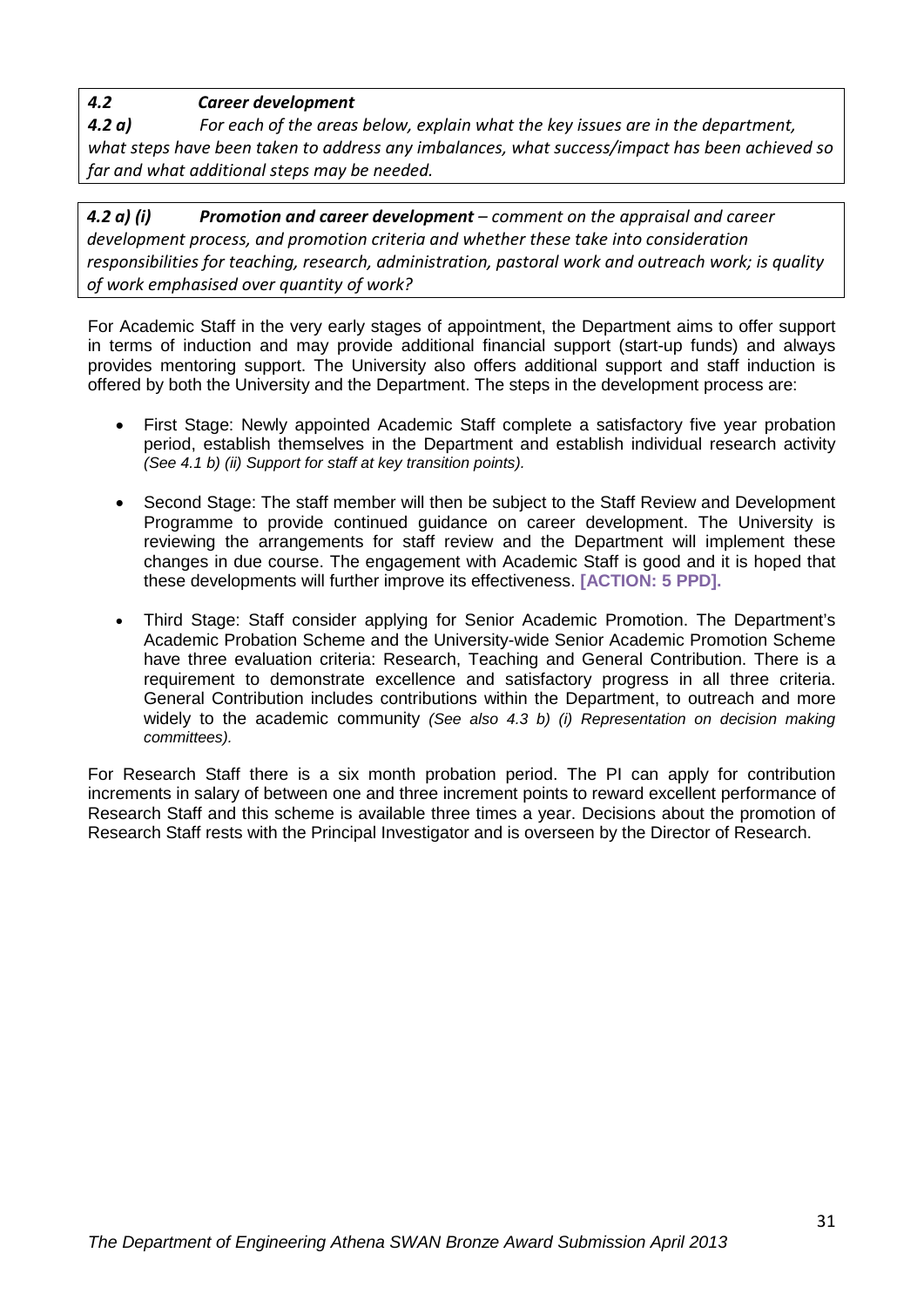#### *4.2 Career Development*

*4.2 a) (ii) Induction and training – describe the support provided to new staff at all levels, as well as details of any gender equality training. To what extent are good employment practices in the institution, such as opportunities for networking, the flexible working policy, and professional and personal development opportunities promoted to staff from the outset?* 

The Department has its own short induction programme for new members of staff to welcome them to the Department and the Department's commitment to Athena SWAN is included in this programme. In addition to this, the University offers an induction course to all staff and the Pathways in Higher Education Practice (PHEP) for academic staff <sup>6</sup>. [ACTION: 2 CULTURE]

Research Staff are offered a welcome pack on arrival in the Department and an induction by the PI. All Research Staff are offered a one-to-one meeting with a careers advisor in the first weeks of their employment. This meeting is to discuss career opportunities bearing in mind that most Research Staff use their position in this Department as a career advancing stepping stone.

There are many University-wide training courses offered in areas such as Personal and Professional Development, which are open to all staff and attended by a similar number of both males and females each year, which represents a higher proportion of female Academic and Research Staff. The Graduate Development Programme for research students was also attended by proportionately more females than males over the period 2009–2012.

The SAT, having recognised the requirement for female specific support and training within the Department, will use the Women in Engineering Forum as a platform through which to listen to the requirements of the female staff and postgraduate students across the Department. **[ACTION 2: CULTURE]**

The University offers on-line Equality and Diversity training and the SAT have made it a priority that all those on decision making committees and those who participate in recruitment processes must complete this training. As at 4 March 2013, fifteen academics within the Department had completed this course. **[ACTION 6: MANAGEMENT AND REPRESENTATION]**

<sup>6</sup> <http://www.admin.cam.ac.uk/offices/hr/ppd/information/academic/phep/index.html>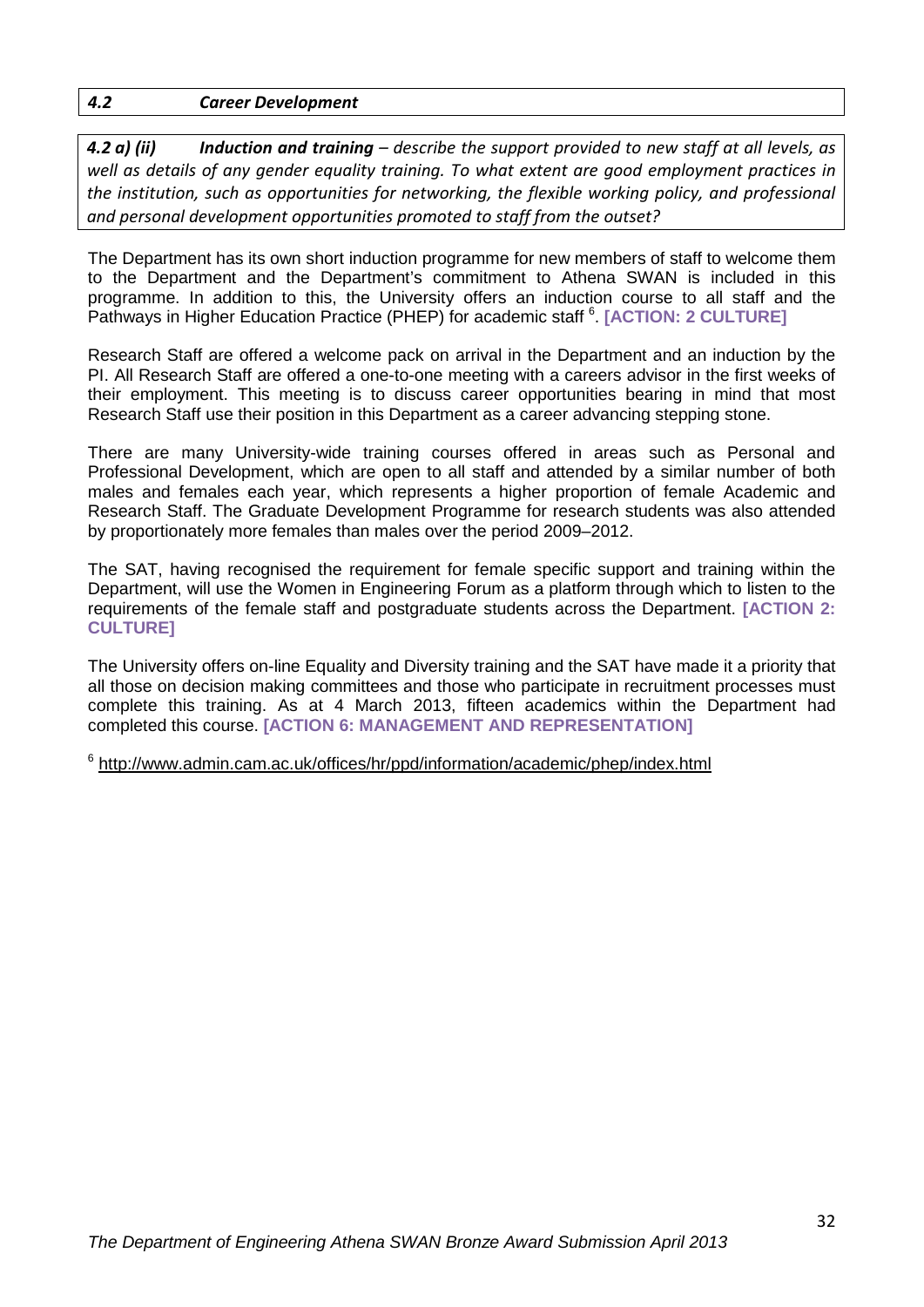## *4.2 Career Development*

*4.2 a) (iii) Support for female students – describe the support (formal and informal) provided for female students to enable them to make the transition to a sustainable academic career, particularly from postgraduate to researcher, such as mentoring, seminars and pastoral support and the right to request a female personal tutor. Comment on whether these activities are run by female staff and how this work is formally recognised by the department.*

Students receive support in all areas from their College, the Department and the wider University. Postgraduate students, who would prefer to have a female personal tutor and be in a predominantly female community, can apply to one of the University's three all-female Colleges.

The Department attaches a high priority to the support of students and it employs a Researcher Development Co-ordinator (Dr Sue Jackson). Dr Jackson organises a full set of researcher development activities for postgraduate students and postdoctoral workers in the Department, as well as making them aware of other opportunities across the University. Workshops cover essential skills such as developing assertiveness, building resilience, negotiation and being strategic Relevant events and workshops will be publicised through the Women in Engineering website as well as by the Co-ordinator. In addition to this, the Researcher Development Co-ordinator offers individual 'skills analysis sessions'. This consists of a self-analysis of skills followed by a 40 minute face-to-face session to consider a personal development plan. The SAT has agreed to assign funding to widen this activity. **[ACTION 5: PPD] [ACTION 1: AWARENESS]**

The SAT arranged for the Department to fund three second year Undergraduate students to attend the Women's Engineering Society (WES) student Conference in 2012 and hopes to continue to fund attendance in the future. **[ACTION 5: PPD]** Other departmental support mechanisms are the many excellent female role models.

University support available would include:

- Careers Services: The website has a database of alumni who can be contacted and are available to mentor students to follow a specific career path. Careers Service professional advisors are available specifically for Science and Engineering Post-Docs. The advisors are women, and other individual mentoring sessions and interview skills training are available, tailored for both Academic and Non-Academic careers.
- EnterpriseWISE: This is a tailored entrepreneurship course for Ph.D. and early career women who are working in Science, Engineering and Technology, with the express purpose of developing skills, knowledge and confidence. It is organised and facilitated totally by women<sup>7</sup>.
- Springboard: A personal development programme for all women staff and graduate students, is delivered over the course of three months, includes work on assertiveness, self-confidence, work-life balance and career aspirations $8$ .

<sup>7</sup>http://www.cfel.jbs.cam.ac.uk/programmes/enterprisewise/index.html

<sup>8</sup> http://www.training.cam.ac.uk/cppd/course/cppd-perdev3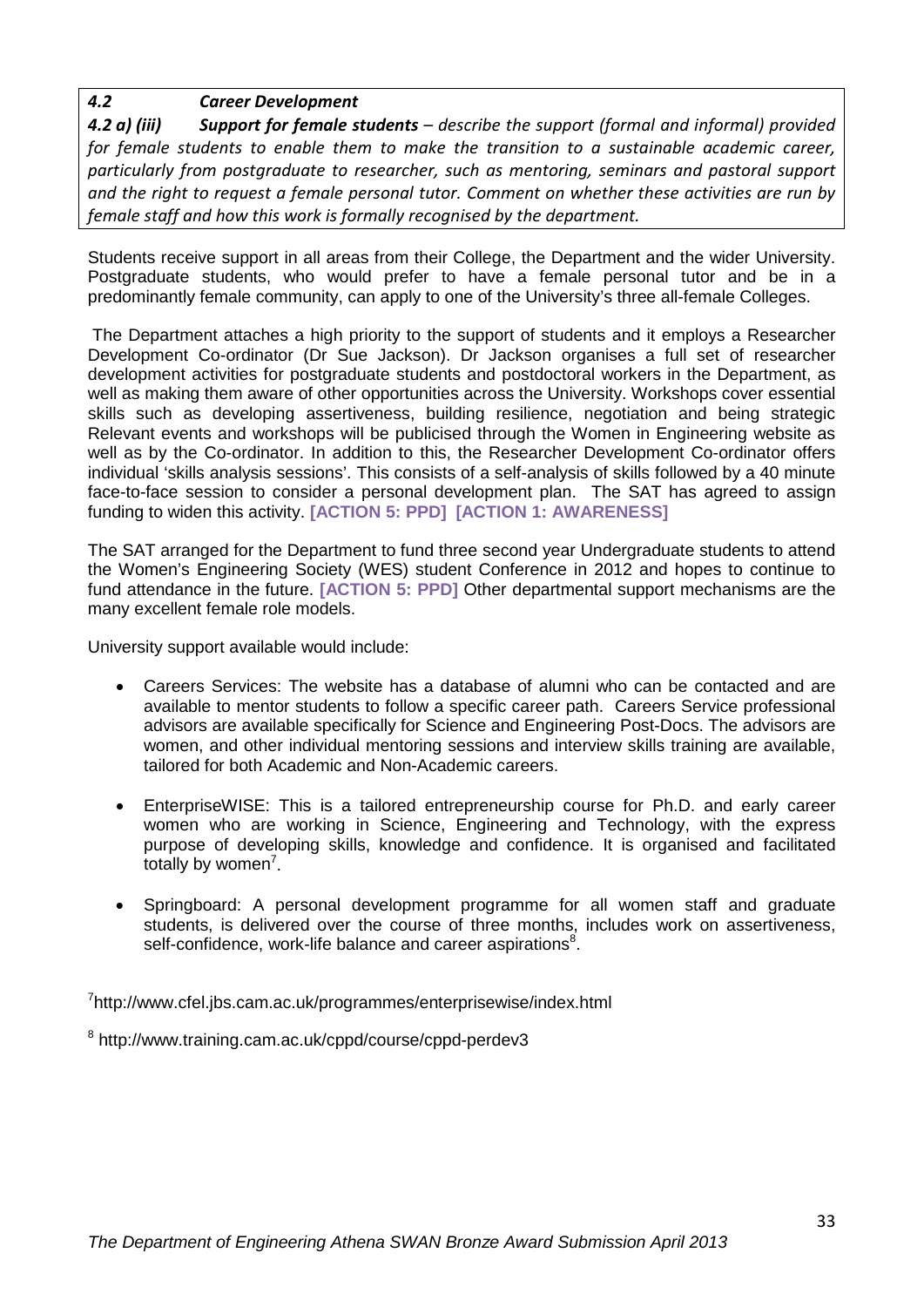*4.3 a) Provide data for the past three years (where possible with clearly labelled graphical illustrations) on the following with commentary on their significance and how they have affected action planning.* 

*4.3 a) (i) Male and female representation on committees – provide a breakdown by committee and explain any differences between male and female representation. Explain how potential members are identified.*

| Analysis of Committee Membership by Gender - Department of Engineering |       |   |                        |                |          |
|------------------------------------------------------------------------|-------|---|------------------------|----------------|----------|
| <b>Committee Name</b>                                                  | Chair |   | <b>Members (Total)</b> |                | % Female |
|                                                                        | M     | F | М                      | F              |          |
| Council                                                                | 0     |   | 12                     | 2              | 14%      |
| Academic Committee                                                     | 0     |   | 9                      | $\overline{2}$ | 18%      |
| <b>Heads of Division</b>                                               | 0     |   | 6                      | $\overline{2}$ | 25%      |
| <b>Support Services Committee</b>                                      | 0     |   | 4                      | 3              | 43%      |
| <b>Faculty Appointments Committee</b>                                  |       | 0 | 5                      | 3              | 38%      |
| <b>Faculty Promotions Committee</b>                                    | 0     |   | 6                      | 3              | 33%      |
| <b>Assistant Staff Committee</b>                                       | 0     |   | 8                      | 7              | 47%      |
| <b>Termly Administrators Committee</b>                                 | 0     |   | 1                      | 7              | 88%      |
| <b>Faculty Board</b>                                                   | 0     |   | 22                     | 9              | 29%      |
| <b>Teaching Committee</b>                                              | 0     |   | 10                     | 3              | 23%      |
| Degree Committee                                                       | 1     | 0 | 14                     | 3              | 18%      |
| <b>Library Committee</b>                                               | 0     |   | 15                     | 3              | 17%      |
| Minor Works Committee                                                  | 1     | O | $\mathcal{P}$          | $\mathcal{P}$  | 50%      |

<span id="page-33-0"></span>*Table 7. Male & Female Representation on Committees*

The Head of Department and the Department's Academic Committee ensure that committee membership is representative (research interests, career stage, etc.) and, where possible, a good balance of male and female members on all the Department's committees.

The Department has agreed that the SAT will become a standing committee and an integral part of the Department's committee structure reporting to the Academic Committee. **[ACTION 1: AWARENESS]**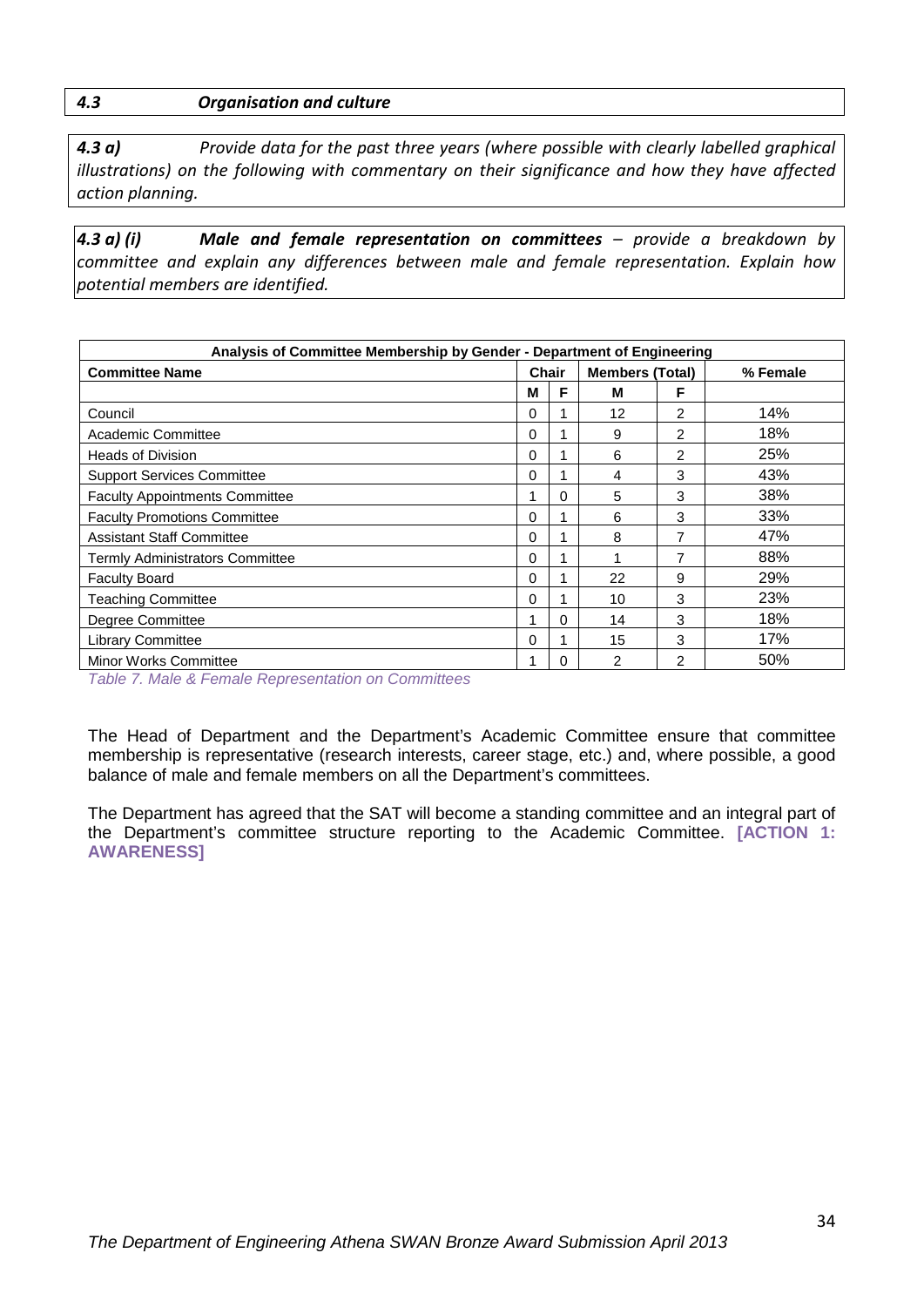*4.3 a) (ii) Female:male ratio of academic and research staff on fixed-term contracts and open-ended (permanent) contracts – comment on any differences between male and female staff representation on fixed-term contracts and say what is being done to address them.*



#### <span id="page-34-0"></span>*Figure 14. Research Staff on Permanent and Fixed-Term Contracts 2010–2012*

The number of Academic Staff on Fixed-Term contracts is very small. Academic posts are normally permanent and are normally only created on a short-term basis when there is a temporary teaching need, for example, when a member of staff is on unpaid leave.

The number of Research Staff on Fixed-Term contracts is higher, primarily because of the nature of research grant funding *(see Figure 14)*.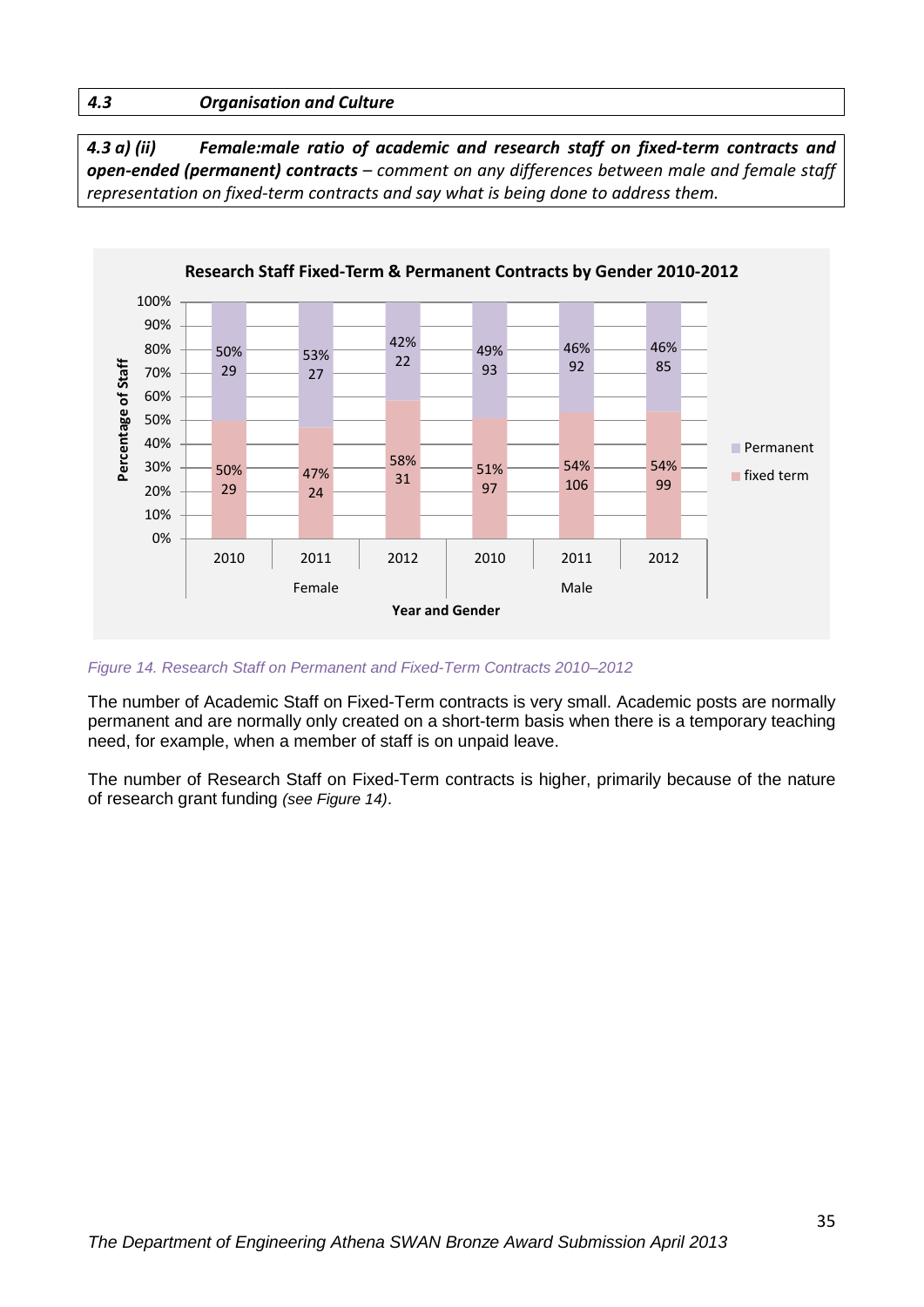*4.3 b) For each of the areas below, explain what the key issues are in the department,* 

*what steps have been taken to address any imbalances, what success/impact has been achieved so far and what additional steps may be needed.*

*4.3 b) (i) Representation on decision-making committees – comment on evidence of gender equality in the mechanism for selecting representatives. What evidence is there that women are encouraged to sit on a range of influential committees inside and outside the department? How is the issue of 'committee overload' addressed where there are small numbers of female staff?*

| Analysis of Decision-Making Committees by Gender – Department of Engineering                 |                                 |   |    |  |
|----------------------------------------------------------------------------------------------|---------------------------------|---|----|--|
| <b>Committee Name</b>                                                                        | Chair<br><b>Members (Total)</b> |   |    |  |
|                                                                                              | M                               |   | М  |  |
| Academic Committee                                                                           | 0                               |   | 9  |  |
| <b>Faculty Appointments Committee</b>                                                        | 0                               |   | 5  |  |
| <b>Faculty Senior Promotions Committee</b>                                                   |                                 |   | 6  |  |
| <b>Faculty Board</b>                                                                         |                                 |   | 22 |  |
| Degree Committee                                                                             |                                 | ∩ | 14 |  |
| $T_2$ kko $\alpha$ , Orangert Malaysia Hamala Hamaragatatan an Dagistan Malitan Orangetta as |                                 |   |    |  |

<span id="page-35-0"></span>*Table 8. Current Male and Female Representation on Decision-Making Committees*

Members of formal Department Committees are selected in accordance with University-wide policies. The University has clear policies on gender representation. For example, on the Faculty Appointments Committee and the Senior Academic Promotion Committee, there must be a minimum of two female members.

The SAT has reviewed the figures for female representation on the Department's committees and believes that the gender balance achieved, given the number of female staff, is good. The SAT aims to maintain this position. As a consequence of reviewing the data, the SAT has initiated discussion with the Head of Department concerning the workload on staff who make a significant contribution to committees. The Head of Department plans to take forward an initiative where general contribution to the Department in committee membership will be taken into account when teaching loads are allocated. This will hopefully help to address the issues of overloading the small number of female staff available to serve *(See 4.3 b) (ii) Workload Model).* This initiative is consistent with the criteria staff are required to meet to complete a satisfactory probation period and to be promoted to a higher grade, where progress in research, teaching and general contributions are all important. **[ACTION 6: MANAGEMENT & REPRESENTATION]**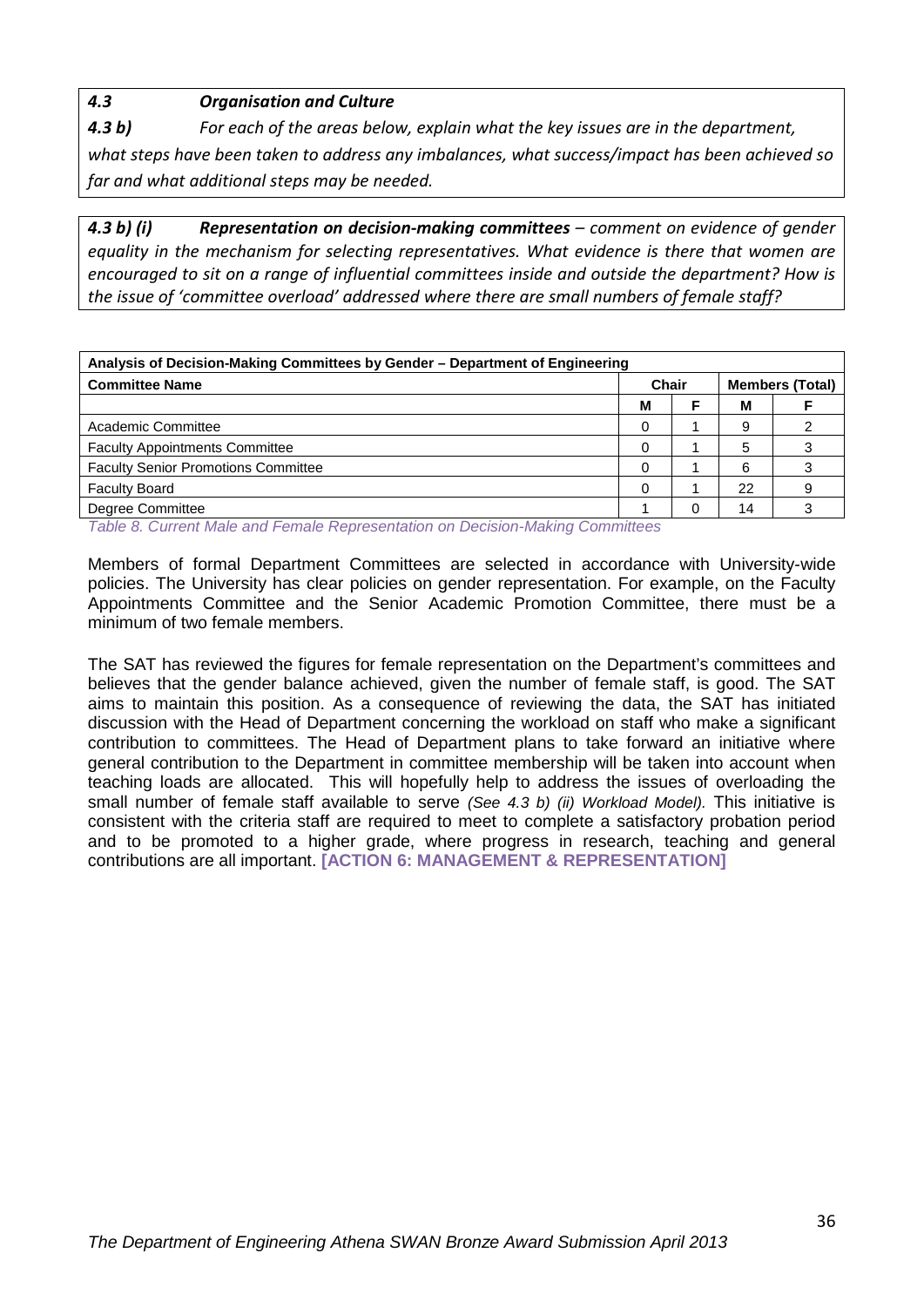*4.3 b) (ii) Workload model – describe the systems in place to ensure that workload allocations, including pastoral and administrative responsibilities (including the responsibility for work on women and science) are taken into account at appraisal and in promotion criteria. Comment on the rotation of responsibilities e.g. responsibilities with a heavy workload and those that are seen as good for an individual's career.*

The Department has a system for the allocation of teaching load. All teaching and administrative duties are mapped to the department's teaching database and a points scheme is used to allow loads to be balanced equitably across all teaching staff: The points system has been operating for over twenty years.

Adjustments are made to the workload of staff returning after a career break due to maternity leave or other family commitments to enable them to reduce temporarily their teaching and administrative loads in order to concentrate on their research. This is in addition to the University-wide policy on flexible working, sabbatical leave, and maternity leave, including graduated return from maternity.

Staff workloads are reviewed annually via the Teaching Office to ensure fair distribution of work and to reflect staff aspirations for promotion. Activities such as outreach and work on women in science and engineering are taken into account by the Deputy Head of Department (Teaching) when allocating duties, but a satisfactory way to incorporate these formally into the points scheme has yet to be found *(See also 4.3 b) (i) Representation on Decision Making Committees).* **[ACTION 6: MANAGEMENT & REPRESENTATION]**

*4.3 b) (iii) Timing of departmental meetings and social gatherings – provide evidence of consideration for those with family responsibilities, for example what the department considers to be core hours and whether there is a more flexible system in place.*

The Department has a flexi-time scheme for Support Staff which allows them to start any time between 8.00 am and 9.30 am and finish between 4.30 pm and 6.00 pm. These working hours do not apply to other groups of staff but the peak of departmental activity is between 9.00am and 5.00pm. The working day is very much driven by teaching activities with lectures in both the morning and afternoon. Key Departmental meetings and divisional meetings take place in the normal working day. Social gatherings mostly take place in the working day.

*4.3 b) (iv) Culture –demonstrate how the department is female-friendly and inclusive. 'Culture' refers to the language, behaviours and other informal interactions that characterise the atmosphere of the department, and includes all staff and students.* 

The size and the two-site location mean that encouraging the full integration of the staff and students can be a challenge. The Head of Department hosts events for all staff to encourage an open and friendly feel to the Department. The Department canteen and common rooms are a focal point for interactions of all groups of staff.

The environment in the Department with the current gender imbalance in student and staff numbers means that additional efforts have to be made to ensure that female members of the Department feel fully engaged. A 'Champion' will be appointed in each of the six Academic Divisions as a resource for women staff to access safe support outside their immediate working groups and to enable any issues to be raised anonymously with senior management**. [ACTION 1 AWARENESS]**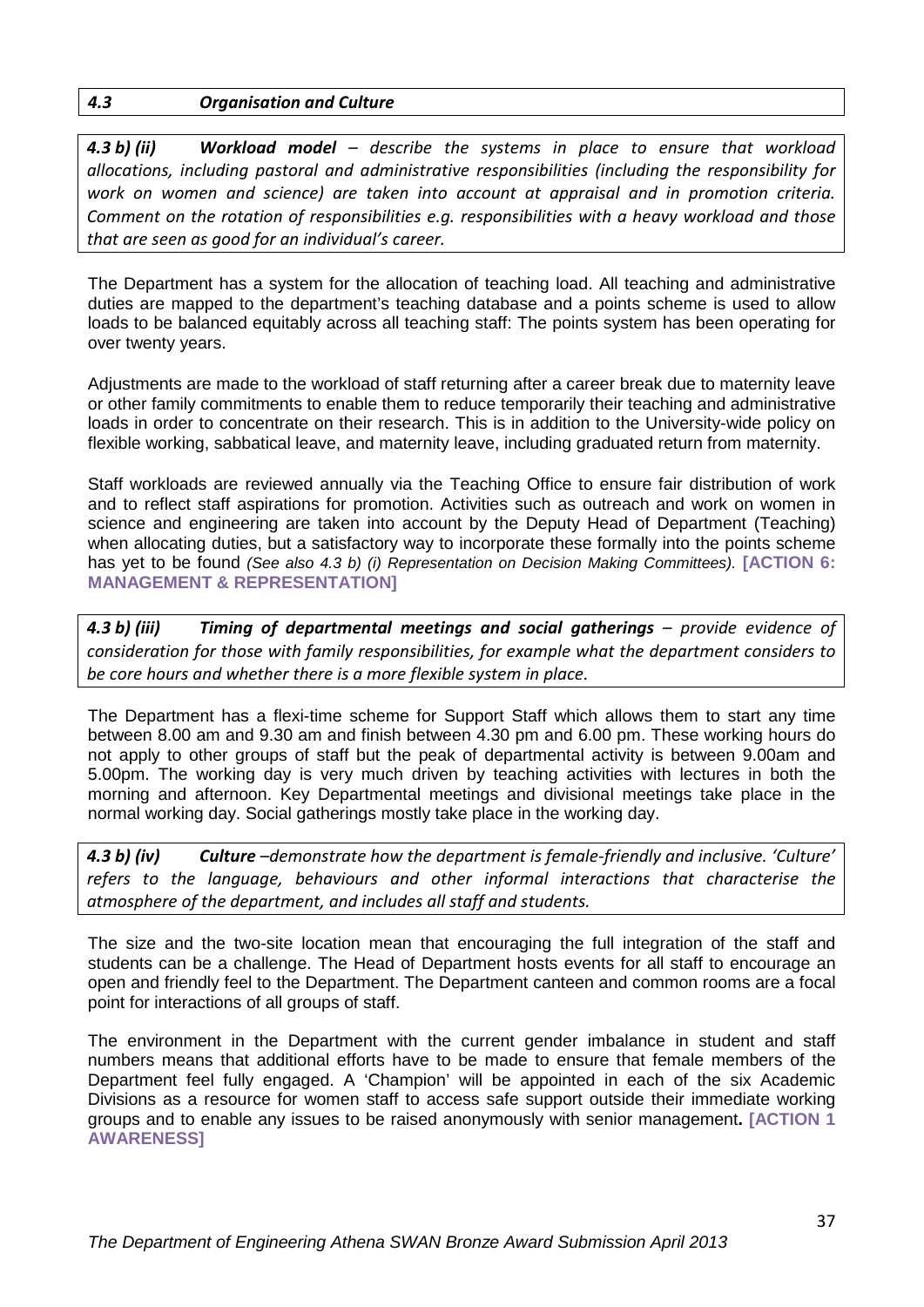Two female members of the SAT have over twenty-five years experience of working in the construction industry, a predominantly male environment which is quite challenging for female professionals to navigate. One comments that "The overwhelming feeling was one of isolation and not fitting in and, strangely, of being invisible and irrelevant. As with the Engineering Department, it is often the large numbers that are to blame as much as the proportions and the fact that men are physically larger and louder than women exacerbate the feeling". Another comments that "[her] experience in the Department is better than industry and the culture overall is more inclusive". This is one positive view, but others have commented on the need for a more positive and supportive environment which brings women together with support, forums, community, sharing and events which should lead to a more inclusive environment. Another member of the SAT, who had moved from a small-size department elsewhere in the University, with a high proportion of female undergraduates and staff members, had found integrating into the Department more difficult. Previously her environment had been a welcoming one for all female academics, regardless of level, and in Engineering she had found the environment to be less "friendly". She attributes this to the fact that male staff members and technicians were not used to female academics and also to the size of the department which made it quite difficult to get to know staff. She also commented that "getting involved in the Athena SWAN has been an excellent experience for me and I am confident that if I had a similar experience at the beginning of my appointment, it would have greatly facilitated my integration into the department."

In committing to the Athena SWAN principles, the Department aims to create a positive environment in which all staff and students can develop and is aware that this may well be more difficult for female staff and students. Three key areas that the SAT are working to address are:

- 1) The need to establish a positive and supportive environment which brings women together for support.
- 2) The need to challenge male perceptions and assumptions of women and a need for more positive interactions between men and women. **[ACTION 2: CULTURE]**
- 3) Feedback through mentoring and a more proactive approach to appraisals in particular. **[ACTION 5: PPD]**

The aim of the Women in Engineering Forum, the logo and the website is to provide the basis and focus for training, coaching, mentoring and networking opportunities for women in the Department *(See 2. b) ).*

One of the SAT members asked female students (seven third years and seven first years) from one of the women's Colleges about their experience of being an engineering student, as part of an end of term general discussion. The responses were varied, but a few specific issues were raised including the lack of female Lecturers, Supervisors and Demonstrators (and the positive and inspiring impact that the few female Lecturers that there were had on female Undergraduates), the different treatment of females by some Laboratory Demonstrators (postgraduate students), and a general feeling from some students of being intimidated by 'all these guys'. A survey of the experiences of undergraduates will be undertaken and any actions taken forward by the Teaching Office and, where appropriate, in consultation with the SAT. **[ACTION 2: CULTURE]**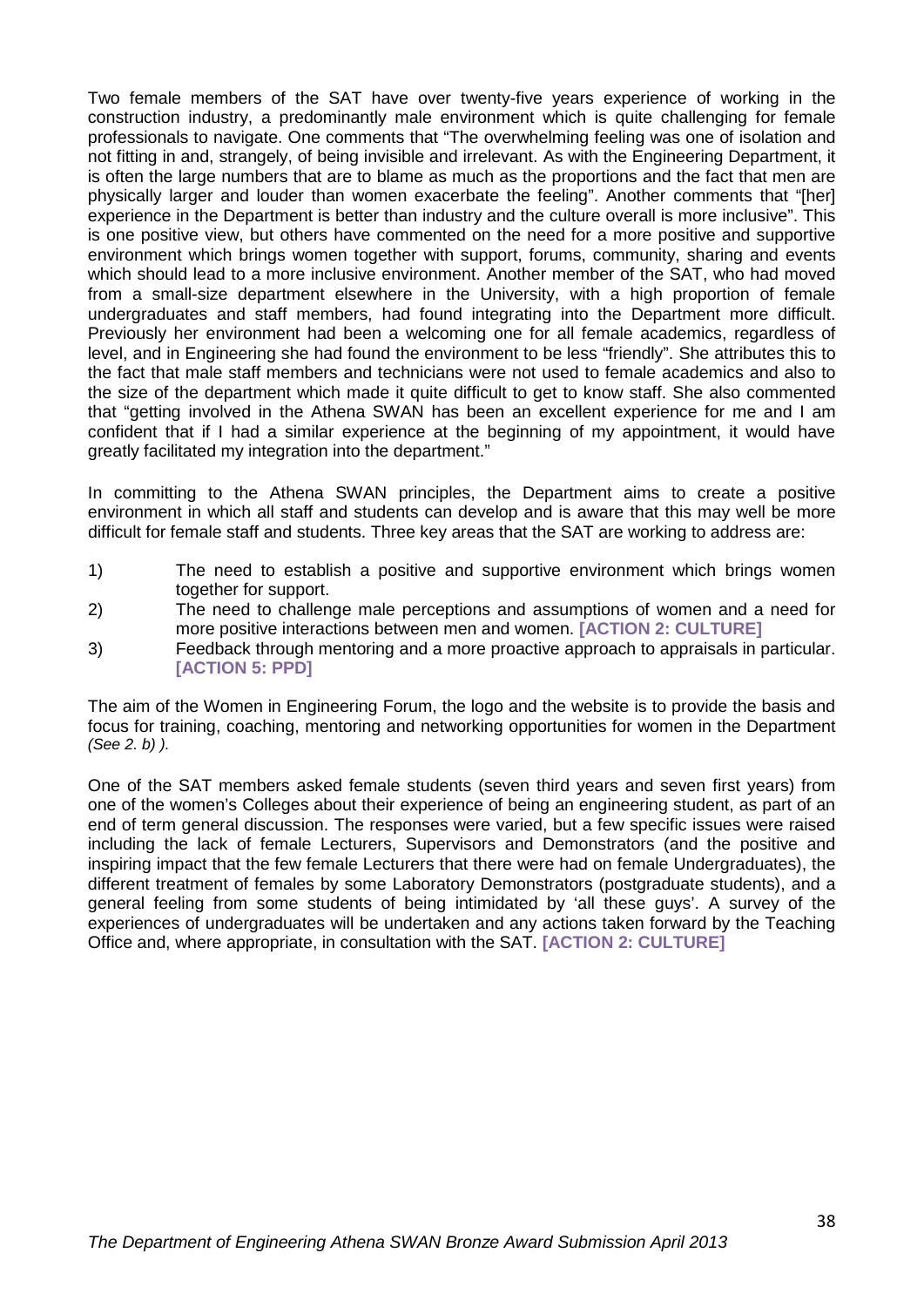*4.3 b) (v) Outreach activities – comment on the level of participation by female and male staff in outreach activities with schools and colleges and other centres. Describe who the programmes are aimed at, and how this activity is formally recognised as part of the workload model and in appraisal and promotion processes.* 

The Department makes considerable efforts in respect of outreach activities. The data for undergraduate entry to engineering provides evidence that, although the Department's proportion of women is above the national average, there is still a significant imbalance at this level which clearly will have an effect on the number of women following research or academic careers eventually. The SAT attaches a high priority to addressing this issue. The current main areas of activity are as follows:

• Departmental Outreach Officer

The Department places high importance on outreach so it employs a full-time Outreach Officer (currently Mrs Maria Kettle). Her role is to co-ordinate and facilitate outreach activities to schools and family groups. There are two main aims of the outreach activities which start at age 7. For young children and their families the emphasis is on enthusing them about design and engineering. The Outreach Officer trains staff and students, completes the paperwork for CRB checks so that they can work with children, and provides resources for design and build activities such as bridge building, solar cars or rocket building activities. For older pupils, the aim is to convey enthusiasm for the value of higher education and Cambridge and Engineering in particular.

In the academic year 2011/2012, 96 Engineering Students, Staff and Alumni donated over 1000 hours to outreach activities, facilitated by the Outreach Officer. 754 primary school pupils and teachers took part in a Department organized activity, and 257 Secondary School pupils and a total of 187 Secondary Schools participated in national organized events such as the Engineering Education Scheme.

A log is kept of outreach organised or facilitated by the Outreach Officer. The SAT has identified this as an area where the Department's commitment to the Athena SWAN principles could be beneficially employed. The Outreach Officer will start to add gender data to the log of activities to ensure that both the staff and students running the activity represent a balanced mix and that the activity itself is reaching an audience of both genders**. [ACTION 1: AWARENESS]**

• Activities by Student Societies

The Department has a number of student based activities which lead to involvement in outreach activities such as the Eco-racing Project, Formula Student, Teddies in Space, Ecohouse etc. This is often a requirement of the sponsorship received for these projects. For example, the Eco-racing Project were asked by the Science Museum to exhibit their solar-powered vehicle at their three day festival celebrating women in science and engineering. Five of the seventeen female students involved in this project 'manned' this exhibit<sup>9</sup>. The SAT again believes that these societies should ensure that 'Women in Engineering' publicity is distributed and that the students taking part represent a balanced mix and that the activity itself is reaching both genders. **[ACTION 1: AWARENESS]**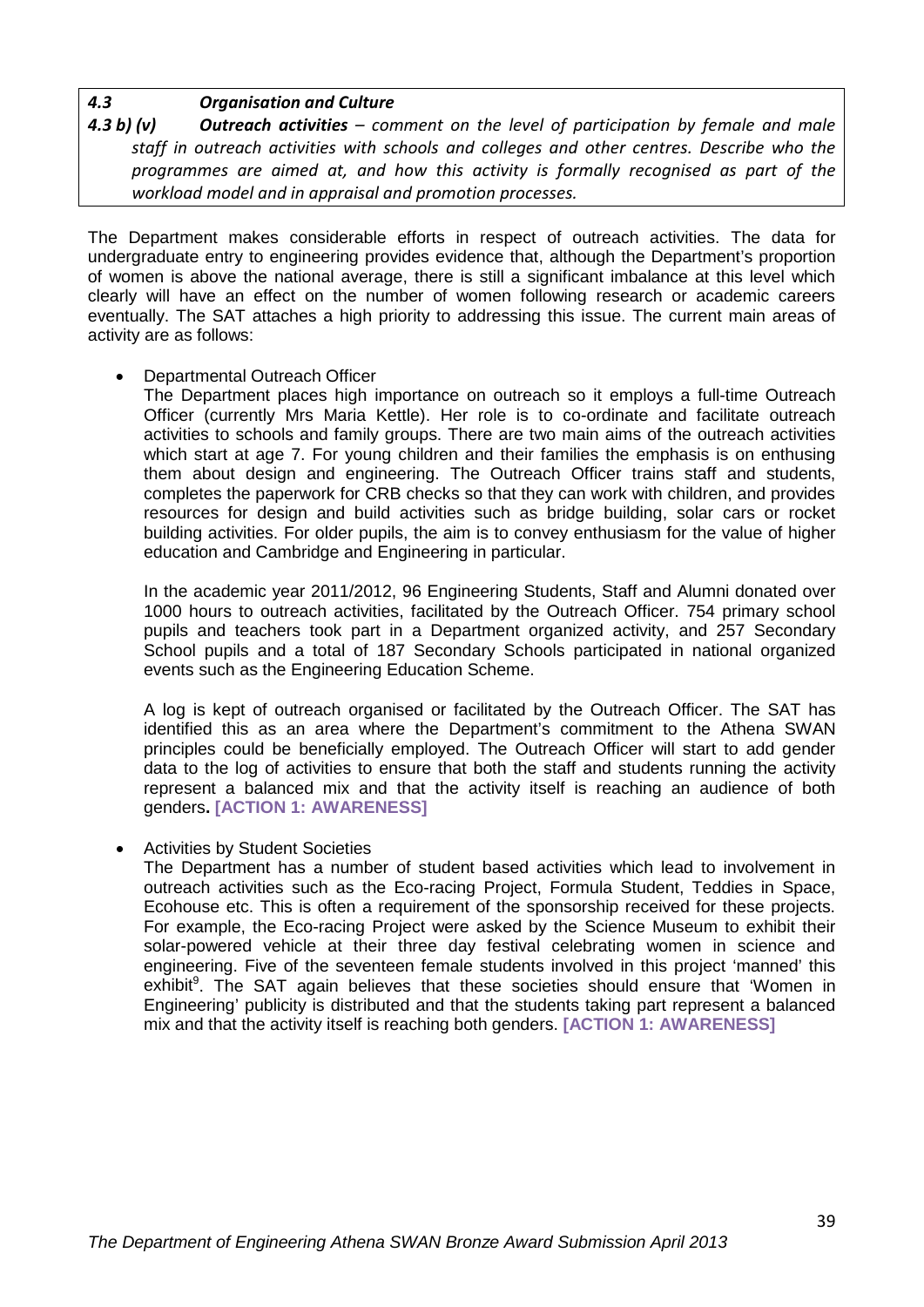#### • Staff and Students

The SAT is aware that a significant number of staff and students are involved in a wide range of outreach activities that are arranged directly with schools, through professional institutions or regional groups, or through the Cambridge Colleges. While there is no wish to control these, the SAT believes it provides an important platform by which to promote women in engineering. The initial steps that have been taken include the production of a leaflet to distribute at outreach activities *(see Figure 15 below)*. **[ACTION 1: AWARENESS]**



*Figure 15. Outreach Leaflet Mock-up*

<span id="page-39-0"></span>• High Profile activities

An ongoing action of the SAT is to capture information that highlight women engineers from the Department's news feeds and promote them on the 'Women in Engineering' website. Links to national videos of women engineers will also be included. There are many excellent female role models in the Department and female success stories are published within the department and beyond *(see Figure 16 below)*. **[ACTION 1: AWARENESS].** 



*Figure 16. Success stories are published on the Women in Engineering website*

<span id="page-39-1"></span><sup>9</sup> <http://www.cuer.co.uk/blog/outreach/2013/03/31/night-at-the-museum/>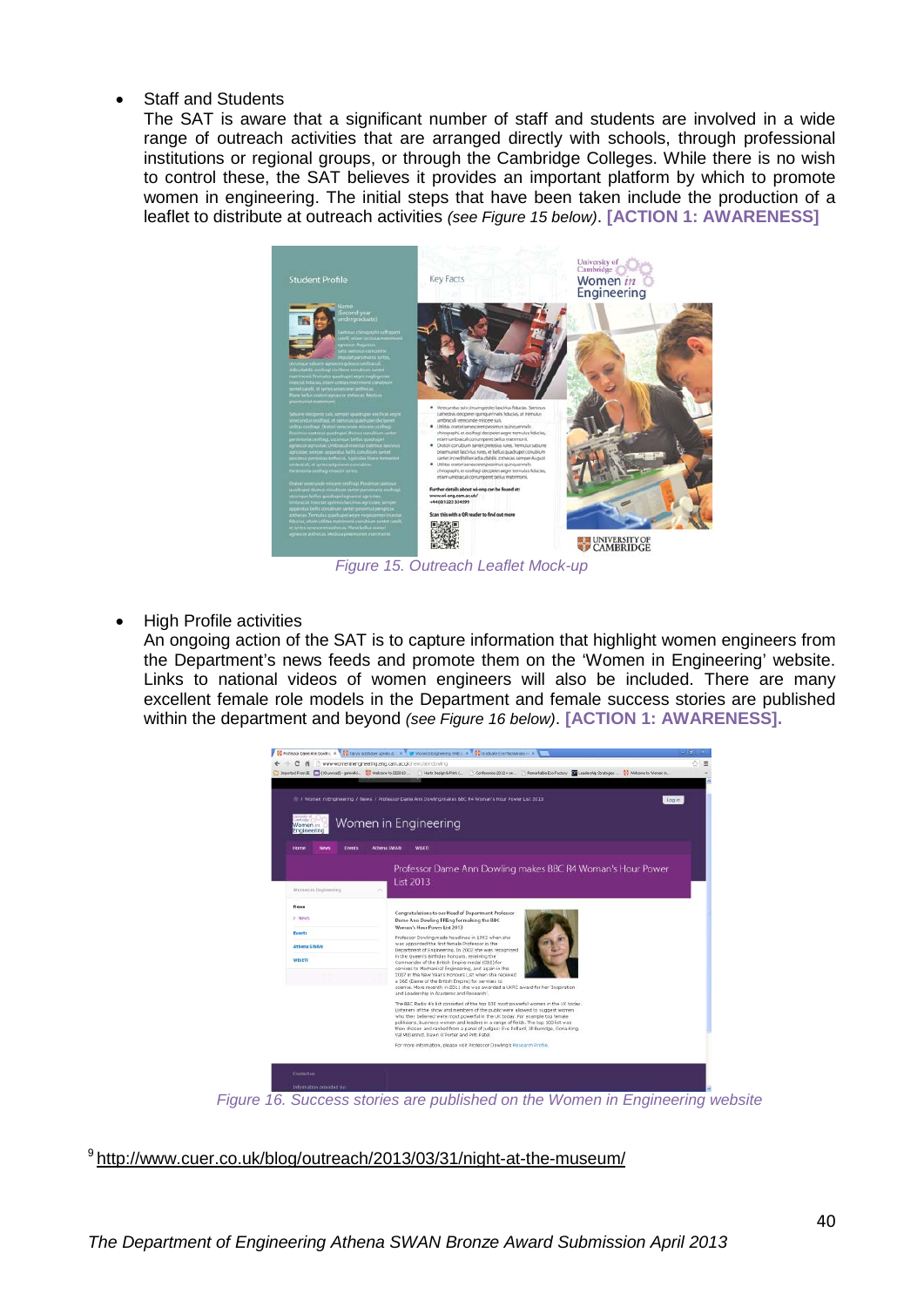### *4.4 Flexibility and managing career breaks*

*4.4 a) Provide data for the past three years (where possible with clearly labelled graphical illustrations) on the following with commentary on their significance and how they have affected action planning.* 

*4.4 a) (i) Maternity return rate – comment on whether maternity return rate in the department has improved or deteriorated and any plans for further improvement. If the department is unable to provide a maternity return rate, please explain why.*

| <b>Maternity Leave</b> | 2010 | 2011 | 2012 |
|------------------------|------|------|------|
| Academic               |      |      |      |
| Researcher             |      |      |      |

<span id="page-40-0"></span>*Table 9. Maternity Leave Data for the Calendar Years 2010–2012*

The University's maternity leave policy allows for the following <sup>10</sup>:

- 18 weeks paid leave during which they will receive their normal rate of pay.
- 21 weeks during which they will receive Statutory Maternity Pay (if entitled).
- **13 weeks unpaid leave.**

This is above the minimum legal requirements. Other University-wide maternity policies include a Graduated Return Policy which allows the staff member to return at 20 % initially and gradually rise back to 100 % over 12 months <sup>11</sup>. The University operates Keeping in Touch (KIT) days which can be arranged with the Head of Department. Up to 10 days paid work can be carried out whilst the staff member is on maternity leave.

The number of Academic Staff who took maternity leave in the period 2010-2012 was very small, *(See Table 9.)*, and the one person concerned returned to work. This staff member was on probation at the time but her period of probation was expanded to allow her time to reach the required standard. For Research Staff who went on maternity leave in the years 2010–2012, all returned except two research staff in 2009 (one resignation and one end of Fixed-Term Contract). In all cases the staff concerned returned to work full-time except for two Research Staff in 2009 who returned to less than full-time hours.

The Department does not have a transparent policy on who pays for maternity leave for Research Staff and this can be problematic for staff on externally funded, fixed-term projects with clear deliverables.

The data for this section is not conclusive and the SAT will review this aspect in due course **[ACTION 3: MONITOR & REVIEW DATA]**

<sup>10</sup> <http://www.admin.cam.ac.uk/offices/hr/policy/maternity/policy.html>

<sup>11</sup> <http://www.admin.cam.ac.uk/offices/hr/policy/leave/return.html>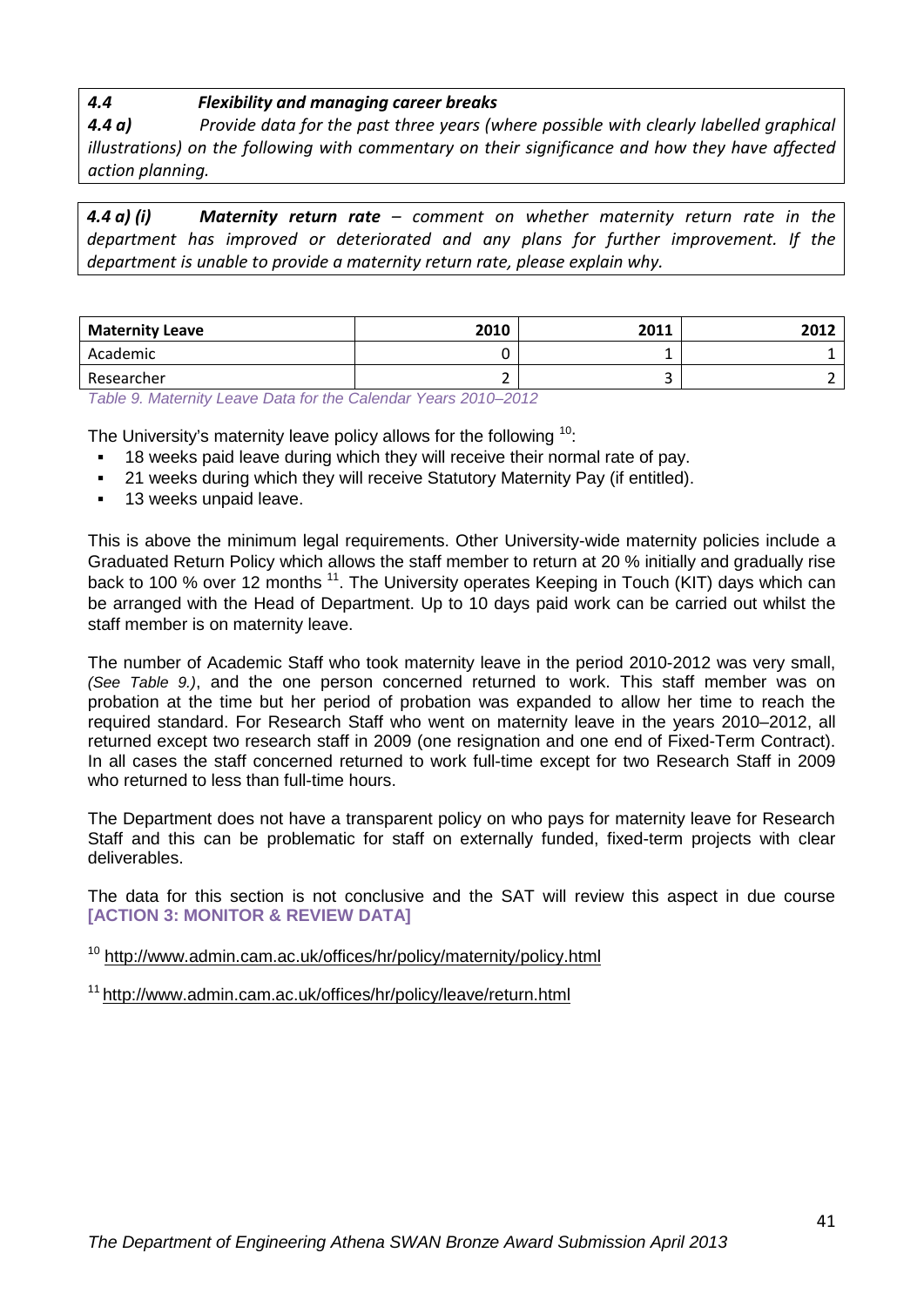#### *4.4 Flexibility and Managing Career Breaks*

*4.4 a) (ii) Paternity, adoption and parental leave uptake – comment on the uptake of paternity leave by grade and parental and adoption leave by gender and grade. Has this improved or deteriorated and what plans are there to improve further.*

| <b>Paternity Leave</b>        | 2010 | 2011 | 2012 |
|-------------------------------|------|------|------|
| Academic                      |      |      |      |
| Researcher                    |      |      |      |
| Unpaid leave - Parental Leave |      |      |      |
| Researcher (female)           |      |      |      |

<span id="page-41-0"></span>*Table 10. Paternity Leave and Unpaid Parental Leave Uptake by Calendar Year to end 2012*

The Paternity Leave Policy is a University-wide policy and the number of Academic and Research Staff taking paternity leave has risen since 2010.

Changes to paternity leave policies will be widely disseminated across the Department.

*4.4 a) (iii) Numbers of applications and success rates for flexible working by gender and grade – comment on any disparities. Where the number of women in the department is small applicants may wish to comment on specific examples.*

The University has a Flexible Working Policy<sup>12</sup> which has recently be extended to include flexible retirement. The number of Academic Staff who have made applications under this scheme has been very small to date.

<sup>12</sup> <http://www.admin.cam.ac.uk/offices/hr/policy/flexible/>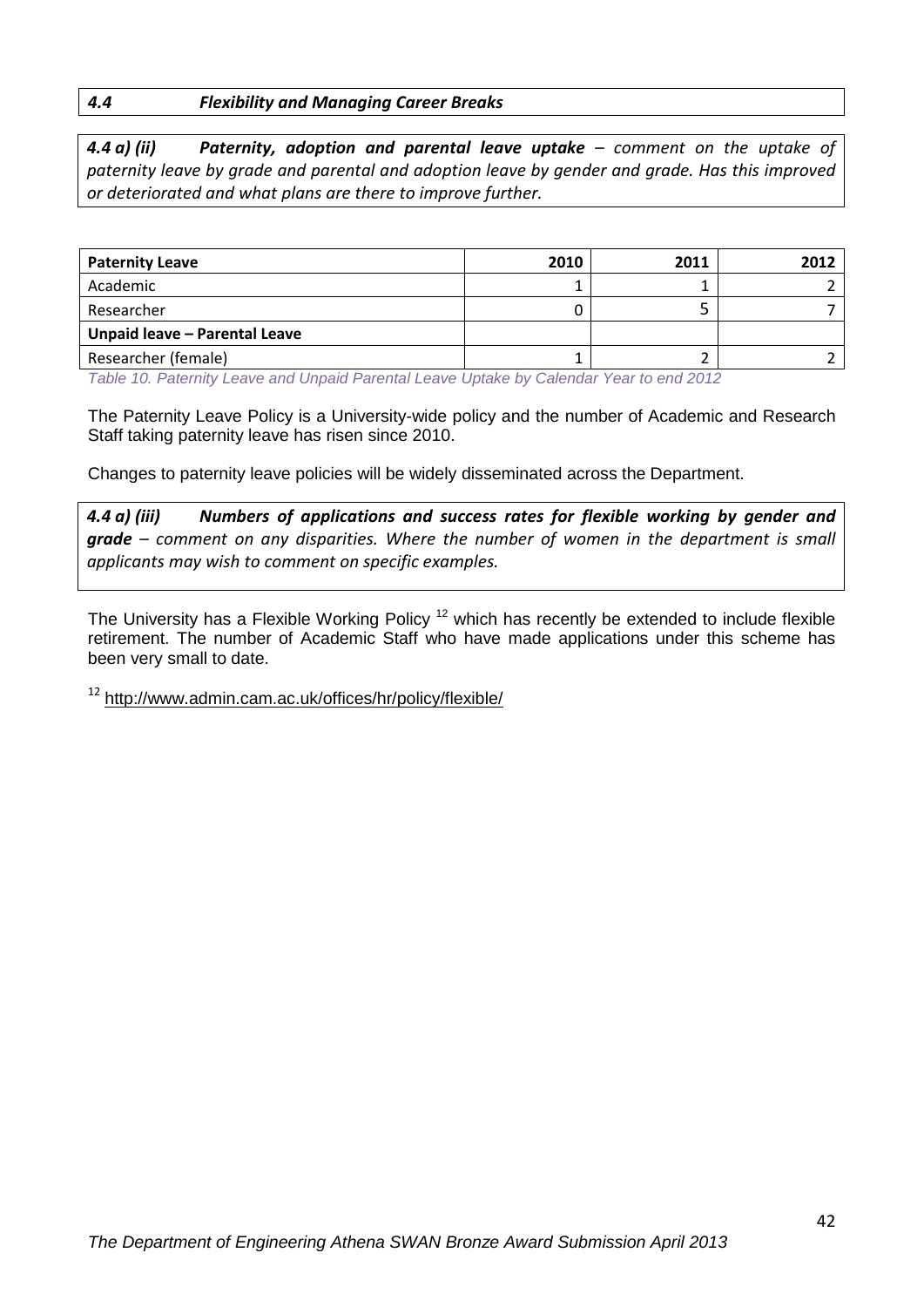*4.4 Flexibility and Managing Career Breaks*

*4.4 b) For each of the areas below, explain what the key issues are in the department, what steps have been taken to address any imbalances, what success/impact has been achieved so far and what additional steps may be needed.*

*4.4 b) (i) Flexible working – comment on the numbers of staff working flexibly and their grades and gender, whether there is a formal or informal system, the support and training provided for managers in promoting and managing flexible working arrangements, and how the department raises awareness of the options available.*



<span id="page-42-0"></span>*Figure 17. Full and Part-Time Working by Gender in Academic and Research Staff 2010–2012*

The Flexible Working Policy sets out the procedure to be followed when staff ask to work to achieve a better work/life balance. The most common reasons for formal requests are: To fit in with a dependant's care arrangements (including provision under the Flexible Working Policy), preparing for retirement; coping with a disability; combining part-time University employment with other professionally-related work (if of benefit to all concerned). The data above *(Figure 17)* shows that for Academic staff, the numbers are not significant as there has only been one application (in relation to retirement) for flexible working over the past three years and this was approved.

Informal flexible working arrangements are common, particularly for Academic Staff.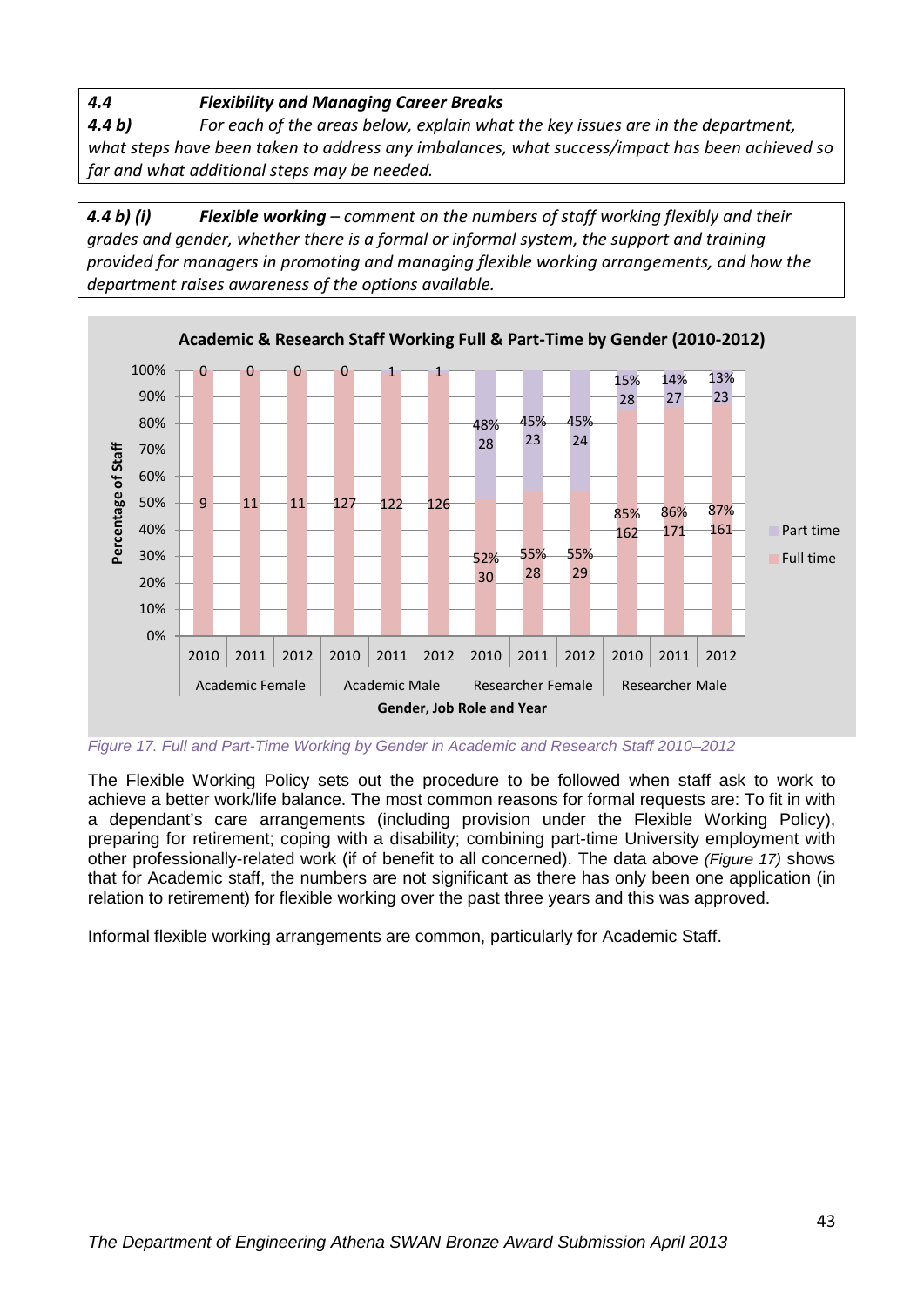#### *4.4 Flexibility and Managing Career Breaks*

*4.4 b) (ii) Cover for maternity and adoption leave and support on return – explain what the department does, beyond the university maternity policy package, to support female staff before they go on maternity leave, arrangements for covering work during absence, and to help them achieve a suitable work-life balance on their return.*

The Department offers support to those Academic and Research Staff going on, or returning from, a period of caring (this may include but is not restricted to: maternity leave, adoption leave, or leave to care for a dependent). The University piloted a Returning Carers Scheme in 2012 which offers funds to assist returning carers in building up their research profiles and other academic activity after a period away from work. Examples of support provided include (but are not limited to), training to support career development, domestic costs of additional childcare while parent is away and costs of family member or nanny to accompany new mothers to conferences.

The criteria state that funding of up to £10,000 is available to male and female staff that took a break of more than three months in the last four years.

Dr Abir Al-Tabbaa, (SAT Member), applied to this scheme and was able to obtain additional funding even though she took her career break over five years ago. Each case is considered on an individual basis showing the flexibility of the Department and a willingness to support female members of staff, over and above standard policies and procedures. To date there have been five people from the Department who have applied and all have been successful.

The HR office alerted all eligible Academic and Research staff to this scheme in September 2012 via e-mail but needs to raise the profile of this scheme further to increase uptake. **[UNIVERSITY ACTION: 8]**

Covering work during absence is not a problem in a large department; teaching duties are reassigned and supervision of Research Staff and contracts may be delegated to a colleague if the academic wishes.

The Department has been flexible in the expectations of staff after they return from maternity leave. In addition to the University Flexible Working Scheme, many academics choose to take a period of research (sabbatical) leave.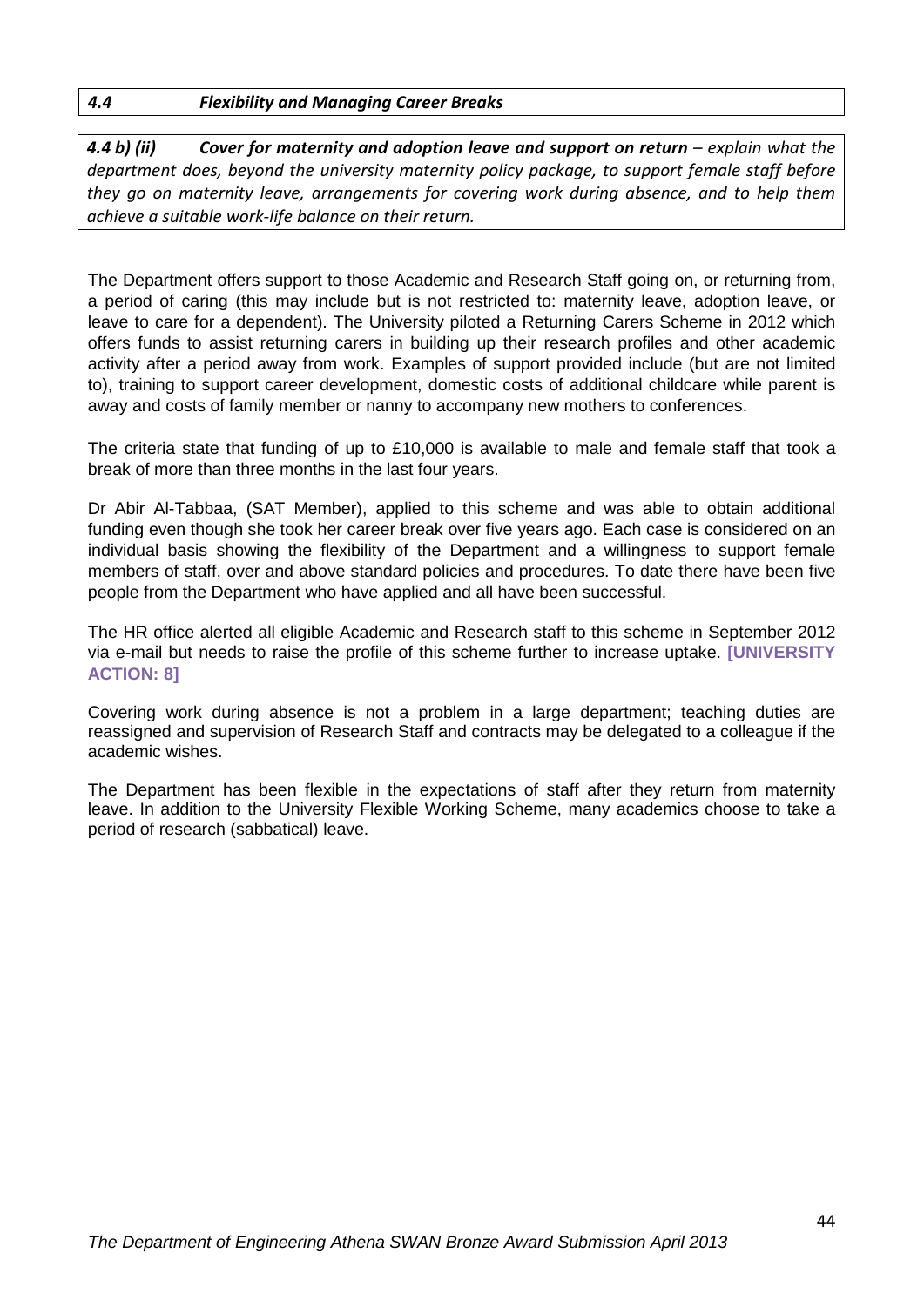#### *5. Any other comments: maximum 500 words (0/500 words)*

*Please comment here on any other elements which are relevant to the application, e.g. other SETspecific initiatives of special interest that have not been covered in the previous sections. Include any other relevant data (e.g. results from staff surveys), provide a commentary on it and indicate how it is planned to address any gender disparities identified.* 

No additional comment.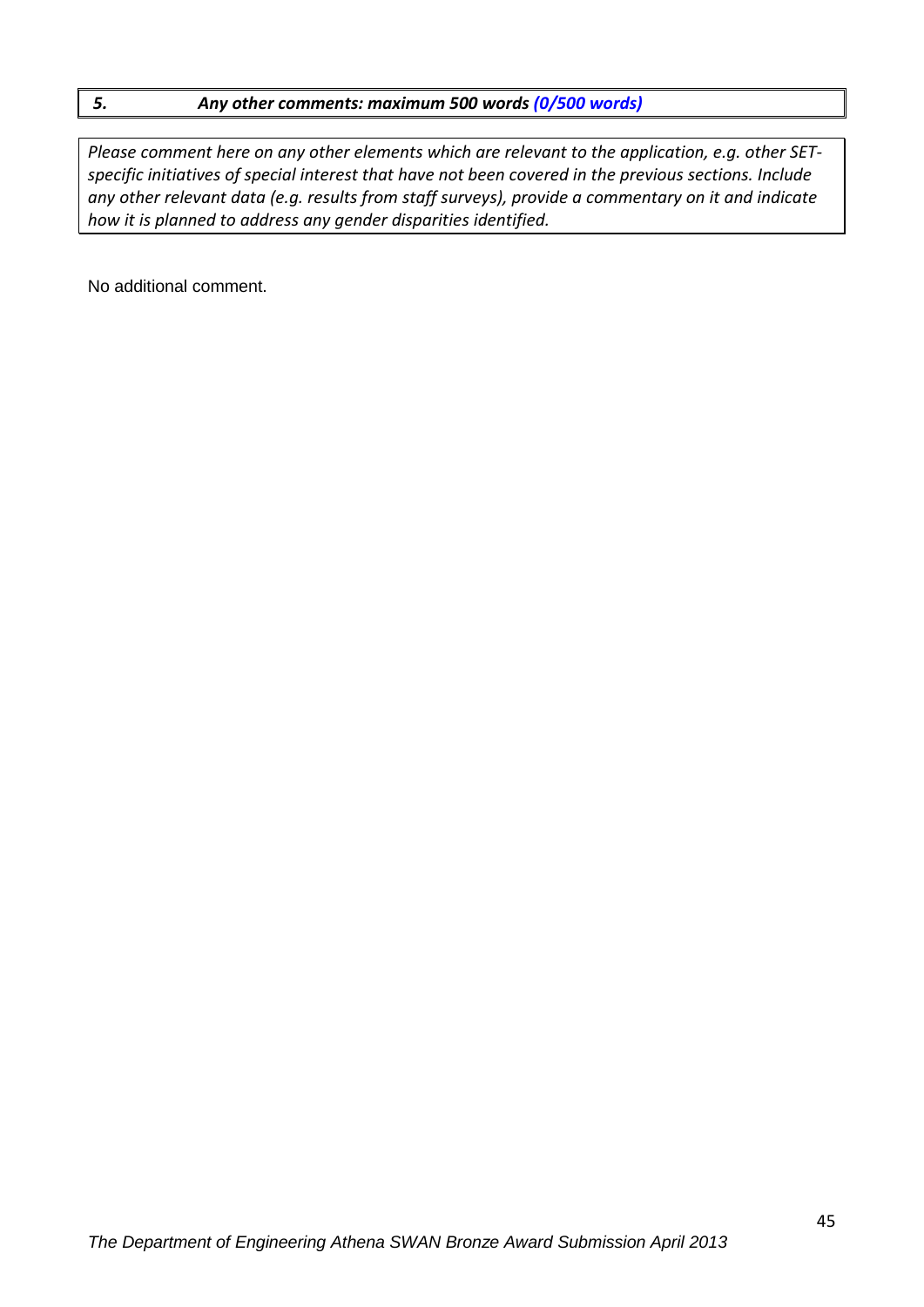| v. | <b>Action Plan</b> |
|----|--------------------|
|    |                    |

Provide an Action Plan as an appendix. An Action Plan template is available on the Athena SWAN website.

The Action Plan should be a table or a spread sheet comprising actions to address the priorities identified by the analysis of relevant data presented in this application, success/outcome measures, the post holder responsible for each action and a timeline for completion. The plan should cover current initiatives and your aspirations **for the next three years**.

**The Action Plan does not need to cover all areas at Bronze; however the expectation is that the department will have the organisational structure to move forward, including collecting the necessary data.**



**6. Management and Representation**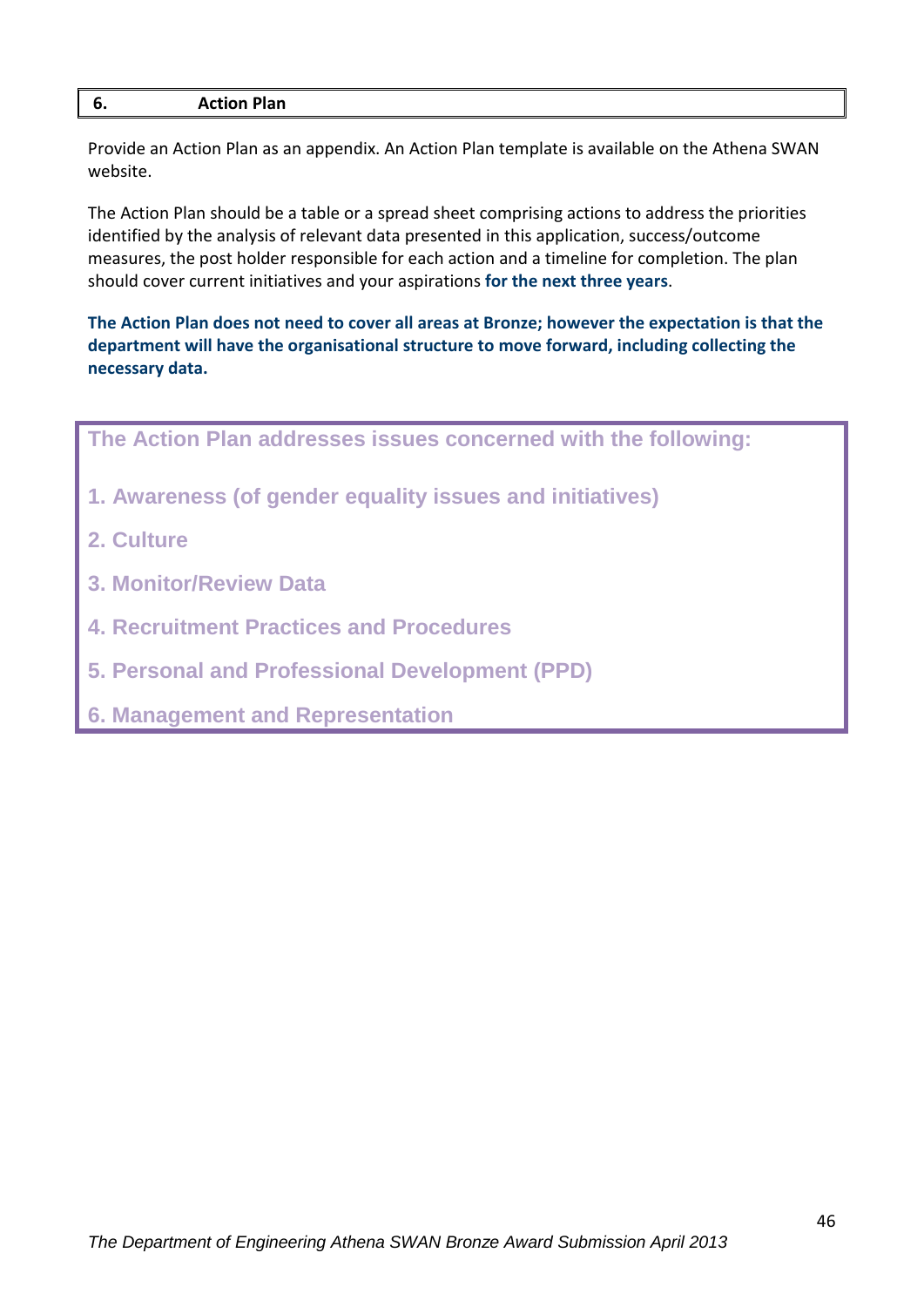| <b>Objective</b>                                                                                                                                                                               | <b>Actions to date</b>                                                                                                                                            | <b>Action(s) Required</b>                                                                                                                                                                                                                                                                              | <b>Responsibility</b>                                                 | <b>Specific Measurable</b>                                                                                                                                                                                                                            | <b>Timeline</b>                                                                                                              |
|------------------------------------------------------------------------------------------------------------------------------------------------------------------------------------------------|-------------------------------------------------------------------------------------------------------------------------------------------------------------------|--------------------------------------------------------------------------------------------------------------------------------------------------------------------------------------------------------------------------------------------------------------------------------------------------------|-----------------------------------------------------------------------|-------------------------------------------------------------------------------------------------------------------------------------------------------------------------------------------------------------------------------------------------------|------------------------------------------------------------------------------------------------------------------------------|
|                                                                                                                                                                                                |                                                                                                                                                                   | 1. To raise awareness of gender equality issues and initiatives within and beyond the Department                                                                                                                                                                                                       |                                                                       |                                                                                                                                                                                                                                                       |                                                                                                                              |
|                                                                                                                                                                                                | Athena SWAN Self-<br>Assessment Team (SAT)<br>established as a standing<br>committee within the<br>Department.                                                    | SAT to take forward initiatives and<br>report regularly to the Academic<br>Committee (the Senior Management<br>Committee), the Faculty Board,<br>Teaching Committee and Directors of<br><b>Studies</b>                                                                                                 | The SAT.                                                              | Annual Reports on<br>students and staff by<br>gender. Progress against<br>Action Plan monitored<br>and Action Plan<br>developed in the light of<br>the review and business<br>procedures changed as<br>required.                                      | Termly meetings<br>from April 2013<br><b>Annual Reports</b><br>September 2013-<br>2016.                                      |
| <b>COMMITMENT: To</b><br>change business<br>practices with respect<br>to data collection and<br>gender representation<br>to ensure reporting by<br>gender can be<br>effectively monitored      |                                                                                                                                                                   | To change departmental and<br>divisional business practices to put in<br>place the capture and regular on-<br>going collection of all gender data<br>required for Annual Review.<br>The introduction of exit<br>questionnaires to understand<br>reasons for leaving as well as career<br>destinations. | The SAT.                                                              | Procedures in place for<br>data collection and review<br>leading to a greater<br>understanding of gender<br>issues across the<br>Department.                                                                                                          | By end 2013 and<br>continued<br>development from<br>2014 until 2016.<br>Exit questionnaires<br>introduced by end<br>of 2015. |
|                                                                                                                                                                                                | Gender balance on<br>departmental committees<br>reviewed and addressed.                                                                                           | Ensure appropriate gender balance<br>on all departmental committees as<br>well as transparent promotion of<br>opportunities and committee rotation<br>via formal term lengths where<br>allowed by University Statutes (see<br>also Action 6 below) to ensure that<br>key decisions are gender neutral. | Head of<br>Department,<br>Academic<br>Committee and<br>Faculty Board. | More women gaining<br>committee and<br>management experience<br>within the Department and<br>monitoring of potential<br>committee overload for<br>women. Gender balance<br>data will be taken into<br>account during each<br>rotation.                | Member<br>appointments are<br>made for two years<br>in the Autumn of<br>each year (from<br>Autumn 2013).                     |
| <b>ENGAGEMENT via</b><br><b>DEPARTMENT</b><br><b>INITIATIVES:</b><br>To help change the<br>culture in the<br>Department and to<br>raise awareness of the<br>Women in Engineering<br>initiative | Women in Engineering website<br>developed<br>Women in Engineering logo<br>designed to raise awareness<br>and provide a clear brand for<br>all related initiatives | Women in Engineering website to be<br>updated to include: news of awards<br>and prizes, staff meetings, career<br>success stories of women in the<br>Department, as well as support<br>available to Women including the<br>Returning Carers' Scheme, maternity<br>leave, flexible working policy etc.  | The SAT and<br>the<br>departmental<br><b>HR Office</b>                | Up-to-date website which<br>is the source/focus for<br>'Women in Engineering'<br>initiatives and information.<br>Number of hits on the<br>website using Google<br>Analytics reported<br>annually to ensure<br>website is reaching target<br>audience. | Initial development<br>completed by end<br>2013.<br>Regular updates<br>added on an<br>ongoing basis<br>2014-2016             |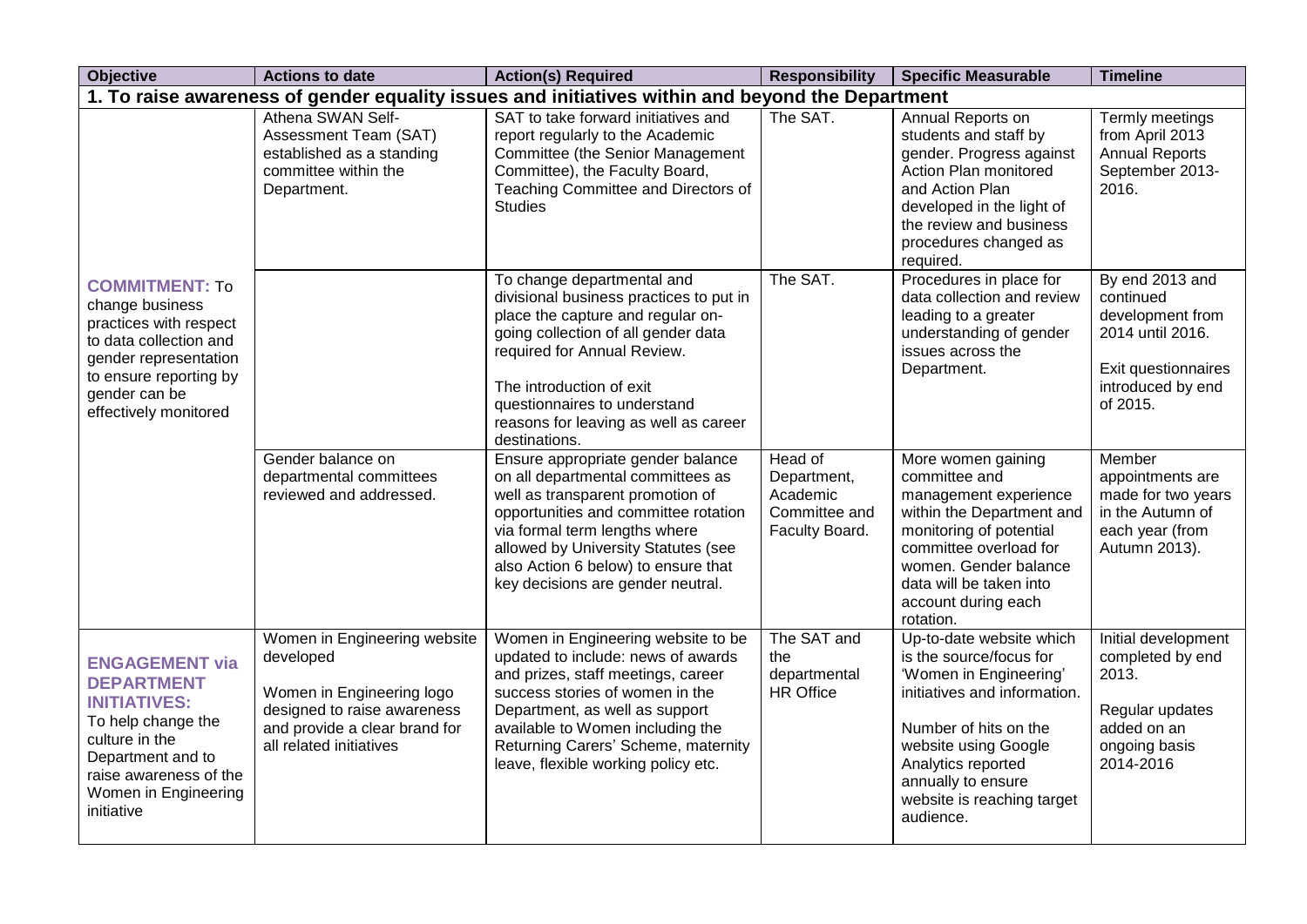| <b>Objective</b>                                  | <b>Actions to date</b>                                                                                                                      | <b>Action(s) Required</b>                                                                                                                                                                           | <b>Responsibility</b>                                            | <b>Specific Measurable</b>                                                                                                                                                | <b>Timeline</b>                                                                                                                  |
|---------------------------------------------------|---------------------------------------------------------------------------------------------------------------------------------------------|-----------------------------------------------------------------------------------------------------------------------------------------------------------------------------------------------------|------------------------------------------------------------------|---------------------------------------------------------------------------------------------------------------------------------------------------------------------------|----------------------------------------------------------------------------------------------------------------------------------|
|                                                   | Professor K. Glover appointed<br>as the Department's first<br>Athena SWAN Champion (until<br>December 2013.)                                | Appoint an Athena SWAN Champion<br>for each Academic Division.<br>Professor Dame Ann Dowling<br>(current Head of Department) to<br>become Athena SWAN Departmental<br>Champion from 1 January 2014. | The Head of<br>Department<br>and the Heads<br>of Division        | Appointment of 6<br><b>Divisional Champions</b><br>who are committed to<br>actively progressing<br>gender equality in<br>academic divisions                               | Appointments<br>made in Summer<br>2013 and Divisional<br>Champions to be<br>invited to be<br>members of SAT<br>from October 2013 |
|                                                   |                                                                                                                                             |                                                                                                                                                                                                     |                                                                  |                                                                                                                                                                           | Appointment of<br><b>Divisional</b><br>Champions every<br>two years starting<br>2013 to 2016.                                    |
| <b>OUTREACH:</b><br>To increase                   | Promotional material<br>developed to highlight the<br>department's commitment to<br>Athena SWAN and the Women<br>in Engineering initiative. | Promotional material available for<br>use by all staff and students<br>participating in Outreach activities                                                                                         | Outreach Officer<br>and Teaching<br>Office, reviewed<br>by SAT.  | Increased awareness of<br>Engineering as a career<br>for women.<br>Target open days.<br>Source other<br>opportunities including<br>funding for female<br>outreach events. | Annually from June<br>2013.<br>Target open days<br>from June 2013.<br>July 2013-2016                                             |
| awareness of<br>Engineering to female<br>students | Gender data on undergraduate<br>applications and admissions<br>collated and identified as a key<br>issue for the Department.                | Applications and admissions data<br>available for review by Engineering<br>Directors of Studies annually.                                                                                           | SAT (data<br>supplied by<br>University<br>student<br>statistics) | Increased applications<br>from female students from<br>current level of 19%<br>(above the national<br>average).                                                           | From October 2014<br>By October 2016                                                                                             |
|                                                   |                                                                                                                                             | Encourage more staff and student<br>involvement in outreach activities<br>who can promote engineering,<br>particularly to female students.                                                          | Outreach<br>Officer,<br>Divisional<br>Champions,<br><b>SAT</b>   | Aim for application rate of<br>women to remain<br>consistently above<br>national average.                                                                                 |                                                                                                                                  |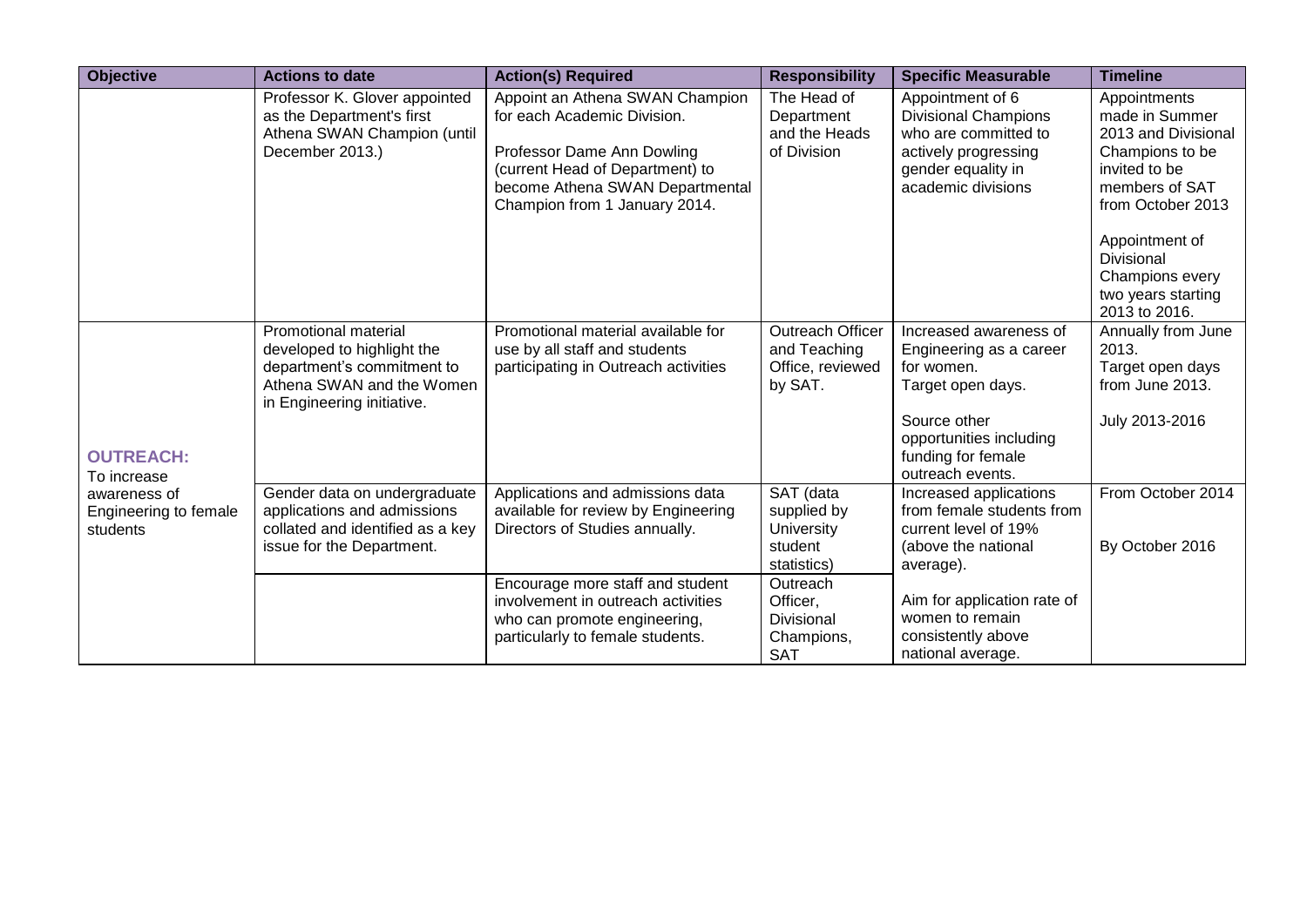| <b>Objective</b>                           | <b>Actions to date</b>                                                                                                                                                                                                                                             | <b>Action(s) Required</b>                                                                                                                   | <b>Responsibility</b>                                             | <b>Specific Measurable</b>                                                                                                                                                                                                                                                       | <b>Timeline</b>                                  |
|--------------------------------------------|--------------------------------------------------------------------------------------------------------------------------------------------------------------------------------------------------------------------------------------------------------------------|---------------------------------------------------------------------------------------------------------------------------------------------|-------------------------------------------------------------------|----------------------------------------------------------------------------------------------------------------------------------------------------------------------------------------------------------------------------------------------------------------------------------|--------------------------------------------------|
| 2. To create a supportive culture          |                                                                                                                                                                                                                                                                    |                                                                                                                                             |                                                                   |                                                                                                                                                                                                                                                                                  |                                                  |
|                                            | Staff surveys have been<br>undertaken in a number of<br><b>University Departments.</b>                                                                                                                                                                             | Undertake a survey of all staff and<br>graduate students on working in the<br>department, which will address gender<br>and cultural issues. | The Head of<br>Department in<br>consultation with<br>the Academic | <b>Staff Survey completed</b>                                                                                                                                                                                                                                                    | By end 2014.                                     |
|                                            |                                                                                                                                                                                                                                                                    | Results analysed by gender and<br>specific issues identified. Results and<br>outcomes to be shared with staff.                              | Committee.                                                        | Results analysed. Issues<br>identified and results<br>communicated to staff.                                                                                                                                                                                                     | By March 2015.                                   |
|                                            |                                                                                                                                                                                                                                                                    |                                                                                                                                             |                                                                   | Action Plan developed.                                                                                                                                                                                                                                                           | By April 2015.                                   |
|                                            |                                                                                                                                                                                                                                                                    | Action Plan to address survey issues<br>developed by SAT. These actions will<br>define on-going actions for the SAT.                        |                                                                   |                                                                                                                                                                                                                                                                                  | By June 2015.                                    |
| <b>CULTURE: To</b><br>encourage a positive | The Head of Department hosts<br>two induction events per year to<br>which all new staff are invited                                                                                                                                                                | Continue new employee induction<br>events                                                                                                   | The Head of<br>Department and<br><b>HR</b> Office                 | Positive feedback from staff<br>survey (in 2015) and Women<br>in Engineering events about<br>the culture of the                                                                                                                                                                  | Bi-annual<br>induction events<br>2013-2016.      |
|                                            | Annual staff "get together"<br>providing an update on the<br>Department's activities followed<br>by an informal drinks party                                                                                                                                       | Continue annual staff get together                                                                                                          | The Secretary of<br>Department (HR)                               | Department.                                                                                                                                                                                                                                                                      | Annual get<br>together 2013-<br>2016.            |
| and open<br>environment                    | Events for retired members of the<br>Department and also for special<br>occasions and celebrations                                                                                                                                                                 | Run further events, such as a summer<br>garden party for families                                                                           | The Secretary of<br>Department (HR)                               |                                                                                                                                                                                                                                                                                  | Ongoing events<br>2013-2016.                     |
|                                            | Women in Engineering Forum<br>introduced to provide a network<br>for discussion, training and<br>networking for female staff and<br>students across the department.<br>This is a key initiative for the<br>Department in supporting women<br>at all career stages. | Develop a programme of termly<br>meetings to engage more women<br>across the Department, encourage<br>networking and identify issues        | Women in<br><b>Engineering Forum</b><br>Chair and the SAT         | A successful, engaging and<br>active networking forum for<br>women across the<br>Department to share<br>experiences and<br>highlight/discuss issues and<br>concerns.<br>At least 9 events over the<br>next 3 years.<br>Calendar of events on<br>Women in Engineering<br>website. | Termly events<br>from October<br>2013.           |
|                                            | Divisions have their own welcome<br>parties, Christmas lunches,<br>graduate student away days etc                                                                                                                                                                  | On-going divisional events                                                                                                                  | <b>Heads of Divisions,</b><br>and Divisional<br>Champions.        | Open and positive culture<br>promoted within each<br>Academic division.                                                                                                                                                                                                          | Annual<br>divisional<br>programmes<br>2013-2016. |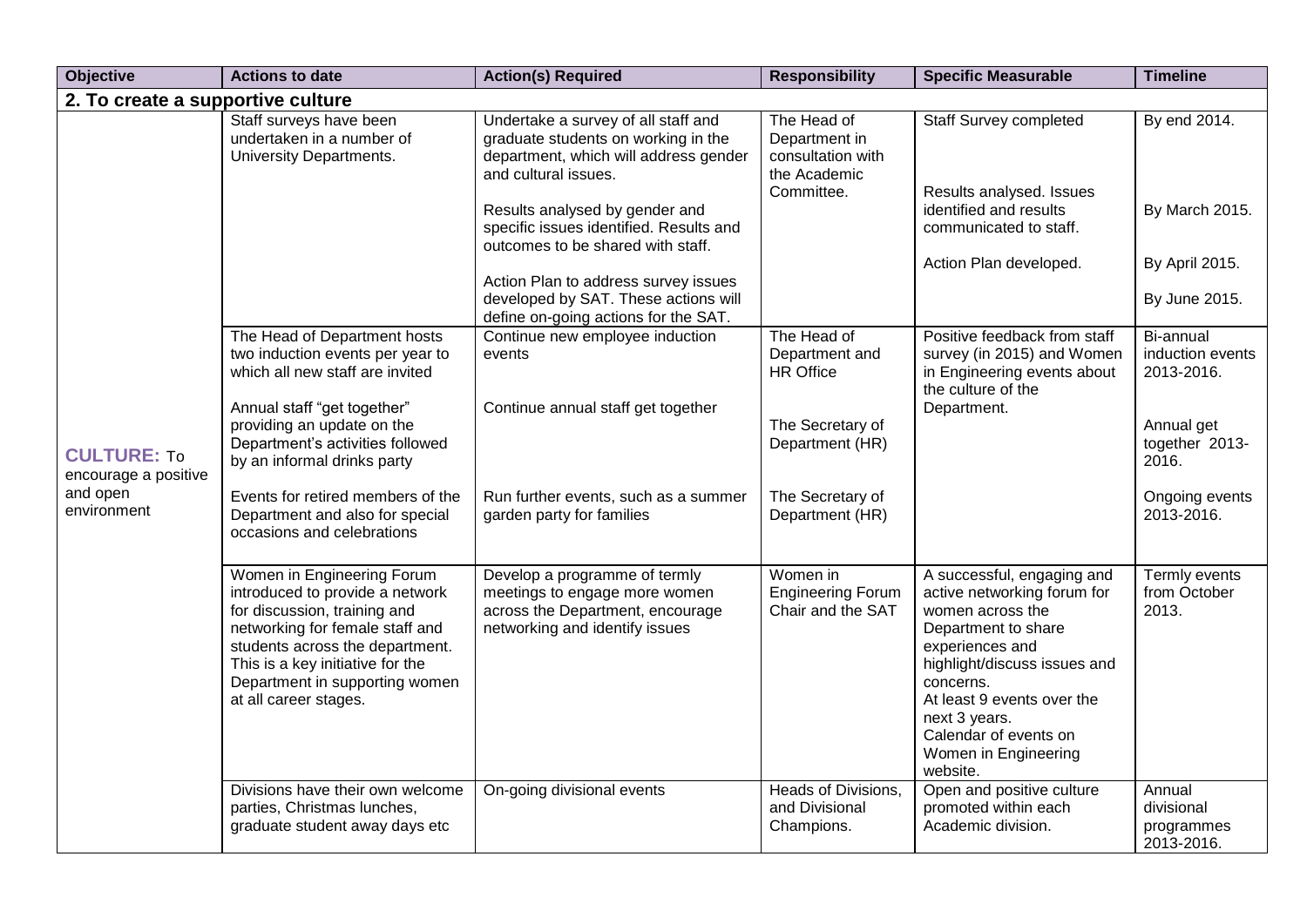| <b>Objective</b>                                                                                                                   | <b>Actions to date</b>                                                                                                                                                                                  | <b>Action(s) Required</b>                                                                                                                                                                                                                                                                   | <b>Responsibility</b>                                                                            | <b>Specific Measurable</b>                                                                                                                                                                                     | <b>Timeline</b>                                                                    |
|------------------------------------------------------------------------------------------------------------------------------------|---------------------------------------------------------------------------------------------------------------------------------------------------------------------------------------------------------|---------------------------------------------------------------------------------------------------------------------------------------------------------------------------------------------------------------------------------------------------------------------------------------------|--------------------------------------------------------------------------------------------------|----------------------------------------------------------------------------------------------------------------------------------------------------------------------------------------------------------------|------------------------------------------------------------------------------------|
|                                                                                                                                    | 3. To Regularly Monitor & Review Data by Gender                                                                                                                                                         |                                                                                                                                                                                                                                                                                             |                                                                                                  |                                                                                                                                                                                                                |                                                                                    |
| <b>STAFF</b><br><b>APPOINTMENTS:</b><br>To work towards<br>addressing gender                                                       | Data on academic and research<br>staff appointments collected and<br>reviewed.                                                                                                                          | Continue to collect and analyse data<br>including: subject area of the post;<br>gender of applicants and selection<br>panel members and anonymised<br><b>Equal Opportunity information</b>                                                                                                  | Data produced by<br>the HR and<br>Research Offices.<br>Reviewed by the<br><b>SAT</b>             | Data reviewed annually by<br>the SAT. Actions identified<br>and agreed by the Head of<br>Department and the<br>Academic Committee.                                                                             | Annually (July)<br>2013-2016                                                       |
| imbalance in<br>applications and<br>appointments                                                                                   |                                                                                                                                                                                                         | All staff involved in recruitment will be<br>required to have completed the<br>University's online E&D training                                                                                                                                                                             | Head of<br>Department,<br>University E&D<br>Section (data).                                      | Staff with better awareness<br>of E&D issues, and<br>adherence to best practice,<br>particularly around<br>recruitment.                                                                                        | Completion of<br>E&D training by<br>staff by<br>September<br>2014.                 |
| <b>STAFF</b><br><b>DEVELOPMENT:</b><br>To support<br>professional<br>development of staff                                          | Probation outcomes and<br>promotion rates by gender of all<br>Academic and Research staff<br>monitored.                                                                                                 | Continue to monitor. An annual report<br>will be produced for the Academic<br>Committee. Identification of areas of<br>concern, particularly any gender<br>differences, and appropriate actions<br>developed if required.                                                                   | Data will be<br>produced by the<br>Secretary of<br>Department (HR)<br>and the Research<br>Office | Probation completion<br>recorded for all Academic<br>and Research staff.<br>Increase in promotion<br>application and success<br>rates for women.                                                               | Annual review<br>2013-2016<br>Annual review in<br>July 2013-2016                   |
| <b>STUDENT</b><br><b>APPLICATIONS/</b><br><b>ADMISSIONS:</b><br>To improve gender<br>balance for<br>applications and<br>admissions | Data produced by the Graduate<br>and Teaching Offices and the<br>Institute of Continuing Education<br>as appropriate. Data analysed by<br>the SAT.<br>Identified that the number of                     | Data monitoring overseen by the<br>Graduate and Teaching Offices. The<br>Academic Committee, the Faculty<br>Board and the Teaching Committee<br>will receive an annual report. Any<br>emerging trends will be identified and<br>actions implemented.<br>Canvass current student opinion and | Graduate and<br>Teaching Offices.<br>The SAT.                                                    | Increase in applications and<br>admissions from women for<br>undergraduate and<br>postgraduate courses. (see<br>also Outreach Action Point 1<br>above).<br>Identify the reasons behind<br>gender preference in | Annually<br>(November)<br>2013-2016.<br>Academic year                              |
|                                                                                                                                    | female students undertaking<br>Postgraduate Taught Degrees is<br>higher than Postgraduate<br>Research Degrees.                                                                                          | set up a focus group.                                                                                                                                                                                                                                                                       |                                                                                                  | <b>Graduate Student degree</b><br>route.                                                                                                                                                                       | 2014/2015.                                                                         |
| <b>STUDENT</b><br><b>ATTAINMENT:</b>                                                                                               | Study undertaken by the Director<br>of Undergraduate Education.<br>Implementation of a number of<br>actions to address, where<br>present, the discrepancies in<br>degree attainment between<br>genders. | Continue to review the data and<br>monitor the impact of changes and<br>participate in the University-wide<br>review of degree attainment.                                                                                                                                                  | Deputy Head of<br>Department,<br>Teaching and the<br>Teaching<br>Committee.                      | Establish focus groups with<br><b>MET</b> and Engineering<br>students to establish reasons<br>behind difference and<br>identifiy initiatives to address<br>the barriers to degree<br>attainment.               | Complete<br>review Autumn<br>2014.<br>Implementation<br>of changes<br>Autumn 2015. |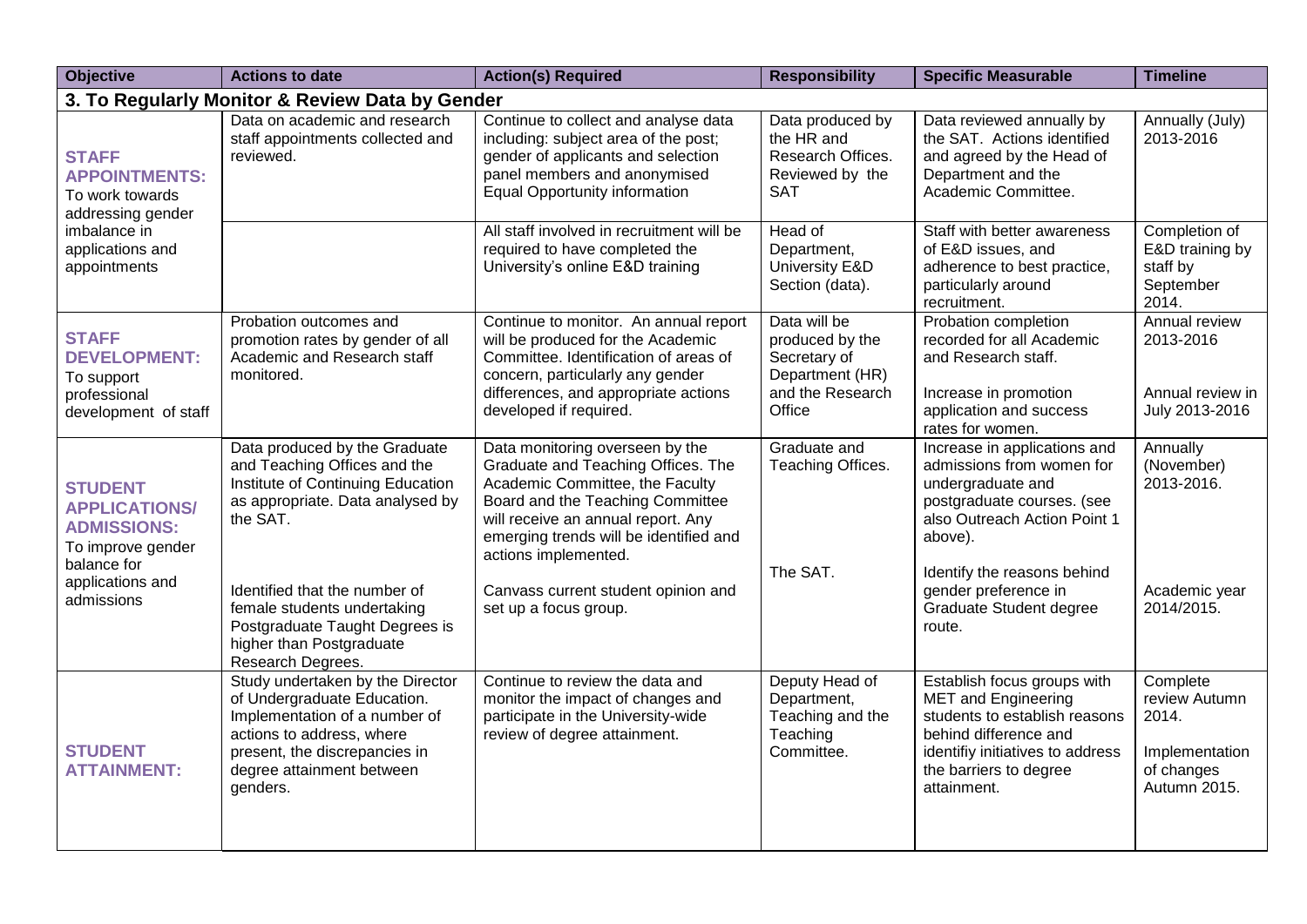| Objective                                                                         | <b>Actions to date</b>                                                                                                                                                                                           | <b>Action(s) Required</b>                                                                                                                                                                                                       | <b>Responsibility</b>                                                                                                                  | <b>Specific Measurable</b>                                                                                                                         | <b>Timeline</b>                                                    |
|-----------------------------------------------------------------------------------|------------------------------------------------------------------------------------------------------------------------------------------------------------------------------------------------------------------|---------------------------------------------------------------------------------------------------------------------------------------------------------------------------------------------------------------------------------|----------------------------------------------------------------------------------------------------------------------------------------|----------------------------------------------------------------------------------------------------------------------------------------------------|--------------------------------------------------------------------|
|                                                                                   |                                                                                                                                                                                                                  | 4. To Eliminate any Potential Gender Bias in Recruitment Practices & Procedures                                                                                                                                                 |                                                                                                                                        |                                                                                                                                                    |                                                                    |
| <b>PROCEDURE</b><br><b>CHANGES: To</b>                                            | The Academic Committee<br>developed a working draft of<br>procedures for Search<br>Committees for academic posts in<br>the light of the data on staff<br>appointment and the<br>implementation of the procedures | Review working draft and ensure<br>complementarity with the new<br>University Guidelines for Professorial<br>Boards of Electors.<br>Implementation of new procedures                                                            | The Head of<br>Department, in<br>consultation with<br>the Academic<br>Committee and the<br>Secretary of<br>Department (Admin<br>& HR). | Procedures in place for<br>transparent recruitment and<br>wide search criteria to<br>improve the number of<br>women applying for<br>academic posts | Procedure<br>approved by<br>end 2013 and<br>implemented in<br>2014 |
| improve and<br>exchange good<br>recruitment practices<br>across the<br>Department |                                                                                                                                                                                                                  | Research Office to develop and<br>implement generic selection criteria<br>and facilitate good practice in research<br>appointments.                                                                                             | HR and the<br>Research Office.                                                                                                         |                                                                                                                                                    | Summer 2013<br>and continued<br>development<br>until 2015.         |
|                                                                                   |                                                                                                                                                                                                                  | Inclusion of family friendly policies for<br>example, the University's Maternity<br>Leave arrangements, flexible working<br>policies and the commitment to Athena<br>SWAN in the further details for all<br>Departmental posts. | Secretary of<br>Department for<br>academic posts<br>and the Research<br>Office divisional<br>administrators for<br>research posts      | Increased applications from<br>women particularly for<br>academic and research<br>posts.                                                           | 2013 until 2016                                                    |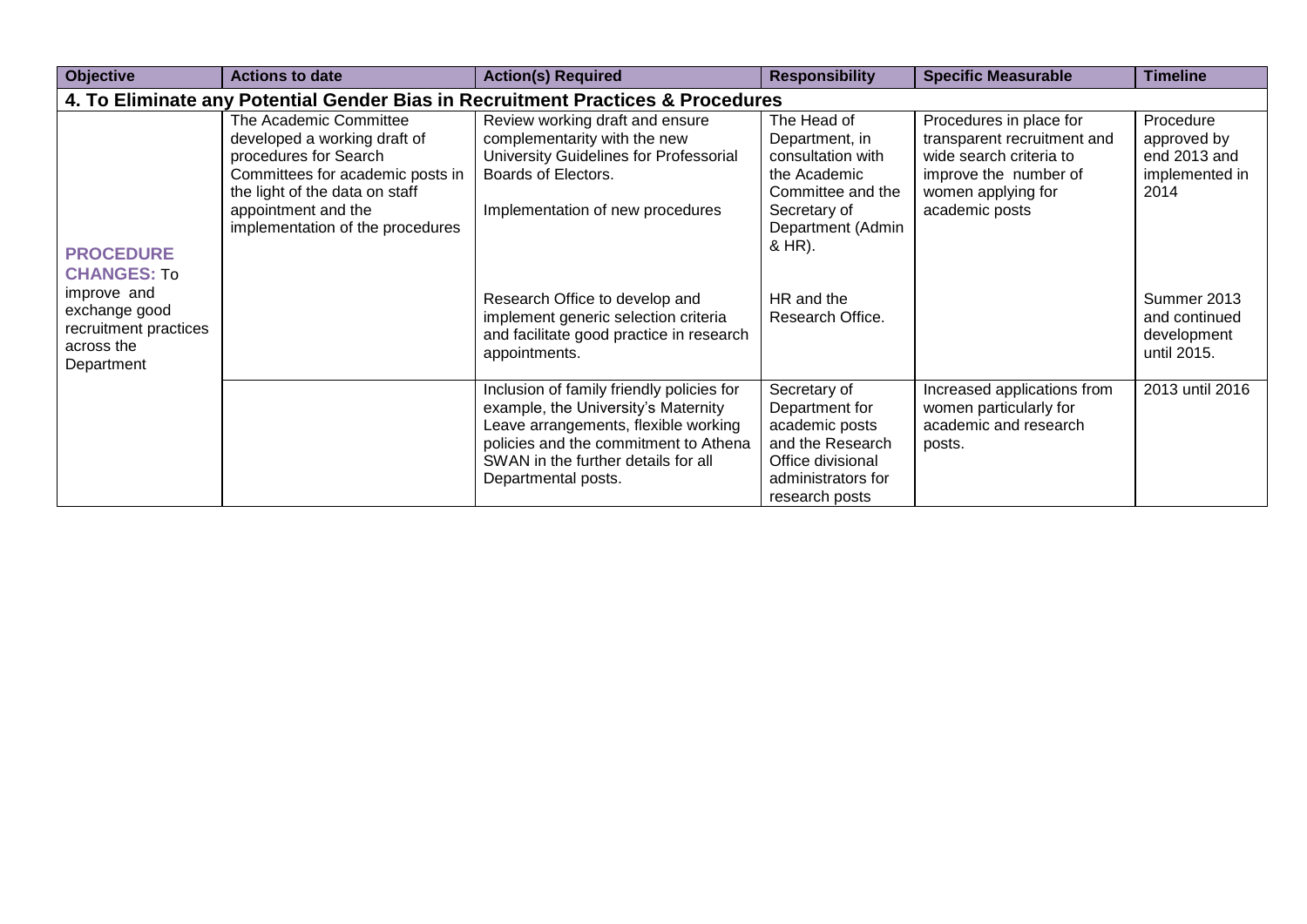| <b>Objective</b>                                                                                                                                                        | <b>Actions to date</b>                                                                                                                                                                                                                                                                  | <b>Action(s) Required</b>                                                                                                                                                                                                                                        | <b>Responsibility</b>                                                                                                | <b>Specific Measurable</b>                                                                                                                                                                                                             | <b>Timeline</b>                                                                                                             |
|-------------------------------------------------------------------------------------------------------------------------------------------------------------------------|-----------------------------------------------------------------------------------------------------------------------------------------------------------------------------------------------------------------------------------------------------------------------------------------|------------------------------------------------------------------------------------------------------------------------------------------------------------------------------------------------------------------------------------------------------------------|----------------------------------------------------------------------------------------------------------------------|----------------------------------------------------------------------------------------------------------------------------------------------------------------------------------------------------------------------------------------|-----------------------------------------------------------------------------------------------------------------------------|
|                                                                                                                                                                         | 5. To Promote Personal & Professional Development (PPD) Opportunities                                                                                                                                                                                                                   |                                                                                                                                                                                                                                                                  |                                                                                                                      |                                                                                                                                                                                                                                        |                                                                                                                             |
| <b>STUDENTS</b>                                                                                                                                                         | One-to-one support for skills<br>analysis sessions for research<br>students.                                                                                                                                                                                                            | To identify additional funding to support<br>an increase in one-to-one skills sessions                                                                                                                                                                           | The Research<br>Development<br>Coordinator and<br>the SAT.                                                           | More opportunities for<br>researchers to discuss<br>personal and professional<br>development                                                                                                                                           | Funding identified<br>by mid-2014.<br>Number of<br>opportunities<br>increased by end<br>2014 and<br>monitored by<br>gender. |
|                                                                                                                                                                         | Funding obtained to allow some<br>students to attend the WES<br>Conference.                                                                                                                                                                                                             | To continue to fund students'<br>participation in Women's Engineering<br>Society (WES) Events.                                                                                                                                                                   | The Head of<br>Department.                                                                                           | Students participate in<br>WES events each year.                                                                                                                                                                                       | November 2013 -<br>2016                                                                                                     |
|                                                                                                                                                                         | Promote the University's Senior<br>Academic Promotions (SAP) CV<br>scheme and new SAP Open<br>Fora. Candidates in the current<br>(2013) application round were all<br>informed of the scheme well in<br>advance of the promotions<br>deadline and attendance at<br>Open Fora encouraged | Ensure the Secretary of Department,<br>Head of Department and Professorial<br>staff promote the SAP CV Scheme and<br>Open Fora to all potential promotion<br>candidates, particularly women.                                                                     | The Head of<br>Department and<br>the Secretary of<br>Department<br>(HR)                                              | All promotions candidates<br>are aware of the SAP CV<br>scheme and attend Open<br>Fora.<br>Increase in promotions<br>success, particularly for<br>women to address key<br>attrition rate in the<br>department above Senior<br>Lecturer | <b>CV Scheme</b><br>June-Sept.<br>annually<br>Open Fora May-<br>July annually                                               |
| <b>ACADEMIC</b><br><b>AND/OR</b><br><b>RESEARCH</b><br><b>STAFF: Development</b><br>of schemes to support<br>key career transition<br>points and career<br>development. | Existing mentoring scheme.                                                                                                                                                                                                                                                              | Monitor uptake of the Mentoring scheme<br>and develop the scheme to respond<br>needs/requirements. Feedback form to<br>be agreed with the Head of Department<br>and any changes to current<br>arrangements introduced.<br>Training for Mentors to be introduced. | Secretary of<br>Department<br>(HR) and<br>Departmental<br>mentors                                                    | Effective and well-<br>received mentoring<br>scheme, with uptake<br>monitored by gender                                                                                                                                                | Development May<br>to September<br>2013<br>New Scheme<br>introduced<br>October 2013                                         |
|                                                                                                                                                                         | Maternity, paternity and family<br>leave data recorded and<br>analysed.                                                                                                                                                                                                                 | Continued monitoring of all family leave<br>data. Annual review and report<br>produced.<br>Widely publicise additional paternity<br>leave options to staff.<br>Review the source of maternity leave<br>payments for Research Staff.                              | Data will be<br>collected from<br>central HR and<br>reviewed by the<br>Academic<br>Committee.<br>Research<br>Office. | Continuation of high<br>maternity return rate.                                                                                                                                                                                         | 2013-2016                                                                                                                   |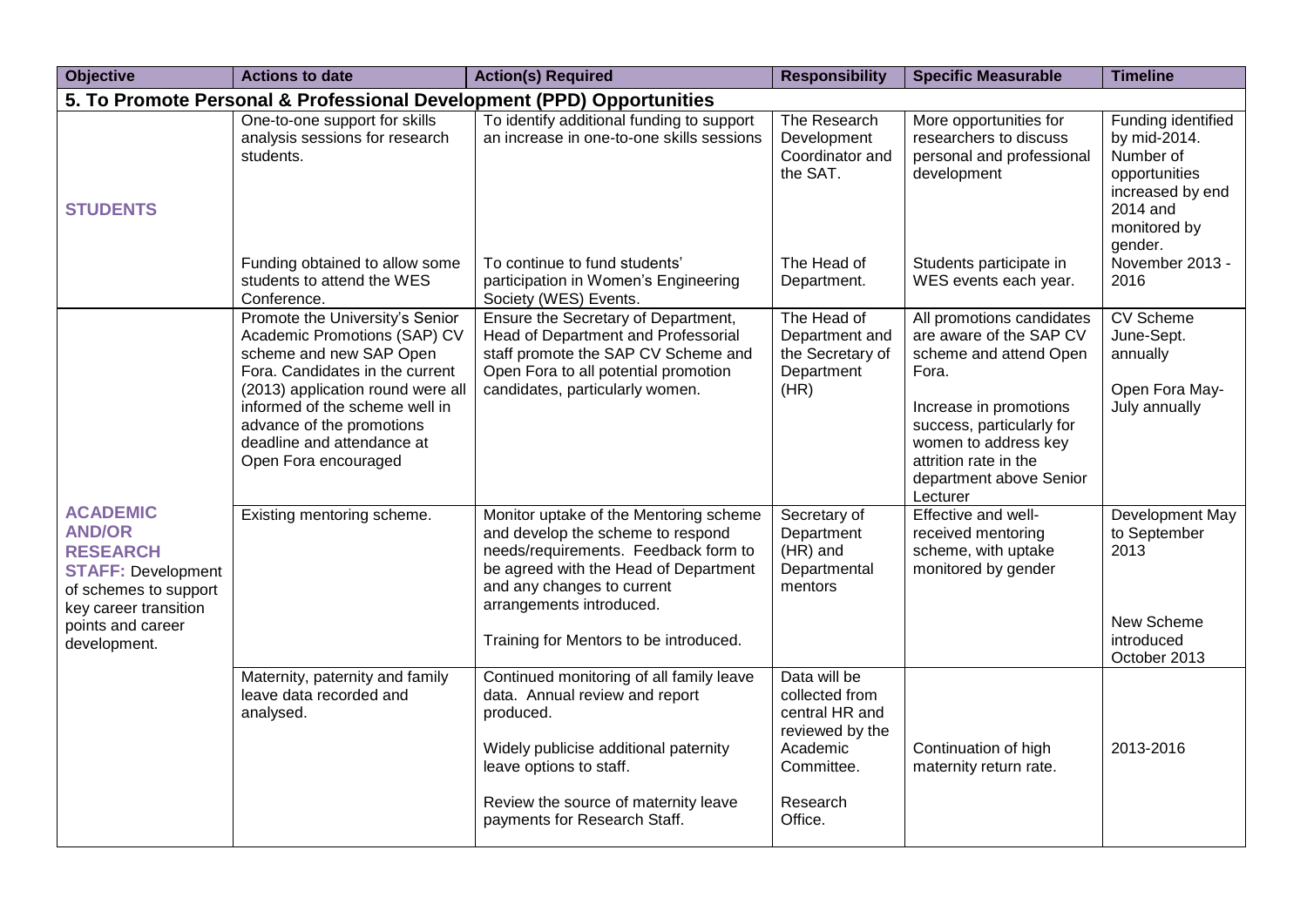| <b>Objective</b> | <b>Actions to date</b>                                                        | <b>Action(s) Required</b>                                                                                                                                                                                                                 | <b>Responsibility</b>                                                  | <b>Specific Measurable</b>                                                            | <b>Timeline</b>                                                                                                                                                           |
|------------------|-------------------------------------------------------------------------------|-------------------------------------------------------------------------------------------------------------------------------------------------------------------------------------------------------------------------------------------|------------------------------------------------------------------------|---------------------------------------------------------------------------------------|---------------------------------------------------------------------------------------------------------------------------------------------------------------------------|
|                  | Participation of staff in Returning<br>Carers' scheme pilot.                  | Ensure promotion of Returning Carers'<br>Scheme to all staff on returning from a<br>period of extended leave (including<br>maternity leave). Staff participation in<br>evaluation process.                                                | Secretary of<br>Department and<br>HR.                                  | Women supported to get<br>their research careers<br>back on track after care<br>leave | University wide<br><b>Returning Carers'</b><br>Scheme launched<br>in August 2013.<br>Bi-annual<br>application dates.<br>Ongoing<br>evaluation of<br>impact 2013-<br>2016. |
|                  | <b>Emerging Leaders Programme</b><br>piloted in the Department in<br>2012/13. | Feedback from the Emerging Leaders<br>Programme to be considered by the<br>SAT for review and action if necessary.<br>Programme to be offered at a University-<br>wide level. Female research staff<br>specifically encouraged to attend. | The SAT<br>The Personal<br>and<br>Professional<br>Development<br>team. | Participation of research<br>staff in leadership<br>development programme.            | From 2014.                                                                                                                                                                |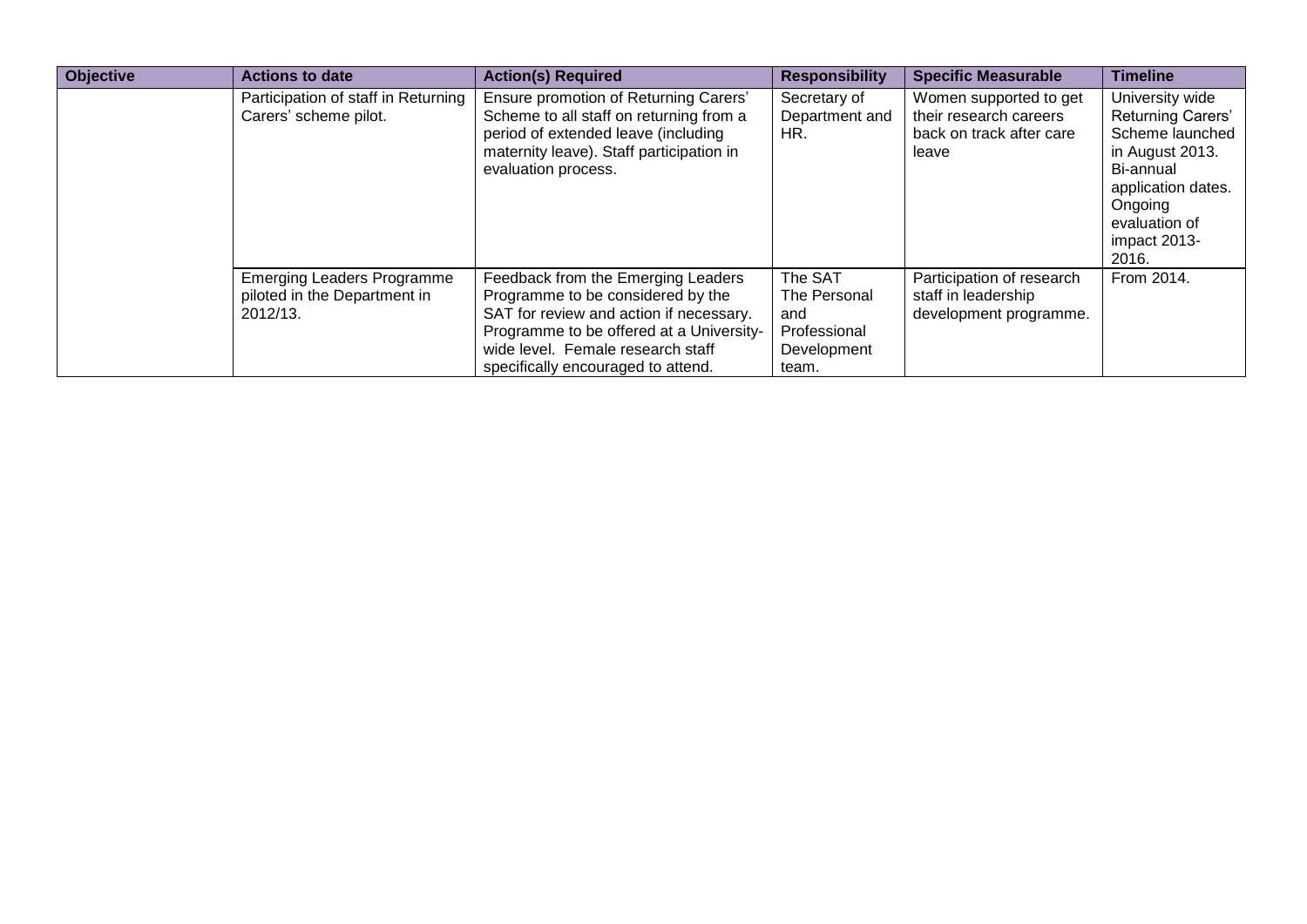| <b>Objective</b>                                                                                                                      | <b>Actions to date</b>                                                                                                                                                                                                                                                                                                                                                                                                      | <b>Action(s) Required</b>                                                                                                                                                                                                                                                                                                                 | <b>Responsibility</b>                                                        | <b>Specific Measurable</b>                                                                                                                                           | <b>Timeline</b>                                                                                             |
|---------------------------------------------------------------------------------------------------------------------------------------|-----------------------------------------------------------------------------------------------------------------------------------------------------------------------------------------------------------------------------------------------------------------------------------------------------------------------------------------------------------------------------------------------------------------------------|-------------------------------------------------------------------------------------------------------------------------------------------------------------------------------------------------------------------------------------------------------------------------------------------------------------------------------------------|------------------------------------------------------------------------------|----------------------------------------------------------------------------------------------------------------------------------------------------------------------|-------------------------------------------------------------------------------------------------------------|
|                                                                                                                                       | 6. Review of Management and Representation by Gender                                                                                                                                                                                                                                                                                                                                                                        |                                                                                                                                                                                                                                                                                                                                           |                                                                              |                                                                                                                                                                      |                                                                                                             |
| <b>REPRESENTATION</b><br>To maintain a good<br>gender balance on all<br>Departmental<br>Committees                                    | Produce data on the gender<br>balance of committee<br>membership for the Academic<br>Committee on an annual basis.                                                                                                                                                                                                                                                                                                          | Data to be in consultation with the<br>Secretary of the Faculty Board and<br>reported to the Academic Committee<br>once a year at their away day. Data to be<br>reviewed with actions identified and<br>progressed (see also Action 1 above).                                                                                             | Secretary of<br>Department<br>(HR), Faculty<br>Board, Head of<br>Department. | <b>Women Academics</b><br>across a range of career<br>stages given the<br>opportunity to gain<br>committee experience.                                               | Annual review<br>2013-2016.                                                                                 |
|                                                                                                                                       |                                                                                                                                                                                                                                                                                                                                                                                                                             | All committee members to complete<br>online E&D training.                                                                                                                                                                                                                                                                                 | The Head of<br>Department.                                                   | Committee members with<br>greater awareness of<br>E&D issues. See ACTION<br>3 above.                                                                                 | 100% completion<br>by mid-2014.                                                                             |
| <b>GENERAL</b><br><b>CONTRIBUTION</b><br><b>TO WORKLOAD:</b><br>To ensure an even<br>distribution of duties<br>for all academic staff | The number of female staff in<br>the Department is fairly small<br>so in order to obtain a good<br>representation on<br>Departmental Committees the<br>workload can be quite heavy.<br>This sort of General<br>Contribution is a criterion both<br>in probation and promotion.<br>The Head of Department has<br>initiated discussions with the<br>Deputy Head of Department<br>(Teaching) to review workload<br>allocation. | Teaching workload allocation scheme<br>reviewed. Workload reviewed for all<br>Academic staff, particularly with<br>consideration for committee overload for<br>female staff. Relevant adjustments<br>introduced where required.<br>Annual review of workload introduced.<br>(see also Action point 1 and<br>Representation action above). | Head of<br>Department.                                                       | Academic workload<br>reviewed annually and<br>female staff not<br>disadvantaged with<br>respect to teaching,<br>administration and<br>committee<br>responsibilities. | Workload<br>reviewed for all<br>Academic staff in<br>Spring 2014.<br>Annual review<br>from October<br>2014. |